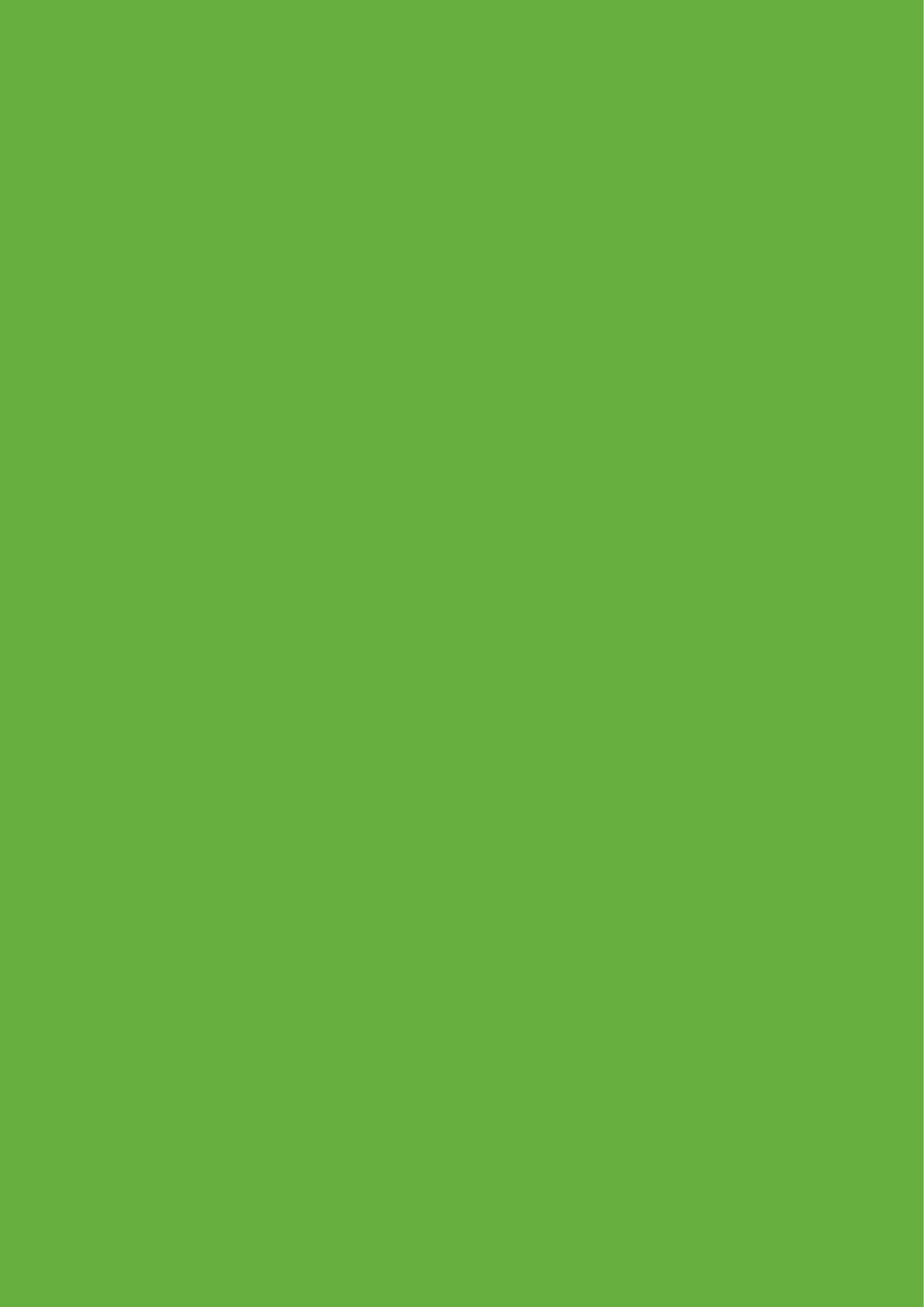# **Contents**

| 2               | Introduction                             |
|-----------------|------------------------------------------|
| $\overline{2}$  | The BSPB Amenity Committee and the       |
|                 | <b>Turfgrass Seed Trials</b>             |
| 3               | Guide to using Turfgrass Seed 2015       |
| 4               | Assessment of Characters                 |
| 5 <sup>5</sup>  | Series S - Sports Uses                   |
|                 | 10 Series L - Lawns, Landscaping, Summer |
|                 | <b>Sports and Turf Trials</b>            |
| 19              | Series G - Greens, Close Mown Trials     |
| 24              | Series M - Miscellaneous Grasses         |
|                 |                                          |
| 25 <sub>1</sub> | Index                                    |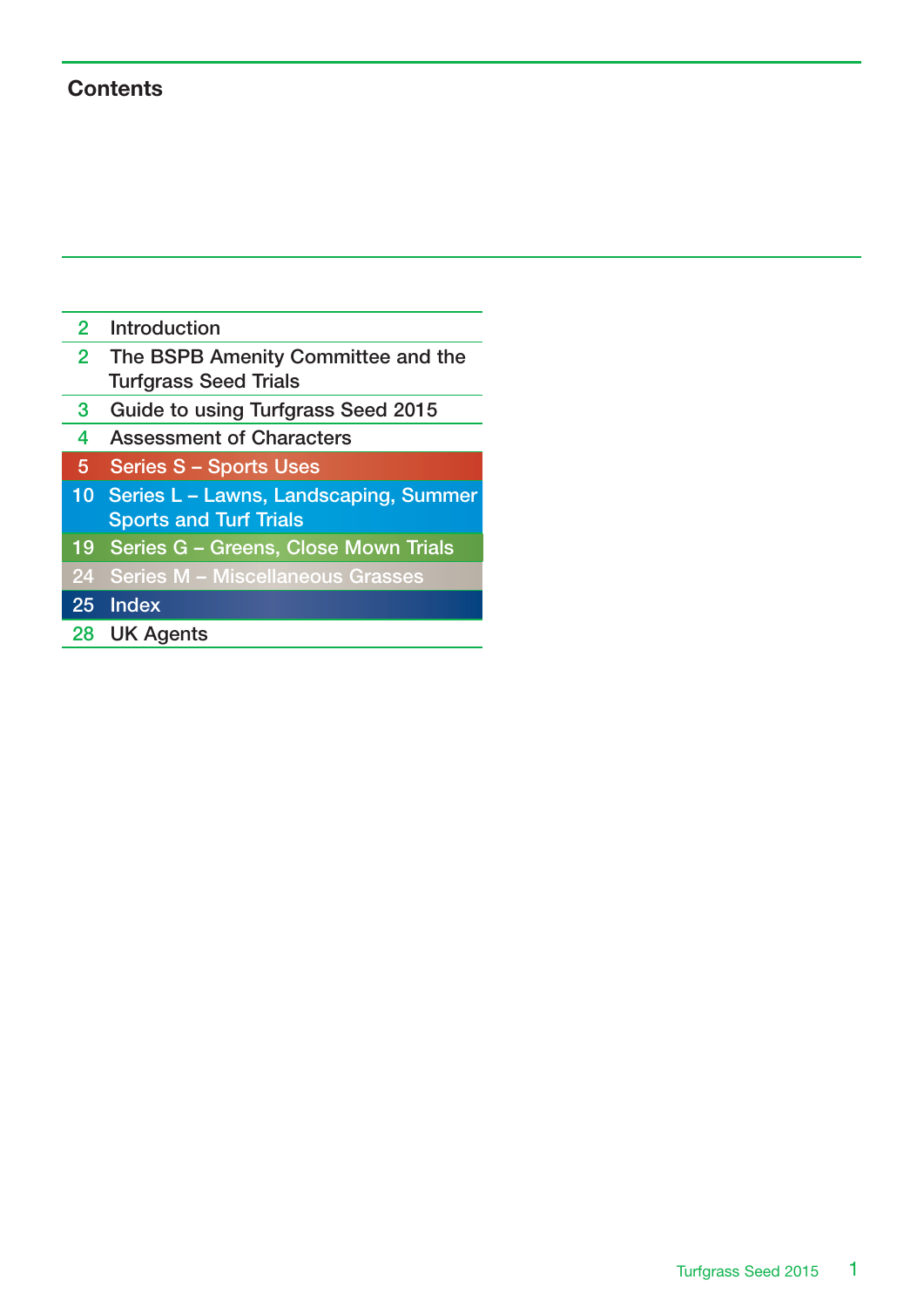#### **Introduction**

The development of grass varieties for amenity uses is a long-term, costly and sophisticated business. Plant breeding (crossing, selecting and conducting trials) typically takes a decade or more, before varieties are ready for release into Governmental registration and Industry performance trials. Subsequent investment in production, stock-holding, manufacturing and marketing is expensive. The exploitation and utilisation of the superior varieties made available by this process require expert guidance and advice.

The purpose of Turfgrass Seed is to report comprehensive results of available varieties in trials designed to test suitability for:

Use in winter sports pitches, such as football and rugby fields, and municipal recreation areas (Sports Uses Trials).

Use in lawns, summer sports pitches, tennis courts, turf and general landscaping (Lawn Landscaping, Summer Sports and Turf Trials).

Use in the intensive management seen on golf and bowling greens (Greens, Close Mown Trials).

Turfgrass Seed presents the best available interpretation of correctly designed, accurately analysed and independently supervised trials to our collective customer, the professional user of high quality amenity grass cultivars.

The Turfgrass trials are conducted in Bingley, West Yorkshire.

#### **The BSPB Amenity Committee**

BSPB is the trade association, based at Ely in Cambridgeshire, which represents the interests of companies with plant breeding and seeds supply businesses in the UK. Companies can participate as Full Members or Associates and the Society caters for businesses with large or small turnovers.

The major functions of BSPB include:

•Acting on behalf of plant breeders to Licence and collect Royalties for the production of seed of protected varieties by third parties.

•Representing the interests of its members opposite Government and the European Commission.

•Co-ordinating agreements with independent trialling organisations to facilitate the production of recommended and descriptive lists of varieties.

The BSPB Amenity Committee comprises representatives of all the major breeders developing new cultivars for customers in the UK. Its objectives include the long term:

•Coordination and funding of independent amenity variety trialling.

•Continuity of the integrity of Turfgrass Seed as a source of impartial and valid information to buyers and users of amenity grass seed.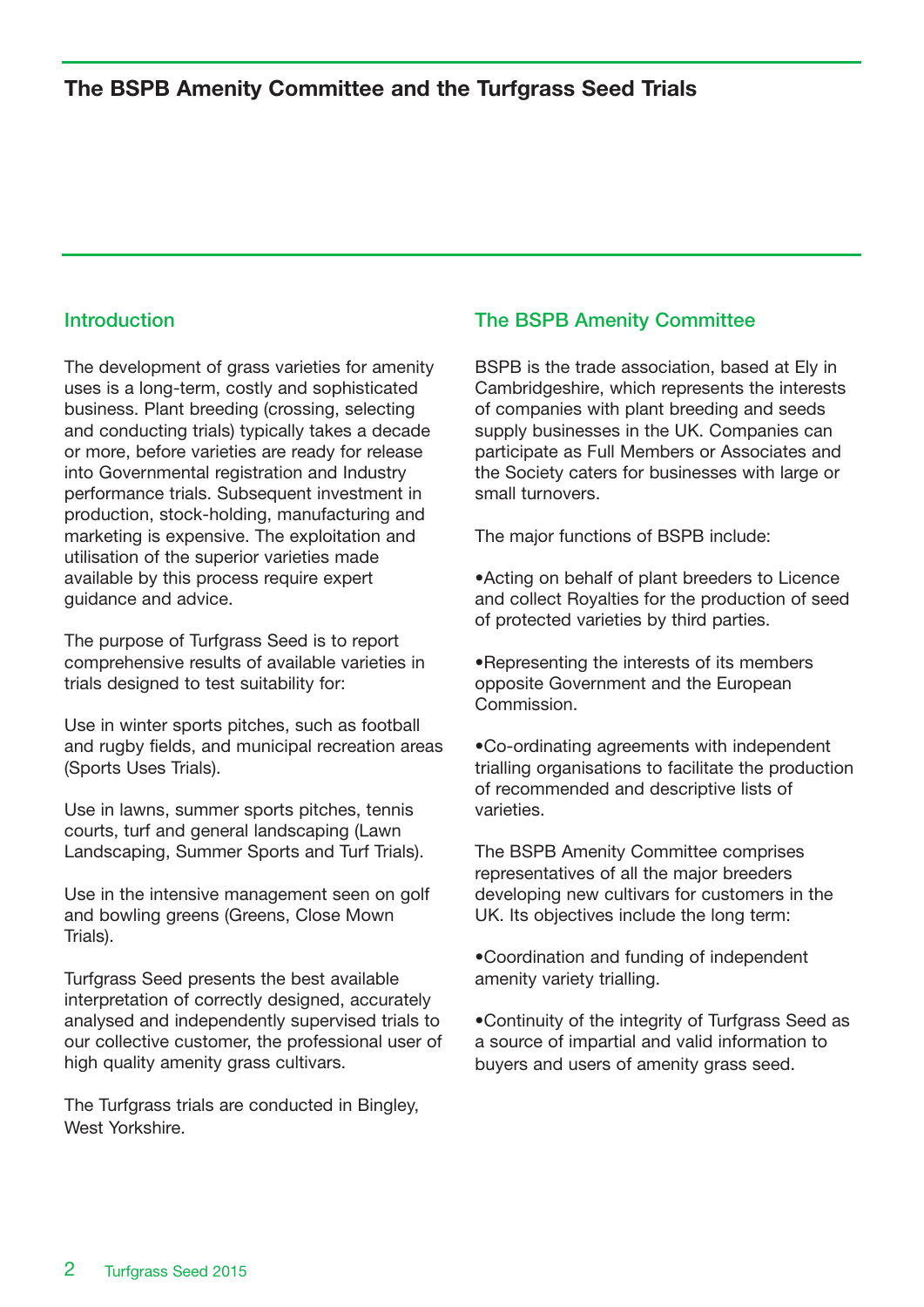The lists contained in this booklet are designed to enable users of Turfgrass Seed to evaluate the suitability of different cultivars for various amenity uses. Information for the major turfgrass species is presented in the form of numerical scores. In each column, larger numbers indicate a higher score for the relevant characteristic. For instance, cultivars with a score of 8.0 for shoot density would be expected to produce denser turf than those with a score of 7.0.

The only exception to this general rule is the rating for colour. On this scale higher numbers are darker green. These colour scores are descriptive, to help with colour matching when blending varieties in mixtures. They are not merit ratings and in this case larger numbers do not indicate a higher merit score.

Users should read the text regarding the selection of grasses for each table to determine which grasses best suit their particular needs. Cultivars of the major turfgrass species have been placed in order of suitability for particular uses. The characteristics that have been used to determine this ranking order have been shaded. Where more than one characteristic has been used, a mean has been calculated and added to the table. When calculated, this mean has been placed within the shaded area, to the right of the characteristics used in its calculation.

**Cultivars at the top of each list may not be the best cultivars for every use. Users should identify which characteristics are most important for their intended use and then select cultivars accordingly.**

The tables are numbered according to their applicability to different end uses, thus:

| <b>S</b> | <b>Sports</b>                     |
|----------|-----------------------------------|
|          | General lawn and landscaping      |
| G        | Golf and bowling greens and other |
|          | close mown situations             |

Seed of all cultivars named should be available in the UK in 2015 but in smaller amounts where shown as LA (Limited Availability). The full names and addresses for the main seed suppliers representing grasses in the tables are presented on page 28. For grasses where no main agent is identified, users should contact BSPB for further information.

The tables have been split into two sections to give a main table and a new cultivar table. The latter section is reserved for cultivars that have been tested in only the most recent set of trials. The scores in this section of the tables should be regarded with less certainty than the scores in the main sections of the tables. Please note that ratings are not directly comparable among species and uses.

The information presented in Turfgrass Seed 2015 is from trials conducted at the STRI. As with any trial of living material, the performance of the cultivars may vary in commercial management.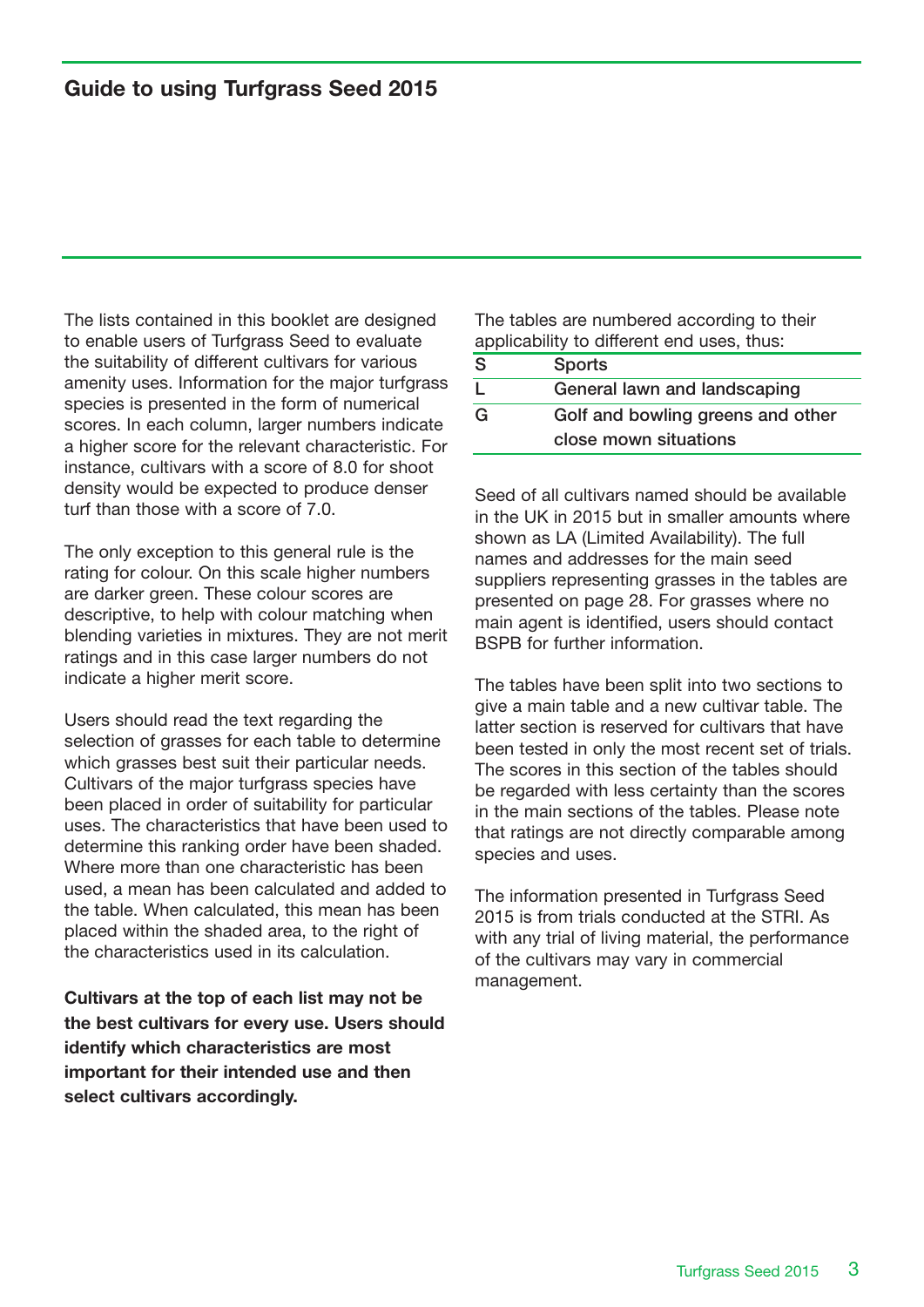#### **VISUAL MERIT**

Visual merit is an overall measure of the suitability of the sward for its potential use. Visual merit is a combination of sward density, leaf width, disease resistance and colour.

#### **SHOOT DENSITY**

In most applications of amenity grass a dense sward is required, especially when a uniform and true surface is needed, such as golf greens. The number of shoots per unit area is assessed to give a measure of sward density of the sown species.

#### **LIVE GROUND COVER**

The live ground cover is regarded as more important than shoot density in winter sports turf. The ground cover of the sown species is recorded monthly during the application of artificial football wear to determine wear tolerance.

#### **SLOW RE-GROWTH**

Mowing accounts for the majority of the cost of maintaining amenity grass. During the growing season (April to October) the sward height is measured immediately prior to each cut.

#### **FINENESS OF LEAF**

The leaf width of different varieties of grasses varies, especially for perennial ryegrasses and smooth-stalked meadow-grass. Fine leaves are desirable in fine turf and ornamental lawns. This assessment is not undertaken for Chewings fescues, hard & sheep's fescues, slender creeping red fescues or strong creeping red fescues where there is little difference among these fine-leaved grasses.

#### **CLEANNESS OF CUTTING**

Each variety is scored for cleanness of cutting. Some data shown for this characteristic in the intensive wear trials are taken from the lawn/landscaping trials.

#### **DISEASE RESISTANCE**

At a time when the usage of pesticides and the products available for use on amenity grasses are declining, disease resistance is of ever increasing importance. All trials are monitored for disease and scored when significant disease infections occur.

#### **COLOUR**

Cultivars are assessed for genetic colour in both summer and winter. This is a relative assessment between different varieties and colour will vary depending upon management and fertiliser use.

#### **RECOVERY**

The winter sports turf trial is scored for two months following the application of artificial football wear to give an indication of individual varieties ability to recover from wear. Higher scoring varieties are less likely to need intensive renovation in the closed season. Care should be taken when considering varieties for this characteristic as data are available only from a limited number of trials.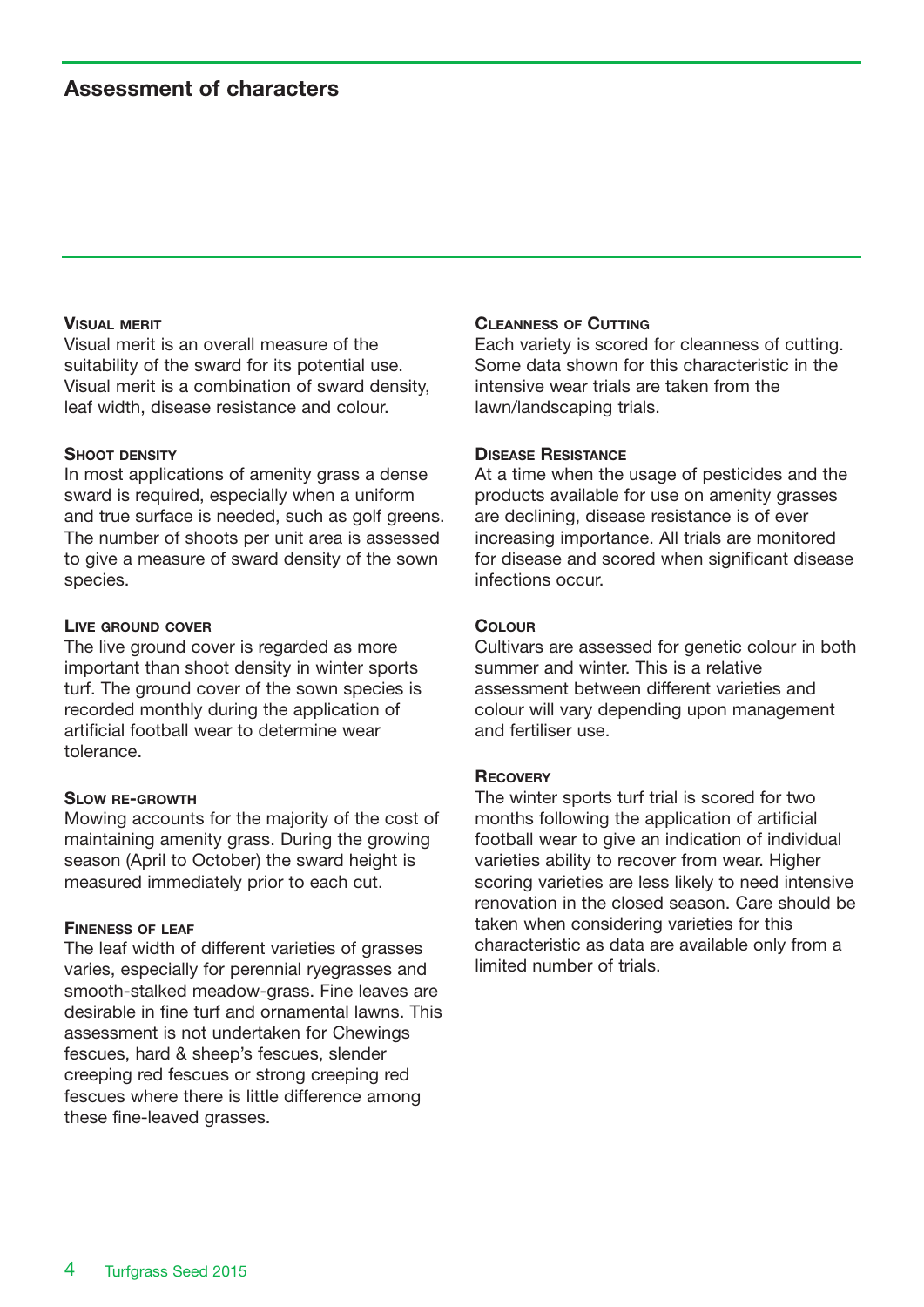## **Series S**

#### **Sports Uses (Mown at 25mm)**

**Perennial ryegrass (Table S1) Smooth-stalked meadow-grass (Table S2) Tall fescue (Table S3) Tufted hair-grass (Table S4)**

| <b>Applications</b>          |
|------------------------------|
| Winter sports pitches        |
| Football and Rugby pitches   |
| Municipal sports areas       |
| Other intensively used areas |
|                              |

The perennial ryegrass cultivars in Table S1 (pages 6 and 7) are ranked on the mean of live ground cover and visual merit during wear. These characteristics are important for sports pitches receiving intensive wear during winter, such as football and Rugby pitches.

Users should identify the particular properties that are important in their individual situations and choose cultivars that score well for those characteristics. In football and Rugby pitches for example, it may be better to choose a cultivar with reduced susceptibility to red thread, if this can be done without compromising too much on wear tolerance. Where good appearance is required before wear, or in low wear situations, good shoot density, fineness of leaf and cleanness of cut scores will be important.

In all wear situations regular over-seeding can have beneficial results. It is strongly advised that this forms part of the end of season renovation programme. Also the addition of new grasses through over-seeding during the playing season will help maintain ground cover.

Cultivars of smooth-stalked meadow-grasses are shown in order of their performance under football-type wear for inclusion in winter pitches (Table S2). Once established, smooth-stalked meadow-grass can be as hard wearing as perennial ryegrass and usually has better tolerance of close mowing.

Its rhizomes give good recovery from wear and some drought tolerance. However, establishment of this grass is slow and best results can only be achieved if at least 12 months is left between sowing and use. Some of the data in Table S2 (page 8) are from trials allowed to establish for one year before the application of wear. Current trials are sown in spring with wear being applied the following autumn.

Generally, cultivars of tall fescue form turf that would be acceptable for many coarse turfgrass uses. However, they are no substitute for perennial ryegrass in normal turf situations in the UK. Tall fescues are slower in establishment, coarser in leaf texture, and as a result, less attractive in appearance. They may however, have a place under dry or low fertility conditions. Tall fescues have also been used successfully where fairly tall (15 - 20 cm) but still erect swards are desirable, such as the grassed areas surrounding airfields. New improved varieties of this grass type, some with rhizomes, are starting to become available. These produce acceptable lawns but still do not match perennial ryegrass for wear tolerance.

Tufted hair-grass is tolerant of damp and shady conditions and has been included in some seed mixtures for stadiums. This grass can accumulate a little more organic matter at the surface than some of the traditional sports grasses like perennial ryegrass.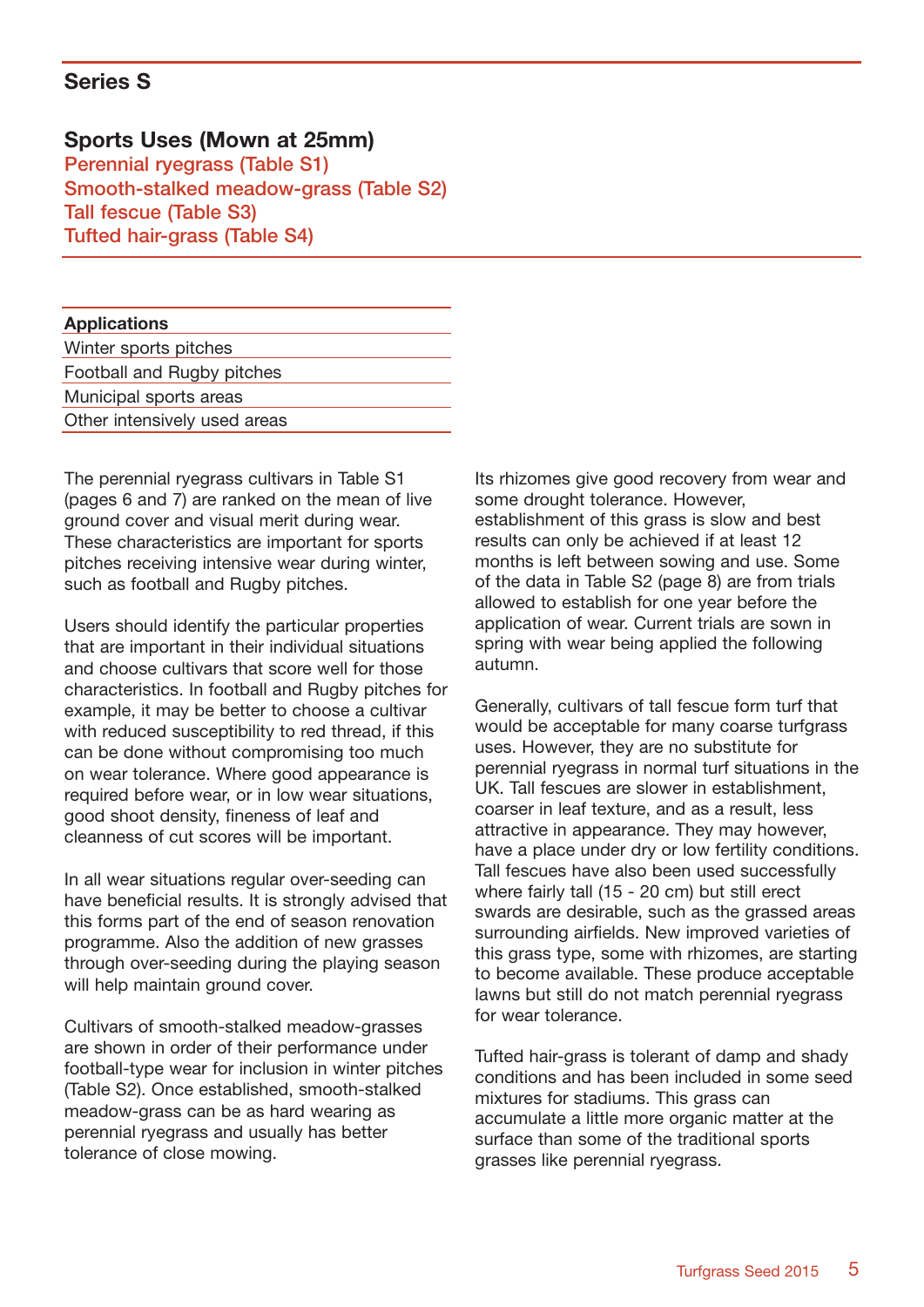## **Series S Sports Uses (Mown at 25mm)**

## **Table S1**

## **Perennial ryegrass** *(Lolium perenne)*

| Cultivar         | ground<br>cover<br>Live | Visual<br>merit  | Mean | Recovery | Shoot<br>density | Fineness<br>of leaf | Cleanness<br>of cut      | Resistance<br>to Red<br>thread | Winter<br>greenness | greenness<br>Summer | <b>UK Agent</b>   |
|------------------|-------------------------|------------------|------|----------|------------------|---------------------|--------------------------|--------------------------------|---------------------|---------------------|-------------------|
| Eurodiamond      | 8.2                     | 8.1              | 8.1  | 7.7      | 8.0              | 6.8                 | $\overline{\phantom{a}}$ | 2.8                            | 5.2                 | 5.3                 | <b>DLF/JNS</b>    |
| Barorlando       | 8.1                     | 8.0              | 8.1  | 6.7      | 8.1              | 7.1                 | 7.5                      | 5.7                            | 5.6                 | 7.4                 | <b>BAR</b>        |
| Columbine        | 8.1                     | 8.0              | 8.1  | 7.6      | 7.6              | 6.9                 | 4.3                      | 5.4                            | 5.6                 | 6.1                 | <b>DLF/JNS/TG</b> |
| Monroe           | 8.0                     | 8.2              | 8.1  | 7.6      | 8.2              | 8.6                 | 5.5                      | 6.4                            | 6.0                 | 6.4                 | <b>DLF/JNS</b>    |
| EuroCordus       | 8.1                     | 8.0              | 8.1  | 7.3      | 8.2              | 7.1                 | $\bar{a}$                | ÷,                             | 5.4                 | 5.6                 | <b>DSV</b>        |
| Barcristalla     | 8.1                     | 8.0              | 8.0  | 6.8      | 8.0              | 7.5                 | 7.2                      | 5.7                            | 6.1                 | 7.5                 | <b>BAR</b>        |
| Eurosport        | 7.9                     | 8.0              | 7.9  | 7.7      | 8.0              | 7.2                 | ÷,                       | ÷,                             | 5.7                 | 5.9                 | <b>DSV</b>        |
| Eugenius         | 7.8                     | 7.8              | 7.8  | 6.7      | 7.9              | 7.3                 | 7.0                      | 4.3                            | 4.9                 | 5.4                 | G                 |
| Madrid           | 7.7                     | 7.7              | 7.7  | 7.7      | 7.6              | 6.8                 | ä,                       | 6.1                            | 5.4                 | 6.3                 | <b>LMG</b>        |
| Cyrena           | 7.6                     | 7.7              | 7.6  | 7.3      | 7.7              | 6.9                 | 7.0                      | 6.4                            | 5.1                 | 6.2                 | <b>LMG</b>        |
| Chardin          | 7.5                     | 7.8              | 7.6  | 6.5      | 7.7              | 8.3                 | 8.0                      | 5.9                            | 4.9                 | 5.4                 | <b>DLF/JNS</b>    |
| Poseidon         | 7.8                     | 7.5              | 7.6  | 7.0      | 7.5              | 6.5                 | 4.4                      | 5.5                            | 4.9                 | 5.4                 | <b>RT/TG</b>      |
| Shorty           | 7.5                     | 7.5              | 7.5  | 6.6      | 7.2              | 7.1                 | 4.4                      | 4.3                            | 5.3                 | 5.3                 | <b>DSV</b>        |
| Duparc           | 7.3                     | 7.6              | 7.5  | 7.2      | 7.2              | 7.3                 | 6.5                      | 7.4                            | 5.1                 | 5.6                 | <b>RT/TG</b>      |
| Promotor         | 7.4                     | 7.4              | 7.4  | 7.3      | 7.4              | 6.7                 | 5.0                      | 5.0                            | 5.1                 | 6.1                 | G                 |
| Calico           | 7.3                     | 7.5              | 7.4  | 7.6      | 7.4              | 7.1                 | $\bar{a}$                | ÷,                             | 5.4                 | 6.6                 | <b>G/CARN</b>     |
| Cadix            | 7.2                     | 7.6              | 7.4  | 7.6      | 7.1              | 7.3                 | 5.9                      | 5.4                            | 6.0                 | 5.9                 | <b>G/CARN</b>     |
| <b>Vesuvius</b>  | 7.1                     | 7.6              | 7.4  | 7.6      | 7.4              | 6.7                 | 0.0                      | 5.7                            | 4.7                 | 5.7                 | G                 |
| Nagano           | 7.3                     | 7.4              | 7.4  | 7.4      | 7.0              | 6.7                 | 7.3                      | 5.3                            | 5.1                 | 5.4                 | <b>LMG</b>        |
| Barolympic       | 7.3                     | 7.4              | 7.3  | 7.0      | 7.7              | 7.5                 | $\overline{a}$           | ÷,                             | 4.2                 | 5.2                 | <b>BAR</b>        |
| Berlioz 1        | 7.3                     | 7.4              | 7.3  | 6.9      | 7.3              | 6.5                 | $\overline{\phantom{a}}$ | 6.2                            | 5.7                 | 5.5                 | <b>DLF/TG</b>     |
| Bareuro          | 7.3                     | 7.3              | 7.3  | 7.8      | 6.9              | 6.8                 | 7.1                      | 5.2                            | 5.1                 | 5.7                 | <b>BAR</b>        |
| Bizet 1          | 7.3                     | $\overline{7.3}$ | 7.3  | 7.6      | 6.0              | 6.0                 | 5.8                      | 6.9                            | 6.0                 | 6.3                 | <b>DLF/JNS</b>    |
| Carnac           | 7.1                     | 7.5              | 7.3  | 7.4      | 6.7              | 6.8                 | 6.2                      | 6.7                            | 6.0                 | 5.8                 | <b>G/CARN</b>     |
| Alison (LA)      | 7.2                     | 7.3              | 7.2  | 6.9      | 7.8              | 8.1                 | $\blacksquare$           | ÷,                             | 5.5                 | 6.0                 | <b>LMG</b>        |
| Beckham          | 7.2                     | 7.2              | 7.2  | 6.8      | 7.1              | 6.6                 | $\overline{\phantom{a}}$ | $\bar{\phantom{a}}$            | 5.3                 | 5.2                 | <b>DSV</b>        |
| Florianne        | 7.2                     | 7.2              | 7.2  | 7.2      | 7.0              | 6.8                 | 5.6                      | 5.3                            | 5.7                 | 5.9                 | <b>DLF</b>        |
| Ligala           | 7.1                     | 7.4              | 7.2  | 7.9      | 7.0              | 7.6                 | 5.3                      | 5.8                            | 5.4                 | 5.6                 | <b>DLF/DSV</b>    |
| Himalaya         | 7.2                     | 7.1              | 7.2  | 7.8      | 7.0              | 6.5                 | $\overline{\phantom{a}}$ | 4.1                            | 5.5                 | 6.0                 | <b>DLF/LMG</b>    |
| Melbourne        | 7.0                     | 7.3              | 7.1  | 6.6      | 7.6              | 7.6                 | $\blacksquare$           | 7.5                            | 5.4                 | 5.7                 | <b>LMG</b>        |
| <b>Vitellius</b> | 6.9                     | 7.2              | 7.1  | 7.6      | 6.7              | 6.3                 | ÷,                       | 6.1                            | 5.9                 | 6.3                 | G                 |
| Romance          | 7.0                     | 7.1              | 7.1  | 6.8      | 7.0              | 6.3                 | 5.2                      | 5.5                            | 6.1                 | 5.5                 | <b>BAR</b>        |
| <b>Barillion</b> | 7.1                     | 7.0              | 7.0  | 6.3      | 7.3              | 6.2                 | 6.5                      | 6.0                            | 5.4                 | 6.4                 | <b>BAR</b>        |
| Hayley (LA)      | 6.9                     | 7.1              | 7.0  | 6.7      | 7.1              | 6.9                 | ä,                       | ÷,                             | 5.6                 | 6.3                 | RT/TG             |
| Lucius           | 6.8                     | 7.1              | 7.0  | 6.6      | 7.5              | 7.3                 | 6.3                      | 5.2                            | 5.1                 | 5.3                 | G                 |
| Greenfair        | 6.9                     | 7.0              | 6.9  | 6.5      | 6.6              | 6.6                 | 6.2                      | 5.9                            | 5.7                 | 6.1                 | <b>SUT/TG</b>     |
| Clementine       | 6.8                     | 6.9              | 6.9  | 6.8      | 7.4              | 7.9                 | 7.8                      | 6.0                            | 5.4                 | 5.9                 | <b>DLF/JNS/TG</b> |
| Barsignum        | 6.8                     | 6.9              | 6.8  | 6.0      | 7.6              | 8.3                 | 4.8                      | 5.1                            | 5.1                 | 6.5                 | <b>BAR</b>        |
| Mercitwo         | 6.8                     | 6.9              | 6.8  | 6.5      | 6.4              | 7.3                 | 7.3                      | 5.5                            | 4.9                 | 5.3                 | <b>RT/TG</b>      |
| Hugo 1           | 6.8                     | 6.9              | 6.8  | 6.6      | 5.0              | 5.3                 | 6.4                      | 5.3                            | 5.5                 | 5.7                 | <b>DLF/TG</b>     |
| Shania (LA)      | 6.8                     | 6.9              | 6.8  | 6.7      | 7.4              | 7.4                 | $\overline{\phantom{a}}$ | ÷,                             | 5.8                 | 6.1                 | <b>DLF</b>        |
| Bellini 1        | 6.8                     | 6.8              | 6.8  | 6.4      | 6.2              | 6.0                 | ÷,                       | 5.1                            | 5.5                 | 5.7                 | <b>DLF</b>        |
| Alboka           | 6.7                     | 6.8              | 6.7  | 6.4      | 7.5              | 7.2                 | 7.0                      | 7.7                            | 6.6                 | 6.9                 | <b>BAR</b>        |
| Greenway         | 6.7                     | 6.7              | 6.7  | 6.4      | 6.7              | 7.4                 | 5.6                      | 6.3                            | 6.3                 | 6.0                 | SUT/TG            |
| Cleopatra        | 6.6                     | 6.8              | 6.7  | 7.6      | 6.4              | 5.9                 | ÷,                       | 7.1                            | 4.7                 | 5.4                 | <b>DLF</b>        |
| Bocelli          | 6.8                     | 6.7              | 6.7  | 6.3      | 7.4              | 6.9                 | 6.6                      | 5.7                            | 4.9                 | 6.4                 | <b>LMG</b>        |
| Verdi            | 7.0                     | 6.4              | 6.7  | 6.4      | 5.6              | 5.3                 | 5.7                      | 5.9                            | 6.5                 | 6.9                 | <b>BAR</b>        |
| Fandango         | 6.7                     | 6.7              | 6.7  | 7.3      | 6.9              | 6.2                 | $\bar{a}$                | 5.9                            | 5.8                 | 5.6                 | <b>BAR</b>        |
| Concerto         | 6.5                     | 6.8              | 6.7  | 7.5      | 5.9              | 5.0                 | 6.4                      | 5.7                            | 6.3                 | 6.0                 | <b>BAR</b>        |
| Dickens 1        | 6.4                     | 6.8              | 6.6  | 6.9      | 8.1              | 7.9                 | $\overline{a}$           | 6.2                            | 4.7                 | 5.4                 | <b>DLF</b>        |
|                  |                         |                  |      |          |                  |                     |                          |                                |                     |                     |                   |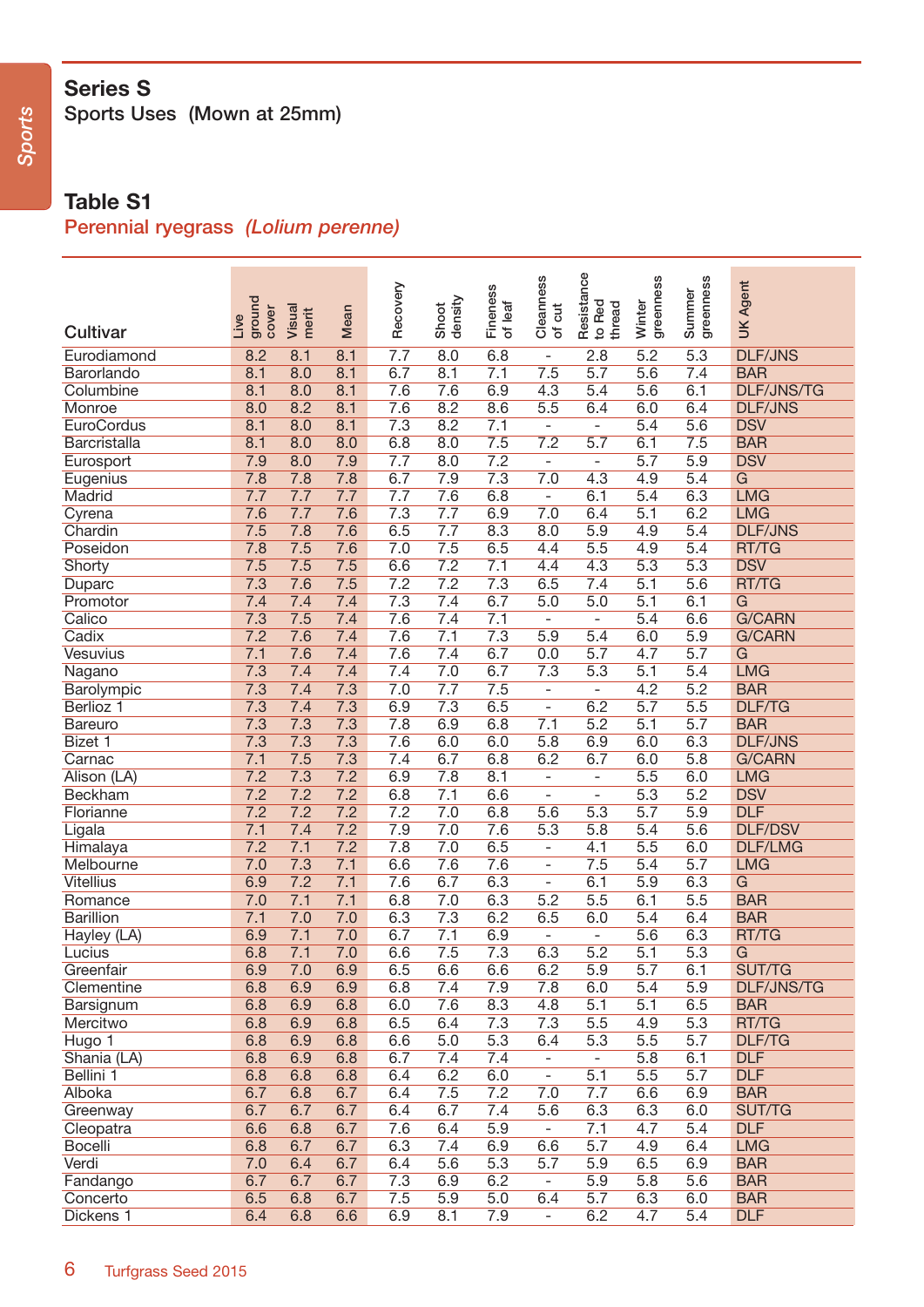#### **Table S1 Continued**

г

| Cultivar          | ground<br>cover<br>Live | Visual<br>merit | Mean | Recovery | Shoot<br>density | Fineness<br>of leaf | Cleanness<br>of cut          | Resistance<br>to Red<br>thread | Winter<br>greenness | Summer<br>greenness | <b>UK Agent</b> |
|-------------------|-------------------------|-----------------|------|----------|------------------|---------------------|------------------------------|--------------------------------|---------------------|---------------------|-----------------|
| Greensky          | 6.6                     | 6.6             | 6.6  | 6.8      | 6.5              | 6.4                 | $\bar{a}$                    | 5.9                            | 5.2                 | 5.1                 | RT/TG           |
| Lourega           | 6.6                     | 6.6             | 6.6  | 6.3      | 6.8              | 5.2                 | ÷,                           | 7.2                            | 6.3                 | 6.5                 | <b>DSV</b>      |
| Barlennium        | 6.7                     | 6.5             | 6.6  | 5.6      | 6.5              | 5.6                 | 6.5                          | 6.4                            | 7.6                 | 7.7                 | <b>BAR</b>      |
| Essence           | 6.9                     | 6.4             | 6.6  | 5.5      | 6.8              | 6.5                 | 6.1                          | 4.6                            | 6.2                 | 5.4                 | <b>DLF</b>      |
| Ragtime           | 6.5                     | 6.7             | 6.6  | 6.4      | 6.1              | 5.8                 | 6.4                          | 6.5                            | 5.9                 | 6.1                 | <b>BAR</b>      |
| Aberlmp           | 6.5                     | 6.7             | 6.6  | 6.6      | 6.0              | 6.0                 | 7.1                          | 6.2                            | 5.5                 | 6.5                 | G               |
| Margarita         | 6.3                     | 6.8             | 6.6  | 6.5      | 6.7              | 6.8                 | 5.3                          | 5.5                            | 6.2                 | 5.9                 | <b>DLF</b>      |
| Conrad 1          | 6.4                     | 6.6             | 6.5  | 6.6      | 6.6              | 6.5                 | 5.4                          | 6.6                            | 7.0                 | 5.6                 | <b>DLF</b>      |
| Bardorado         | 6.6                     | 6.4             | 6.5  | 5.9      | 6.4              | 5.5                 | 6.8                          | 6.5                            | 5.0                 | 5.3                 | <b>BAR</b>      |
| Ceretec Centurion | 6.6                     | 6.5             | 6.5  | 5.7      | 6.5              | 6.0                 | 6.8                          | 5.1                            | 7.3                 | 7.2                 | <b>PGW</b>      |
| Bargold           | 6.3                     | 6.6             | 6.5  | 6.4      | 7.3              | 8.1                 | 7.0                          | 6.0                            | 5.6                 | 5.7                 | <b>BAR</b>      |
| Alanis (LA)       | 6.3                     | 6.6             | 6.5  | 6.3      | 6.8              | 6.4                 | $\overline{\phantom{a}}$     | ÷,                             | 5.8                 | 6.2                 | <b>DLF</b>      |
| Flamenco          | 6.5                     | 6.3             | 6.4  | 6.1      | 6.4              | 6.8                 | L,                           | 5.4                            | 5.6                 | 5.9                 | <b>BAR</b>      |
| Stolawn           | 6.1                     | 6.6             | 6.3  | 5.5      | 6.4              | 6.3                 | 6.1                          | 6.2                            | 5.8                 | 6.4                 | <b>RT/TG</b>    |
| Ponderosa         | 6.5                     | 6.2             | 6.3  | 6.0      | 6.5              | 5.6                 | 5.7                          | 5.5                            | 6.6                 | 5.9                 | <b>LMG</b>      |
| Sirtaky           | 6.3                     | 6.3             | 6.3  | 6.9      | 6.9              | 6.9                 | ÷,                           | 6.8                            | 5.9                 | 5.6                 | <b>BAR</b>      |
| Escapade          | 6.1                     | 6.4             | 6.3  | 7.3      | 6.6              | 8.6                 | 4.4                          | 4.5                            | 6.1                 | 6.0                 | <b>G/CARN</b>   |
| Platinum          | 6.6                     | 5.9             | 6.3  | 5.7      | 5.4              | 5.0                 | 6.2                          | 5.5                            | $\overline{7.4}$    | 6.4                 | <b>DLF</b>      |
| Transate          | 6.2                     | 6.2             | 6.2  | 5.6      | 6.0              | 6.1                 | ÷,                           | 7.3                            | 5.6                 | 6.0                 | <b>DSV</b>      |
| Greenglide        | 6.2                     | 6.1             | 6.2  | 6.1      | 6.1              | 6.0                 | $\overline{a}$               | 4.9                            | 5.1                 | 5.4                 | RT/TG           |
| Jubilee EG        | 6.1                     | 6.2             | 6.1  | 5.8      | 6.1              | 5.8                 | 7.2                          | 5.1                            | 5.8                 | 6.5                 | <b>DSV</b>      |
| Doremi            | 5.9                     | 6.3             | 6.1  | 5.9      | 6.3              | 5.7                 | 7.0                          | 7.0                            | 5.2                 | 6.3                 | <b>LMG</b>      |
| Antonella         | 6.2                     | 6.0             | 6.1  | 6.2      | 6.4              | 6.8                 | $\blacksquare$               | ÷                              | 5.7                 | 6.6                 | RT/TG           |
| <b>Traffic</b>    | 6.0                     | 6.1             | 6.1  | 6.4      | 6.1              | 7.3                 | 6.1                          | 5.2                            | 5.1                 | 6.2                 | <b>DSV</b>      |
| Stravinsky        | 6.3                     | 5.8             | 6.0  | 5.6      | 5.9              | 4.9                 | 5.4                          | 6.8                            | 8.4                 | 8.0                 | <b>DLF</b>      |
| Pascal (LA)       | 6.0                     | 6.1             | 6.0  | 5.6      | 6.5              | 5.7                 | $\overline{\phantom{a}}$     | ÷,                             | 6.1                 | 6.7                 | <b>DSV</b>      |
| Cachemire         | 5.8                     | 6.2             | 6.0  | 6.9      | 6.1              | 7.3                 | 5.5                          | 5.1                            | 5.5                 | 5.6                 | <b>GGR</b>      |
| Liromeo           | 5.9                     | 6.1             | 6.0  | 6.3      | 6.2              | 6.0                 | $\qquad \qquad \blacksquare$ | 7.3                            | 6.4                 | 6.7                 | <b>DSV</b>      |
| Libero            | 6.0                     | 6.0             | 6.0  | 5.6      | 6.7              | 7.0                 | $\blacksquare$               | 5.5                            | 5.9                 | 6.6                 | <b>DLF/DSV</b>  |
| Fancy             | 6.2                     | 5.7             | 6.0  | 5.3      | 5.1              | 5.5                 | 5.7                          | 5.8                            | 6.7                 | 5.7                 | FF              |
| Cassiopeia        | 5.9                     | 6.0             | 5.9  | 5.9      | 6.8              | 7.2                 | $\blacksquare$               | 6.0                            | 5.3                 | 6.0                 | <b>DLF</b>      |
| Turfgold          | 5.8                     | 6.0             | 5.9  | 6.5      | 5.7              | 5.2                 | ÷,                           | 6.2                            | 6.6                 | 6.9                 | <b>DSV</b>      |
| Barrocky          | 5.8                     | 6.1             | 5.9  | 6.5      | 6.8              | 6.9                 | $\overline{\phantom{a}}$     | 5.1                            | 4.8                 | 5.1                 | <b>BAR</b>      |
| Disco             | 5.8                     | 5.8             | 5.8  | 5.2      | 5.2              | 5.6                 | 5.8                          | 5.6                            | 6.2                 | 5.0                 | <b>LMG</b>      |
| Esquire           | 6.0                     | 5.6             | 5.8  | 5.5      | 5.6              | 5.0                 | 5.7                          | 6.3                            | 6.8                 | 6.9                 | <b>DLF</b>      |
| Limonica          | 5.8                     | 5.8             | 5.8  | 5.9      | 5.4              | 5.3                 | $\overline{\phantom{a}}$     | 6.0                            | 7.1                 | 7.2                 | <b>DSV</b>      |
| Lifrance          | 5.7                     | 5.8             | 5.7  | 5.9      | 5.0              | 6.0                 | 5.9                          | 7.1                            | 6.4                 | 6.1                 | <b>DSV</b>      |
| Kokomo            | 5.6                     | 5.8             | 5.7  | 5.4      | 5.0              | 5.0                 | $\blacksquare$               | 6.8                            | 8.4                 | 8.1                 | <b>DLF</b>      |
| Neruda 1          | 5.8                     | 5.4             | 5.6  | 5.3      | 5.0              | 5.2                 | 5.9                          | 7.0                            | 8.6                 | 7.9                 | <b>DLF/TG</b>   |
| Recital (LA)      | 5.6                     | 5.6             | 5.6  | 5.2      | 6.5              | 6.7                 | 6.5                          | 7.1                            | 6.3                 | 6.9                 | <b>BAR</b>      |
| Capri             | 5.7                     | 5.4             | 5.5  | 5.1      | 5.0              | 5.0                 | 5.3                          | 6.3                            | 6.3                 | 5.3                 | <b>DLF</b>      |
| Mondial           | 4.8                     | 4.8             | 4.8  | 5.4      | 4.5              | 4.4                 | 5.6                          | 6.3                            | 5.0                 | 5.2                 | <b>LMG</b>      |

#### **New Cultivars**

| Enesco (LA)     | 7.3 | 7.3 | 7.3 | 6.6 | 7.6 | 7.8 | 5.0 | 6.0 | 6.0 | 6.0 | <b>DLF</b> |
|-----------------|-----|-----|-----|-----|-----|-----|-----|-----|-----|-----|------------|
| Claudine (LA)   | 7.1 | 7.2 | 7.1 | 6.3 | 7.5 | 7.2 | -   | ۰   | 5.4 | 6.4 | <b>DLF</b> |
| Aiken (LA)      | 7.0 | 7.1 | 7.0 | 6.6 | 7.3 | 8.0 | 5.6 | 6.7 | 5.3 | 6.1 | <b>DLF</b> |
| Marcellina (LA) | 6.9 | 7.1 | 7.0 | 6.7 | 7.1 | 6.5 | -   | -   | 4.9 | 5.9 | <b>DLF</b> |
| Barlicum (LA)   | 6.8 | 7.2 | 7.0 | 6.3 | 7.2 | 6.9 | -   | ۰   | 5.2 | 5.5 | <b>BAR</b> |
| Eventus (LA)    | 6.5 | 7.0 | 6.8 | 6.8 | 7.5 | 7.8 | -   | -   | 5.2 | 6.1 | <b>DSV</b> |
| Mascot (LA)     | 6.6 | 6.8 | 6.7 | 5.5 | 7.1 | 7.2 | 6.0 | 6.0 | 4.8 | 5.4 | <b>DLF</b> |
| Zenia (LA)      | 6.2 | 6.5 | 6.4 | 6.0 | 6.9 | 6.8 | ۰   | -   | 5.0 | 5.8 | <b>DLF</b> |
| Kalmia (LA)     | 6.4 | 6.3 | 6.3 | 5.9 | 6.8 | 6.8 | 5.0 | 5.3 | 5.0 | 5.7 | <b>DLF</b> |
| Agreement       | 5.9 | 6.4 | 6.1 | 5.2 | 6.5 | 5.6 | -   | ۰   | 6.2 | 5.9 | G          |

The data for disease resistance and colour come from more than one type of trial

- = Data not available.

*Sports*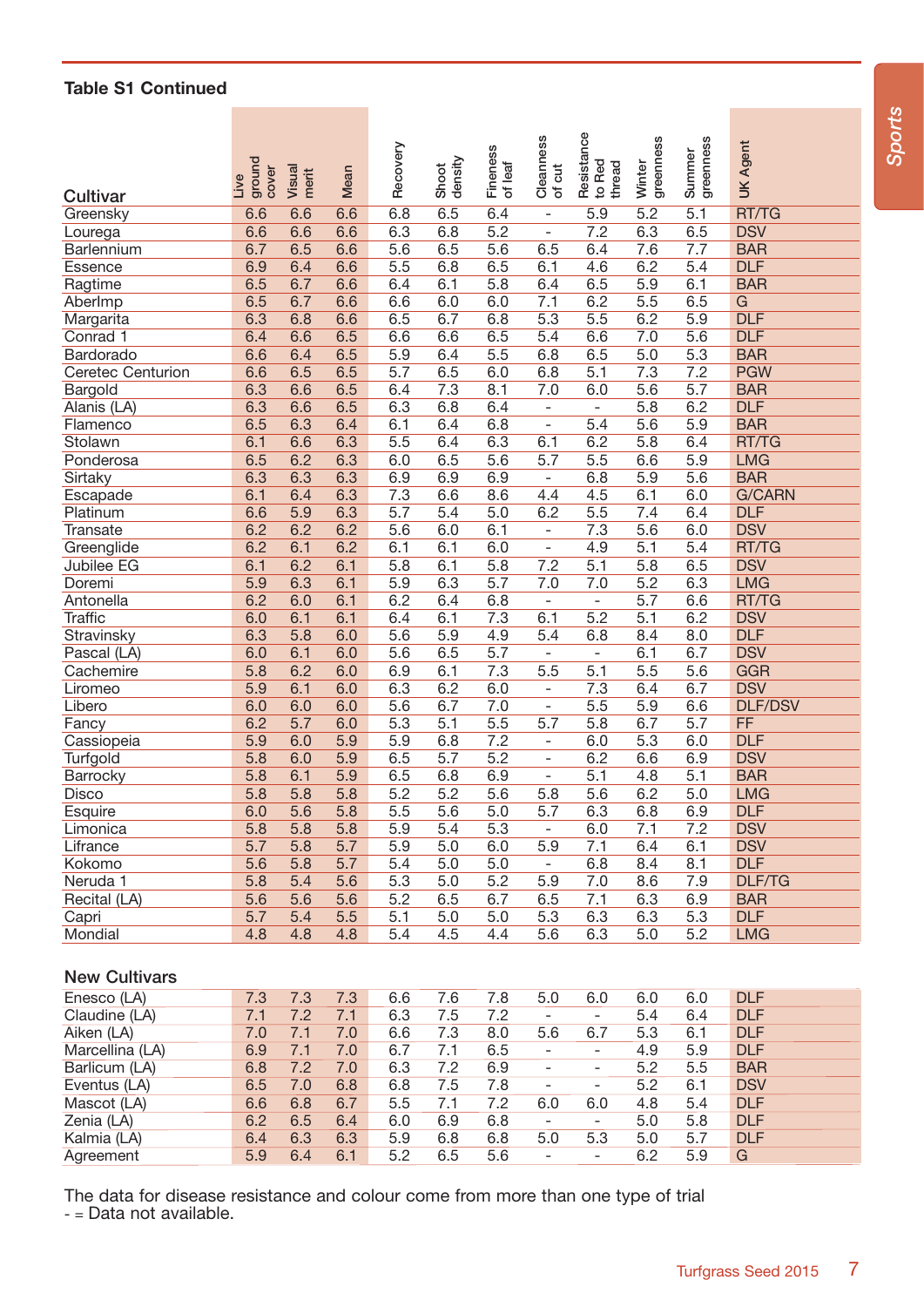## **Series S**

**Sports Uses (Mown at 25mm)**

## **Table S1s Tetraploid ryegrasses**

Tetraploid cultivars of perennial ryegrass are starting to be used in specialist seed mixtures for sports uses. These grasses should not be confused with more persistent diploid perennial ryegrass that are more commonly used in sports turf mixtures. In like-for-like comparisons, the traditional diploid grasses have greater wear tolerance and produce a more attractive sward. However, the tetraploid grasses have characteristics that can be exploited alongside traditional grasses. The main benefits are quicker germination and establishment in cool conditions and increased seedling vigour. Once established, they also tend to maintain growth longer than diploid cultivars as temperatures fall in the winter. This allows these grasses to replace lost grass cover during winter wear. The ratings presented are comparable with those given for diploid perennial ryegrass cultivars in Table S1.

| Cultivar             | ound<br>Φ<br>$\mathbf{\Phi}$<br>ఠ్ర<br>ಕಾ | Visual<br>merit | Mean | €<br>Reco | đ<br>densit<br>န္တ | SS<br><b>nene</b><br>leaf<br>迀<br>৳ | ă<br>ద్<br>۵Ď<br>ō<br>৳  | Φ<br>ರ<br>▿<br>sist<br>Φ<br>മ<br>≐ | s<br>ntei<br>.<br>ರಾ | SS<br>₫<br>Ф<br>έĽ<br>Sumn<br>g. | Agent<br>$\leq$   |
|----------------------|-------------------------------------------|-----------------|------|-----------|--------------------|-------------------------------------|--------------------------|------------------------------------|----------------------|----------------------------------|-------------------|
| Double               | 5.5                                       | 5.0             | 5.2  | 4.3       | 4.7                | 3.8                                 | 6.1                      | 7.8                                | 7.3                  | 7.5                              | <b>DLF/JNS</b>    |
| Tetragreen           | 5.0                                       | 4.7             | 4.9  | 4.1       | 5.3                | 5.0                                 | 6.0                      | 7.1                                |                      |                                  | RT/TG             |
| <b>New Cultivars</b> |                                           |                 |      |           |                    |                                     |                          |                                    |                      |                                  |                   |
| Fabian               | 6.2                                       | 6.1             | 6.2  | 6.8       | 5.5                | 5.3                                 | $\overline{\phantom{a}}$ | $\overline{\phantom{a}}$           | 6.1                  | 6.7                              | <b>DLF/JNS/TG</b> |

## **Table S2**

**Smooth-stalked meadow-grass** *(Poa pratensis)*

| Cultivar         | ground<br>cover<br>Live | <b>Visual</b><br>merit | Mean | Recovery | Shoot<br>density | Fineness<br>of leaf | Resistance<br>to Rust | Winter<br>greenness | Summer<br>greenness | Agent          |
|------------------|-------------------------|------------------------|------|----------|------------------|---------------------|-----------------------|---------------------|---------------------|----------------|
| Sombrero         | 7.3                     | 7.5                    | 7.4  | 7.5      | 7.9              | 7.7                 | 5.2                   | 5.6                 | 6.7                 | <b>DLF/JNS</b> |
| Julius           | 7.3                     | 7.4                    | 7.4  | 7.5      | 7.2              | 6.6                 | 5.2                   | 5.3                 | 4.9                 | <b>DLF</b>     |
| Harmonie         | 7.3                     | 7.3                    | 7.3  | 6.8      | 7.7              | 7.9                 | 4.9                   | 6.6                 | 6.2                 | <b>DLF/TG</b>  |
| Greenplay        | 7.2                     | 7.4                    | 7.3  | 7.4      | 7.5              | 7.5                 | 4.9                   | 6.3                 | 6.3                 | RT/TG          |
| <b>Bariris</b>   | 7.2                     | 7.4                    | 7.3  | 7.4      | 7.4              | 7.4                 | 4.7                   | 6.7                 | 6.2                 | <b>BAR</b>     |
| <b>Barhelene</b> | 7.2                     | 7.3                    | 7.2  | 7.4      | 7.7              | 7.7                 | 4.9                   | 5.7                 | 6.2                 | <b>BAR</b>     |
| Joker            | 7.1                     | 7.2                    | 7.1  | 6.9      | 7.7              | 8.2                 | 6.6                   | 5.9                 | 6.3                 | G              |
| Limousine        | 7.0                     | 7.2                    | 7.1  | 7.4      | 7.8              | 7.1                 | 4.9                   | 6.2                 | 5.5                 | <b>DLF/JNS</b> |
| Linares          | 7.1                     | 7.1                    | 7.1  | 6.4      | 7.7              | 7.8                 | 6.1                   | 5.2                 | 5.7                 | <b>DSV</b>     |
| Julia            | 6.9                     | 7.2                    | 7.0  | 7.5      | 6.7              | 6.3                 | 5.5                   | 6.4                 | 6.0                 | G              |
| Lincolnshire     | 6.7                     | 7.1                    | 6.9  | 7.1      | 6.8              | 6.9                 | 4.5                   | 6.4                 | 5.0                 | <b>DLF</b>     |
| Panduro          | 6.7                     | 6.9                    | 6.8  | 6.1      | 6.1              | 5.9                 | 5.4                   | 6.8                 | 5.3                 | <b>DLF</b>     |
| Mozart 1         | 6.6                     | 6.9                    | 6.7  | 6.3      | 6.8              | 6.3                 | 7.1                   | 5.8                 | 4.8                 | <b>DLF</b>     |
| Yvette           | 6.6                     | 6.6                    | 6.6  | 6.1      | 6.9              | 6.9                 | 6.9                   | 5.9                 | 5.8                 | <b>LMG</b>     |
| Broadway         | 6.5                     | 6.6                    | 6.6  | 6.9      | 6.2              | 5.2                 | 6.1                   | 6.5                 | 6.8                 | RT/TG          |
| Cocktail         | 6.3                     | 6.6                    | 6.5  | 6.0      | 7.0              | 6.9                 | 6.6                   | 5.9                 | 5.4                 | <b>LMG</b>     |
| Touche           | 6.3                     | 6.5                    | 6.4  | 6.4      | 6.6              | 6.6                 | 6.3                   | 6.8                 | 6.2                 | <b>BAR</b>     |
| Parsifal         | 6.2                     | 6.5                    | 6.4  | 6.6      | 6.7              | 8.0                 | 6.5                   | 7.4                 | 6.1                 | G              |
| Aramintha (LA)   | 6.3                     | 6.3                    | 6.3  | 6.1      | 6.8              | 7.4                 | 6.4                   | 4.6                 | 5.9                 | <b>DLF</b>     |
| Colonia (LA)     | 6.2                     | 6.3                    | 6.3  | 6.0      | 6.3              | 5.7                 | 6.1                   | 7.4                 | 7.0                 | <b>DLF</b>     |
| Miracle          | 6.2                     | 6.1                    | 6.2  | 5.6      | 6.1              | 5.7                 | 7.1                   | 5.6                 | 7.0                 | <b>DLF</b>     |
| Conni            | 5.6                     | 5.7                    | 5.7  | 5.8      | 6.1              | 6.2                 | 5.8                   | 6.0                 | 5.9                 | <b>DLF</b>     |
| Evora            | 4.8                     | 4.7                    | 4.7  | 4.7      | 4.6              | 5.0                 | 6.2                   | 6.3                 | 6.4                 | <b>DLF</b>     |
| Zeptor           | 4.4                     | 4.6                    | 4.5  | 4.6      | 5.0              | 5.4                 | 7.0                   | 6.4                 | 4.9                 | <b>DSV</b>     |

The data for disease resistance and colour come from more than one type of trial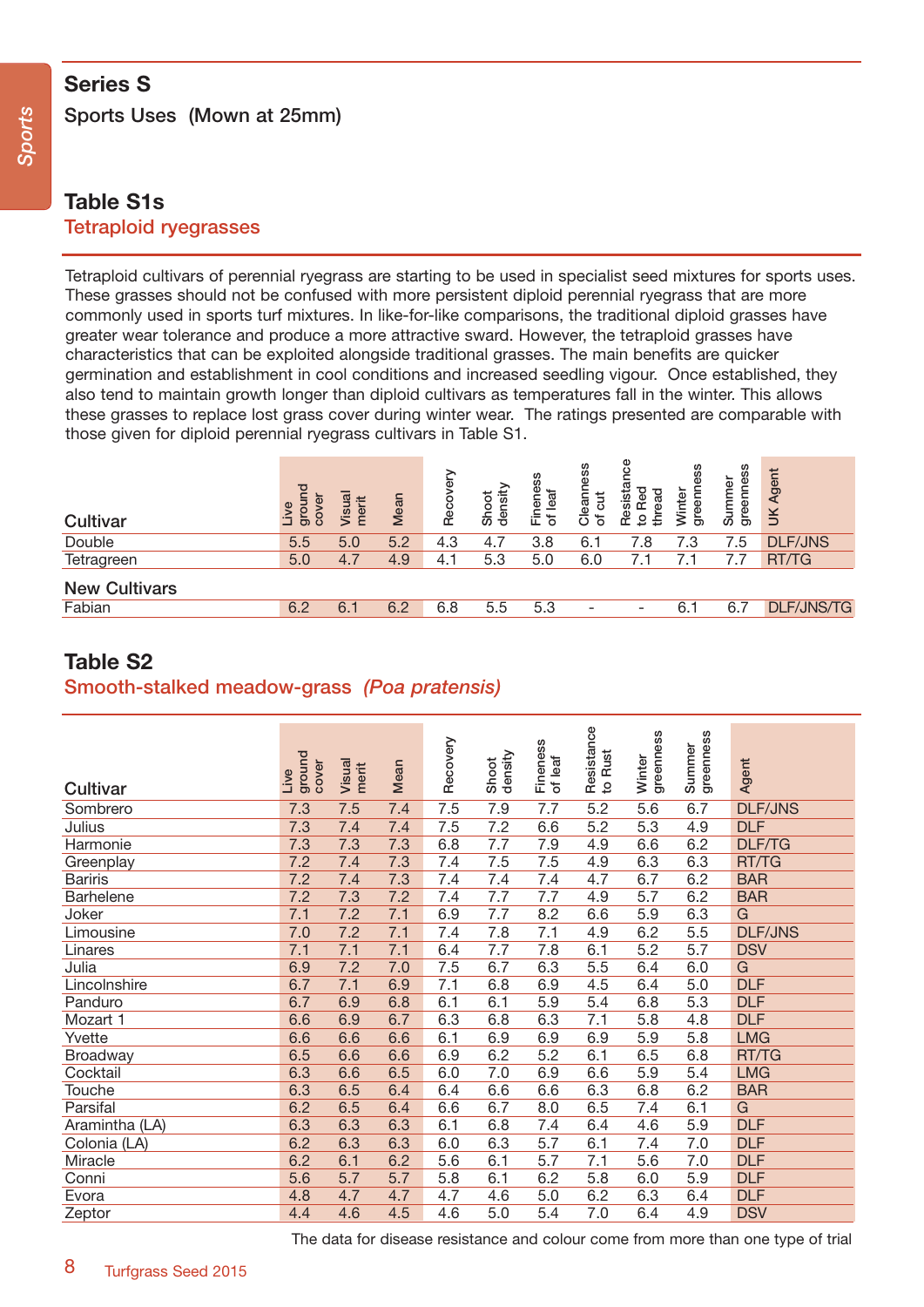## **Table S3 Tall fescue** *(Festuca arundinacea)*

| Cultivar             | Live<br>ground<br>cover | Visual<br>merit | Mean | Recovery | Shoot<br>density | Fineness<br>of leaf | greenness<br>Winter | Summer<br>greenness | <b>UK Agent</b> |
|----------------------|-------------------------|-----------------|------|----------|------------------|---------------------|---------------------|---------------------|-----------------|
| Greenbrooks          | 7.9                     | 8.0             | 8.0  | 7.6      | 7.8              | 7.0                 | 6.6                 | 6.9                 | RT/TG           |
| Masterpiece          | 7.3                     | 7.2             | 7.2  | 7.3      | 6.8              | 5.8                 | 6.6                 | 6.6                 | <b>DLF/LMG</b>  |
| Debussy 1            | 7.2                     | 7.3             | 7.2  | 7.1      | 7.2              | 6.7                 | 7.0                 | 7.2                 | <b>DLF/JNS</b>  |
| Greendwarf           | 7.0                     | 6.9             | 6.9  | 7.4      | 6.6              | 6.2                 | 6.8                 | 6.6                 | RT/TG           |
| <b>Barcesar</b>      | 7.0                     | 6.9             | 6.9  | 6.8      | 7.3              | 7.4                 | 5.1                 | 5.0                 | <b>BAR</b>      |
| Melyane              | 6.7                     | 6.8             | 6.8  | 6.5      | 7.3              | 7.4                 | 5.2                 | 5.1                 | <b>DSV</b>      |
| Grande II            | 6.7                     | 6.5             | 6.6  | 6.0      | 6.7              | 6.5                 | 6.6                 | 6.6                 | RT/TG           |
| Barseille (LA)       | 6.7                     | 6.6             | 6.6  | 6.1      | 6.6              | 6.5                 | 6.1                 | 6.2                 |                 |
| Scorpiones           | 6.6                     | 6.3             | 6.5  | 6.3      | 6.4              | 6.0                 | 6.0                 | 6.4                 | RT/TG           |
| Beagle 1             | 6.4                     | 6.3             | 6.3  | 5.6      | 6.3              | 6.2                 | 6.7                 | 6.9                 | <b>DLF</b>      |
| Barlexas II          | 6.0                     | 6.1             | 6.0  | 5.8      | 5.9              | 6.2                 | 6.7                 | 6.8                 | <b>BAR</b>      |
| Cannavaro            | 5.6                     | 5.8             | 5.7  | 4.8      | 6.6              | 7.5                 | 6.8                 | 6.9                 | <b>DLF/JNS</b>  |
| Cochise              | 5.8                     | 5.6             | 5.7  | 5.7      | 5.4              | 5.1                 | 6.3                 | 5.7                 | <b>DLF</b>      |
| <b>New Cultivars</b> |                         |                 |      |          |                  |                     |                     |                     |                 |
| Justice              | 7.6                     | 7.5             | 7.5  | 7.1      | 7.4              | 7.0                 | 6.4                 | 6.8                 | <b>BAR</b>      |

# **Table S4**

# **Tufted hair-grass** *(Deschampsia caespitosa)*

| Cultivar   | ᅙ<br>$\omega$<br>ದಾ | $\omega$ | Mean | ᇰ<br>۰<br>چ<br>Re | density<br>ಕ<br>န္တ | ဖာ<br>ŵ<br>ᡕᢐ<br>Φ<br>Ф | ဖ<br>ℼ | m<br>C <sub>1</sub> | SS<br>ω<br>ᅙ<br>മ | Agent<br>$\leq$ |
|------------|---------------------|----------|------|-------------------|---------------------|-------------------------|--------|---------------------|-------------------|-----------------|
| Barxera    | 6.9                 |          |      | 7.4               | 6.6                 | 6.9                     | 6.0    | 5.6                 | 5.7               | <b>BAR</b>      |
| Barcampsia | 6.8                 | 6.9      | 6.8  | 6.                |                     |                         | 4.,    | 5.5                 | 4.6               | <b>BAR</b>      |
| Trakaj     | 6.9                 | 6.8      | 6.8  | 6.3               | 6.9                 | 6.6                     | 6.6    | b.                  | 6.4               | <b>DSV</b>      |

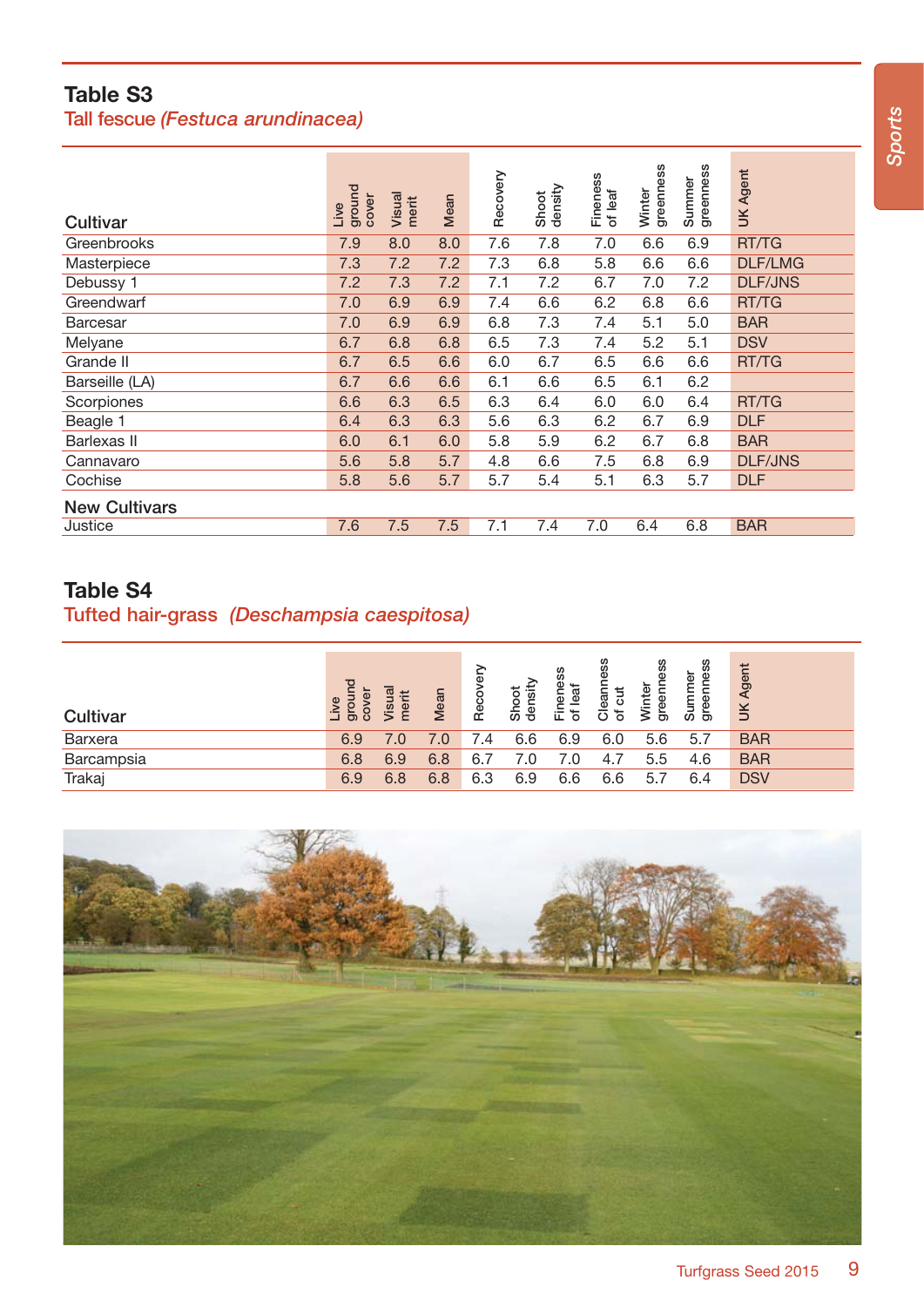**Lawns, Landscaping, Summer Sports and Turf Trials (Mown at 10-15mm) Perennial ryegrass (Table L1), Smooth-stalked meadow-grass (Table L2), Chewings fescue (Table L3), Slender creeping red fescue (Table L4), Strong creeping red fescue (Table L5), Hard and Sheep's fescue (Table L6), Bentgrasses (Table L7), Tall fescue (Table L8) and Tufted hair-grass (Table L9)**

#### **Applications**

Professional and domestic lawns

Fairways **Cricket** 

Tennis courts

General landscaping

Perennial ryegrasses are ranked in Table L1 (pages 11-12), smooth-stalked meadow-grasses in Table L2 (page 13), tall fescues in Table L8 (page 18) and tufted hair-grass in Table L9 (page 18) on their mean performance for shoot density, fineness of leaf, slow regrowth and visual merit.

Fescues are ranked in Tables L3 to L6 (pages 14-17) on their mean performance for shoot density and visual merit.

Bentgrasses are ranked in Table L7 (pages 17 and 18) on the mean of their shoot density, fineness of leaf and visual merit.

In addition to differences among cultivars, there are some general sub-species differences among the red fescues. Chewings fescues in comparison with slender creeping red fescues tend to be more resistant to diseases. They also tend to "green up" faster in the spring. The slender creeping red fescues are more drought tolerant and maintain colour and growth better in the autumn and early winter. Both Chewings and slender creeping red fescues are more tolerant of closer mowing than strong creeping red fescues and produce denser turf at all heights of cut.

Cultivars of hard fescue are shown in order of suitability for use in fine turf in Table L6. These grasses, along with the sheep's fescues may be used for fine turf in very dry or infertile conditions.

They are also suited to low maintenance conditions and may be of value in environmentally sensitive areas, particularly where the natural grasses are of the same species. Please note that sheep's and fine leaved sheep's fescues tend to grow in different directions and as such do not produce a uniform sward. Also, most of these grasses have been found to be fairly intolerant of wear and as a result should only be considered for use in ornamental and low maintenance areas. In contrast Quatro sheep's fescue has been found to be fairly wear tolerant. In golf and bowling green trials at the STRI this cultivar has been shown to have comparable wear tolerance to Chewings and slender creeping red fescues.

Generally, cultivars of tall fescue form turf that would be acceptable for many coarse turfgrass uses. However, they are no substitute for perennial ryegrass in normal turf situations in the UK. Tall fescues are slower in establishment, coarser in leaf texture, and as a result, less attractive in appearance. They may however, have a place under dry or low fertility conditions. Tall fescues have also been used successfully where fairly tall (15- 20cm) but still erect swards are desirable, such as the grassed areas surrounding airfields. New improved cultivars of this grass type, some with rhizomes, are starting to become available. These grasses produce lawns of acceptable quality, particularly where fertility and water might be restricted.

Tufted hair-grass is naturally adapted to damp and shady conditions. In turf the grass forms a dense upright sward, which is fairly tolerant of wear.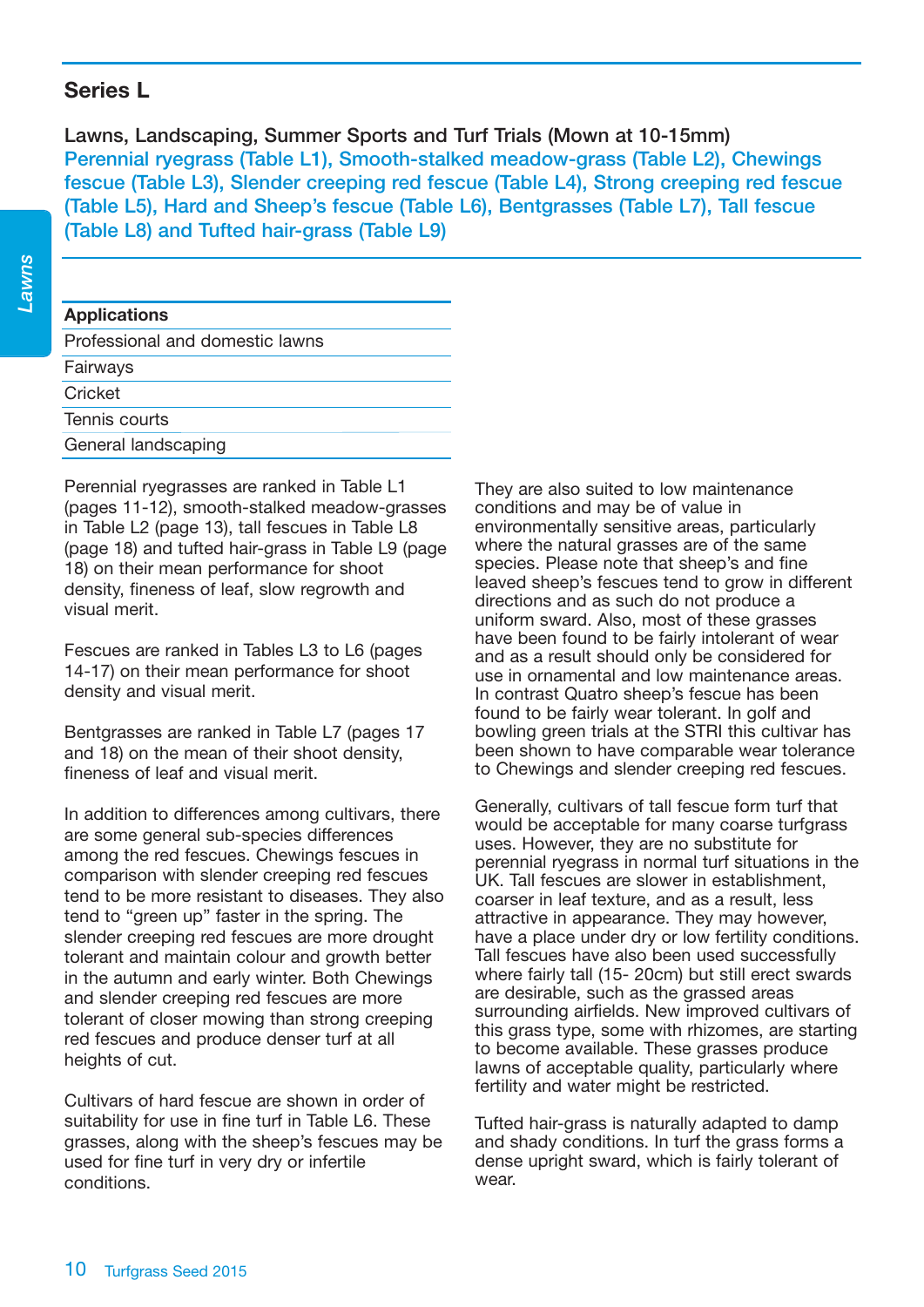**Lawns, Landscaping, Summer Sports and Turf Trials (Mown at 10-15mm)**

## **Table L1 Perennial ryegrass** *(Lolium perenne)*

| Cultivar        | Shoot<br>density | Fineness<br>of leaf | Slow<br>regrowth | Visual<br>merit | Mean | Resistance<br>to Red<br>thread | Cleanness<br>of cut | Winter<br>greenness | Summer<br>greenness | <b>UK Agent</b> |
|-----------------|------------------|---------------------|------------------|-----------------|------|--------------------------------|---------------------|---------------------|---------------------|-----------------|
| Barolympic      | 8.4              | 8.5                 | 7.3              | 8.2             | 8.1  | 5.8                            | 7.7                 | 4.6                 | 5.4                 | <b>BAR</b>      |
| Clementine      | 8.6              | 8.1                 | 7.3              | 8.2             | 8.0  | 6.5                            | 8.6                 | 5.2                 | 5.8                 | DLF/JNS/TG      |
| Barsignum       | 7.8              | 8.2                 | 7.6              | 8.2             | 7.9  | 5.3                            | 6.9                 | 5.8                 | 6.6                 | <b>BAR</b>      |
| Escapade        | 7.8              | 8.4                 | 6.8              | 7.8             | 7.7  | 6.5                            | 6.5                 | 6.1                 | 5.9                 | <b>G/CARN</b>   |
| Monroe          | 7.9              | 8.1                 | 6.3              | 8.0             | 7.6  | 6.0                            | 7.6                 | 6.1                 | 6.2                 | <b>DLF/JNS</b>  |
| Chardin         | 7.6              | 8.1                 | 6.5              | 8.0             | 7.6  | 7.9                            | 7.9                 | 4.9                 | 5.6                 | <b>DLF/JNS</b>  |
| Aberlmp         | 7.9              | 7.2                 | 7.5              | 7.5             | 7.5  | 6.0                            | 7.3                 | 5.5                 | 6.4                 | G               |
| Bargold         | 7.5              | 8.2                 | 6.7              | 7.6             | 7.5  | 6.7                            | 6.9                 | 5.5                 | 5.9                 | <b>BAR</b>      |
| Dickens 1       | 7.8              | 7.6                 | 6.3              | 8.0             | 7.4  | 6.4                            | 5.6                 | 5.7                 | 5.6                 | <b>DLF/JNS</b>  |
| Antonella       | 7.6              | 7.7                 | 6.4              | 7.7             | 7.4  | 6.0                            | 6.9                 | 5.6                 | 6.1                 | RT/TG           |
| Shorty          | 7.4              | 7.2                 | 7.1              | 7.4             | 7.3  | 6.1                            | 6.4                 | 4.8                 | 5.7                 | <b>DSV</b>      |
| Duparc          | 7.7              | 7.3                 | 6.0              | 7.9             | 7.2  | 8.5                            | 7.0                 | 5.3                 | 5.4                 | RT/TG           |
| Barcristalla    | 7.7              | 6.9                 | 6.4              | 7.6             | 7.1  | 5.9                            | 6.2                 | 6.3                 | 6.9                 | <b>BAR</b>      |
| Malibu          | 7.1              | 7.8                 | 6.3              | 7.2             | 7.1  | 4.5                            | 6.4                 | 5.3                 | 6.1                 | <b>LMG</b>      |
| EuroCordus      | 7.3              | 6.9                 | 6.4              | 7.4             | 7.0  | 6.8                            | 6.6                 | 5.9                 | 5.9                 | <b>DSV</b>      |
| Venice          | 7.4              | 7.3                 | 6.2              | 7.0             | 7.0  | 8.5                            | 6.7                 | 4.7                 | 5.5                 | <b>LMG</b>      |
| Dylan           | 6.9              | 7.3                 | 6.4              | 7.3             | 7.0  | 8.0                            | 7.1                 | 5.5                 | 6.1                 | <b>DLF/TG</b>   |
| Carnac          | 7.9              | 6.9                 | 6.1              | 6.9             | 7.0  | 6.3                            | 5.8                 | 6.1                 | 6.1                 | G/CARN          |
| Libero          | 7.3              | 7.3                 | 6.1              | 7.0             | 6.9  | 4.3                            | 6.0                 | 6.3                 | 6.5                 | <b>DSV</b>      |
| Melbourne       | 7.4              | 7.2                 | 5.9              | 7.1             | 6.9  | 5.7                            | 7.0                 | 5.0                 | 6.1                 | <b>LMG</b>      |
| Calico          | 7.4              | 7.3                 | 5.6              | 7.4             | 6.9  | 5.0                            | 5.9                 | 5.8                 | 6.5                 | <b>G/CARN</b>   |
| Sirtaky         | 7.8              | 6.7                 | 5.8              | 7.3             | 6.9  | 7.0                            | 6.4                 | 5.7                 | 5.2                 | <b>BAR</b>      |
| Madrid          | 6.9              | 6.5                 | 7.1              | 6.9             | 6.9  | 4.1                            | 5.7                 | 6.1                 | 5.6                 | <b>LMG</b>      |
| Ligala          | 7.0              | 7.2                 | 6.0              | 7.2             | 6.9  | 5.7                            | 4.4                 | 5.4                 | 5.2                 | <b>DLF/DSV</b>  |
| Vesuvius        | 7.5              | 7.0                 | 5.3              | 7.6             | 6.8  | 6.3                            | 6.9                 | 5.2                 | 5.6                 | G               |
| Poseidon        | 7.1              | 6.8                 | 6.6              | 7.0             | 6.8  | 5.4                            | 6.5                 | 4.8                 | 5.3                 | RT/TG           |
| Nagano          | 6.8              | 7.1                 | 6.4              | 7.0             | 6.8  | 5.9                            | 7.2                 | 4.9                 | 5.3                 | <b>LMG</b>      |
| Beckham         | 7.1              | 6.6                 | 6.2              | 7.3             | 6.8  | 7.3                            | 5.2                 | 5.5                 | 5.2                 | <b>DSV</b>      |
| Conrad 1        | 6.8              | 7.1                 | 6.4              | 6.9             | 6.8  | 6.5                            | 4.8                 | 6.6                 | 5.5                 | <b>DLF</b>      |
| Cachemire       | 7.1              | 7.1                 | 5.9              | 7.1             | 6.8  | 5.7                            | 6.7                 | 5.8                 | 6.0                 | <b>GGR</b>      |
| Cassiopeia      | 6.8              | 7.2                 | 6.2              | 6.8             | 6.8  | 6.0                            | 5.7                 | 6.1                 | 5.6                 | <b>DLF</b>      |
| Bocelli         | 7.1              | 6.6                 | 6.2              | 7.1             | 6.8  | 5.7                            | 7.5                 | 5.8                 | 6.3                 | <b>LMG</b>      |
| Mercitwo        | 6.8              | 6.9                 | 6.4              | 6.8             | 6.7  | 6.4                            | 8.2                 | 4.5                 | 5.5                 | RT/TG           |
| Cyrena          | 6.8              | 6.6                 | 6.5              | 7.0             | 6.7  | 5.5                            | 7.0                 | 5.3                 | 5.7                 | <b>LMG</b>      |
| Traffic         | 7.0              | 6.7                 | 6.4              | 6.8             | 6.7  | 6.2                            | 6.4                 | 5.6                 | 6.2                 | <b>DSV</b>      |
| Florianne       | 7.0              | 6.8                 | 5.9              | 7.3             | 6.7  | 7.2                            | 6.6                 | 5.8                 | 6.1                 | <b>DLF</b>      |
| Flamenco        | 7.4              | 6.4                 | 5.7              | 7.2             | 6.7  | 6.2                            | 6.5                 | 5.8                 | 5.4                 | <b>BAR</b>      |
| Greenway        | 6.7              | 7.1                 | 6.2              | 6.7             | 6.7  | 5.8                            | 5.9                 | 5.9                 | 6.1                 | SUT/TG          |
| Bareuro         | 6.8              | 6.9                 | 6.3              | 6.5             | 6.6  | 5.8                            | 7.0                 | 5.0                 | 5.8                 | <b>BAR</b>      |
| Eurodiamond     | 6.5              | 6.8                 | 6.4              | 6.9             | 6.6  | 4.9                            | 4.4                 | 5.8                 | 5.6                 | <b>DLF</b>      |
| Promotor        | 6.6              | 6.6                 | 6.6              | 6.7             | 6.6  | 6.7                            | 6.4                 | 4.9                 | 5.9                 | G               |
| Margarita       | 6.6              | 7.3                 | 5.6              | 7.0             | 6.6  | 5.2                            | 5.6                 | 6.2                 | 5.9                 | <b>DLF</b>      |
| Barorlando      | 6.9              | 6.6                 | 5.9              | 7.1             | 6.6  | 6.0                            | 7.1                 | 5.8                 | 6.5                 | <b>BAR</b>      |
| Alboka          | 7.0              | 6.3                 | 6.4              | 6.8             | 6.6  | 7.2                            | 7.0                 | 6.6                 | 6.4                 | <b>BAR</b>      |
| Himalaya        | 6.9              | 6.7                 | 5.8              | 7.1             | 6.6  | 4.4                            | 7.1                 | 5.4                 | 6.2                 | DLF/LMG         |
| Fandango        | 6.9              | 6.0                 | 6.5              | 7.0             | 6.6  | 6.2                            | 6.9                 | 6.2                 | 5.2                 | <b>BAR</b>      |
| Barrocky        | 6.7              | 7.3                 | 5.5              | 6.7             | 6.5  | 6.3                            | 7.6                 | 4.9                 | 5.6                 | <b>BAR</b>      |
| Cadix           | 6.5              | 7.0                 | 6.2              | 6.3             | 6.5  | 5.7                            | 5.6                 | 5.8                 | 5.7                 | <b>G/CARN</b>   |
| Cleopatra       | 6.6              | 6.1                 | 6.8              | 6.5             | 6.5  | 6.2                            | 6.2                 | 5.1                 | 5.8                 | <b>DLF</b>      |
| Greenfair       | 6.4              | 6.6                 | 6.3              | 6.6             | 6.5  | 6.1                            | 6.2                 | 5.9                 | 6.2                 | SUT/TG          |
| Pontiac         | 6.7              | 5.8                 | 7.1              | 6.2             | 6.5  | 5.6                            | 6.7                 | 4.8                 | 6.2                 | <b>LMG</b>      |
| <b>Bellevue</b> | 6.6              | 6.6                 | 6.2              | 6.4             | 6.4  | 5.9                            | 6.4                 | 6.1                 | 5.4                 | FF              |
| Pascal (LA)     | 6.6              | 6.0                 | 6.7              | 6.4             | 6.4  | 7.8                            | 6.3                 | 6.6                 | 6.8                 | <b>DSV</b>      |
| Berlioz 1       | 6.5              | 6.3                 | 6.3              | 6.6             | 6.4  | 5.6                            | 5.6                 | 5.8                 | 5.5                 | <b>DLF/TG</b>   |
|                 |                  |                     |                  |                 |      |                                |                     |                     |                     |                 |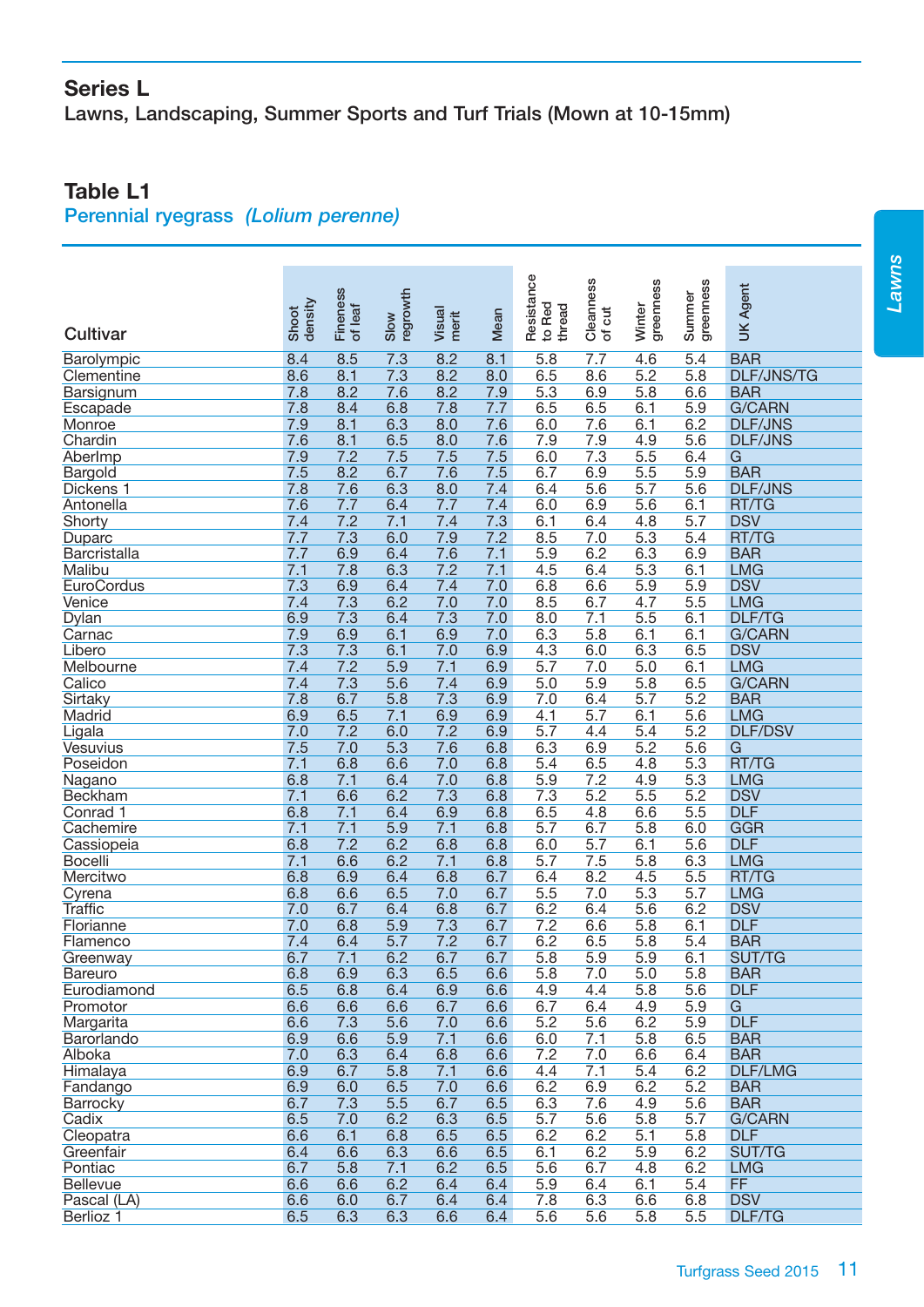#### **Table L1 Continued**

|                                   | density<br>Shoot | Fineness<br>leaf | regrowth   |                 |            | Resistance<br>to Red<br>thread | Cleanness<br>$\overline{5}$ | greenness<br>Winter | Summer<br>greenness | Agent                    |
|-----------------------------------|------------------|------------------|------------|-----------------|------------|--------------------------------|-----------------------------|---------------------|---------------------|--------------------------|
| Cultivar                          |                  | ৳                | Slow       | Visual<br>merit | Mean       |                                | ৳                           |                     |                     | š                        |
| Liromeo                           | 6.7              | 6.1              | 5.7        | 7.2             | 6.4        | 7.3                            | 7.0                         | 6.9                 | 6.8                 | <b>DSV</b>               |
| Recital (LA)<br>Greenskv          | 6.7<br>6.7       | 6.3<br>6.5       | 6.4<br>6.2 | 6.2<br>6.1      | 6.4<br>6.4 | 7.6<br>5.7                     | 6.6<br>6.1                  | 6.3<br>5.5          | 6.9<br>4.9          | <b>BAR</b><br>RT/TG      |
| <b>Vitellius</b>                  | 6.6              | 5.8              | 6.2        | 6.9             | 6.4        | 6.3                            | 5.9                         | 5.9                 | 6.1                 | G                        |
| Eugenius                          | 6.9              | 6.4              | 4.8        | 7.0             | 6.3        | 6.0                            | 6.4                         | 5.5                 | 5.9                 | G                        |
| Bartwingo                         | 6.2              | 6.6              | 6.3        | 6.0             | 6.3        | 5.9                            | 7.5                         | 4.8                 | 5.8                 | <b>BAR</b>               |
| Transate                          | 6.5              | 5.7              | 6.1        | 6.7             | 6.3        | 7.0                            | 6.0                         | 6.2                 | 5.9                 | <b>DSV</b>               |
| Adeline                           | 6.1              | 5.8              | 7.2        | 5.7             | 6.2        | 6.7                            | 6.4                         | 6.3                 | 6.4                 | <b>BAR</b>               |
| Ragtime                           | 6.5<br>6.0       | 6.0<br>5.2       | 5.7<br>7.9 | 6.7<br>5.8      | 6.2<br>6.2 | 5.8<br>6.2                     | 6.4<br>6.1                  | 5.6<br>7.7          | 6.1<br>7.4          | <b>BAR</b><br><b>BAR</b> |
| Barlennium<br>Lourega             | 6.6              | 5.3              | 6.1        | 6.6             | 6.1        | 7.6                            | 4.9                         | 6.8                 | 6.5                 | <b>DSV</b>               |
| Libronco                          | 6.0              | 5.8              | 7.0        | 5.8             | 6.1        | 6.4                            | 6.0                         | 7.1                 | 6.7                 | <b>DSV</b>               |
| Barminton                         | 6.0              | 6.0              | 6.4        | 6.1             | 6.1        | 5.4                            | 6.6                         | 5.1                 | 6.2                 | <b>BAR</b>               |
| Turfgold                          | 5.9              | 5.2              | 7.3        | 6.1             | 6.1        | 5.6                            | 5.7                         | 6.3                 | 6.0                 | <b>DSV</b>               |
| Tophat 2                          | 5.7              | 5.3              | 7.5        | 6.0             | 6.1        | 6.2                            | 6.4                         | 8.1                 | 8.1                 | <b>DLF</b>               |
| Ritmo                             | 6.2              | 5.9              | 6.1        | 6.2             | 6.1        | 6.1                            | 6.4                         | 5.5                 | 6.1                 | <b>DLF</b>               |
| Stravinsky<br>Frontliner          | 6.1<br>6.3       | 4.9<br>6.4       | 7.3<br>5.1 | 6.0<br>6.4      | 6.1<br>6.1 | 6.3                            | 5.4<br>5.9                  | 8.5<br>4.9          | 8.0<br>5.8          | <b>DLF</b><br><b>DSV</b> |
| Bellini 1                         | 6.1              | 5.8              | 6.0        | 6.3             | 6.1        | 6.6<br>5.9                     | 4.8                         | 5.6                 | 5.3                 | <b>DLF</b>               |
| Columbine                         | 6.1              | 6.0              | 5.8        | 6.4             | 6.1        | 6.0                            | 5.5                         | 6.0                 | 5.4                 | <b>DLF/JNS/TG</b>        |
| Bizet 1                           | 6.1              | 5.9              | 5.6        | 6.5             | 6.0        | 7.2                            | 5.4                         | 5.7                 | 6.2                 | <b>DLF/JNS</b>           |
| Esquire                           | 5.7              | 5.2              | 7.4        | 5.6             | 6.0        | 6.0                            | 5.7                         | 6.8                 | 6.9                 | <b>DLF</b>               |
| Ceretec Centurion                 | 6.0              | 5.1              | 6.8        | 5.9             | 6.0        | 5.9                            | 5.7                         | 7.0                 | 7.0                 | <b>PGW</b>               |
| Stolawn                           | 6.5              | 5.9              | 4.9        | 6.6             | 6.0        | 6.0                            | 4.8                         | 6.0                 | 6.3                 | RT/TG                    |
| Neruda 1                          | 6.0              | 5.4              | 6.4        | 6.0             | 6.0        | 7.1                            | 6.0                         | 8.9                 | 8.1                 | <b>DLF/TG</b>            |
| Kokomo<br>Lifrance                | 5.5<br>5.5       | 5.1<br>6.4       | 7.1<br>6.0 | 6.1<br>5.9      | 6.0<br>6.0 | 6.6<br>6.7                     | 6.5<br>5.9                  | 8.4<br>6.1          | 7.7<br>5.8          | <b>DLF</b><br><b>DSV</b> |
| Passion                           | 6.5              | 6.0              | 5.2        | 6.1             | 6.0        | 7.2                            | 5.8                         | 6.1                 | 5.5                 | <b>DLF</b>               |
| Applaude                          | 5.9              | 5.2              | 6.7        | 5.9             | 5.9        | 6.3                            | 6.4                         | 8.0                 | 7.8                 | RT/TG                    |
| Limonica                          | 5.7              | 5.2              | 6.4        | 6.1             | 5.8        | 5.4                            | 6.1                         | 7.6                 | 7.2                 | <b>DSV</b>               |
| Doremi                            | 5.8              | 5.4              | 5.6        | 6.3             | 5.8        | 6.9                            | 6.8                         | 5.2                 | 6.2                 | <b>LMG</b>               |
| Blazer 4                          | 5.7              | 5.1              | 6.7        | 5.8             | 5.8        | 6.5                            | 5.6                         | 7.8                 | 7.7                 | <b>BAR</b>               |
| Essence                           | 5.6              | 6.4              | 5.6        | 5.4             | 5.8        | 4.3                            | 5.9                         | 5.9                 | 5.3                 | <b>DLF</b>               |
| <b>Jubilee EG</b><br>Platinum     | 5.8<br>5.6       | 5.8<br>5.8       | 6.0<br>6.0 | 5.3<br>5.4      | 5.7<br>5.7 | 5.3<br>5.9                     | 5.9<br>6.0                  | 6.0<br>7.1          | 6.3<br>6.4          | <b>DSV</b><br><b>DLF</b> |
| Forever                           | 5.5              | 4.6              | 7.1        | 5.6             | 5.7        | 7.6                            | 6.2                         | 8.0                 | 8.0                 | <b>DLF</b>               |
| Greenglide                        | 6.3              | 5.7              | 4.4        | 5.9             | 5.6        | 5.4                            | 6.2                         | 5.5                 | 5.4                 | RT/TG                    |
| Concerto                          | 5.7              | 5.1              | 5.6        | 5.7             | 5.5        | 5.8                            | 5.7                         | 6.1                 | 5.5                 | <b>BAR</b>               |
| Ponderosa                         | 5.4              | 5.7              | 6.0        | 5.1             | 5.5        | 5.4                            | 5.5                         | 6.4                 | 6.1                 | <b>LMG</b>               |
| Eterlou                           | 5.4              | 5.1              | 6.0        | 5.3             | 5.5        | 6.1                            | 5.4                         | 6.5                 | 6.8                 | <b>DSV</b>               |
| <b>Disco</b>                      | 5.3              | 5.3              | 5.1        | 5.7             | 5.4        | 5.5                            | 5.5                         | 5.9                 | 5.1                 | <b>LMG</b>               |
| Verdi<br>Taya                     | 5.2<br>4.8       | 5.0<br>5.1       | 5.9<br>5.3 | 4.9<br>5.1      | 5.3<br>5.1 | 5.8<br>6.2                     | 5.7<br>5.5                  | 6.5<br>4.9          | 6.3<br>5.2          | <b>BAR</b><br><b>DLF</b> |
| Capri                             | 4.6              | 4.9              | 5.0        | 4.9             | 4.8        | 6.7                            | 4.4                         | 6.1                 | 5.3                 | <b>DLF</b>               |
| Mondial                           | 4.5              | 4.6              | 4.6        | 4.7             | 4.6        | 6.1                            | 5.7                         | 4.5                 | 5.2                 | <b>LMG</b>               |
|                                   |                  |                  |            |                 |            |                                |                             |                     |                     |                          |
| <b>New Cultivars</b><br>Cabrio    | 8.1              | 9.2              | 7.7        | 8.2             | 8.3        | 3.8                            | 7.2                         | 5.6                 | 5.8                 | <b>G/CARN</b>            |
| Eventus (LA)                      | 8.2              | 8.6              | 5.8        | 8.5             | 7.8        | 6.9                            | 7.5                         | 5.9                 | 6.4                 | <b>DSV</b>               |
| Alison (LA)                       | 7.8              | 7.9              | 7.0        | 7.8             | 7.6        | 6.0                            | 7.2                         | 5.7                 | 6.0                 | <b>LMG</b>               |
| Zenia (LA)                        | 8.1              | 7.5              | 6.7        | 8.1             | 7.6        | 5.4                            | 7.2                         | 5.3                 | 5.6                 | <b>DLF</b>               |
| Claudine (LA)                     | 7.6              | 7.5              | 7.3        | 7.5             | 7.5        | 4.9                            | 6.5                         | 5.4                 | 5.9                 | <b>DLF</b>               |
| Aiken (LA)                        | 7.9              | 7.5              | 6.5        | 7.9             | 7.4        | 5.6                            | 7.4                         | 5.7                 | 6.5                 | <b>DLF</b>               |
| Francesca (LA)                    | 7.3              | 7.5              | 7.6        | 7.1             | 7.4        | 5.6                            | 6.6                         | 5.3                 | 6.0                 | <b>DLF</b>               |
| Mascot (LA)                       | 7.4              | 7.7              | 6.6        | 7.4             | 7.3        | 6.3                            | 5.9                         | 5.0                 | 5.6                 | <b>DLF</b>               |
| Alanis (LA)<br>Shania (LA)        | 7.6<br>7.7       | 7.5<br>7.6       | 6.1<br>5.7 | 7.7<br>7.5      | 7.2<br>7.1 | 5.1<br>6.7                     | 7.0<br>6.9                  | 5.5<br>5.6          | 6.1<br>6.0          | <b>DLF</b><br><b>DLF</b> |
| Enesco (LA)                       | 7.6              | 6.9              | 6.5        | 7.4             | 7.1        | 6.0                            | 6.2                         | 6.1                 | 5.8                 | <b>DLF</b>               |
| Hayley (LA)                       | 6.8              | 7.2              | 7.1        | 7.1             | 7.1        | 4.6                            | 6.6                         | 5.5                 | 6.3                 | RT/TG                    |
| Barlicum (LA)                     | 7.4              | 7.5              | 5.6        | 7.4             | 7.0        | 5.5                            | 5.7                         | 5.6                 | 6.0                 | <b>BAR</b>               |
| Sakura (LA)                       | 7.4              | 7.3              | 5.6        | 7.5             | 6.9        | 4.7                            | 6.2                         | 5.6                 | 6.2                 | <b>DLF</b>               |
| Kalmia (LA)                       | 7.1              | 6.6              | 6.7        | 7.3             | 6.9        | 6.2                            | 7.1                         | 5.1                 | 5.8                 | <b>DLF</b>               |
| Marcellina (LA)                   | 7.3              | 6.7              | 5.8        | 7.6             | 6.8        | 7.1                            | 6.3                         | 4.7                 | 5.5                 | <b>DLF</b>               |
| Eurosport<br><b>Vulcanus (LA)</b> | 7.6<br>6.6       | 7.0<br>6.1       | 5.0<br>8.0 | 7.6<br>6.5      | 6.8<br>6.8 | 5.4<br>5.4                     | 5.1<br>5.4                  | 5.5<br>6.7          | 6.2<br>6.3          | <b>DSV</b><br><b>DSV</b> |
| Menuet (LA)                       | 6.6              | 6.6              | 5.8        | 6.5             | 6.4        | 7.1                            | 5.6                         | 5.4                 | 5.3                 | <b>DLF</b>               |
|                                   |                  |                  |            |                 |            |                                |                             |                     |                     |                          |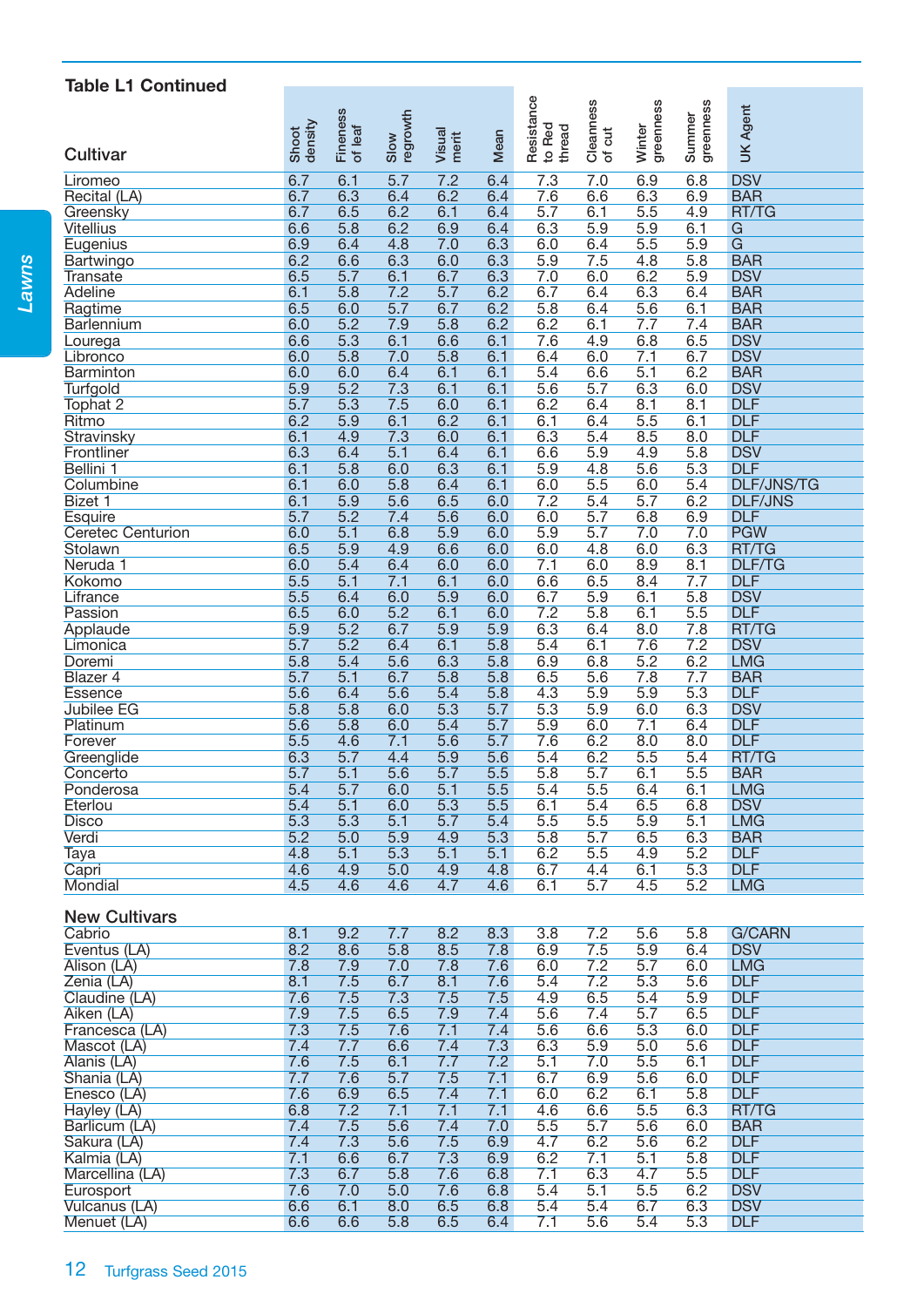**Lawns, Landscaping, Summer Sports and Turf Trials (Mown at 10-15mm)**

# **Table L2**

**Smooth-stalked meadow-grass** *(Poa pratensis)*

| Cultivar             | density<br>Shoot | Fineness<br>of leaf | regrowth<br>Slow | <b>Visual</b><br>merit | Mean | Resistance<br>to Rust | greenness<br>Winter | Summer<br>greenness | <b>UK Agent</b> |
|----------------------|------------------|---------------------|------------------|------------------------|------|-----------------------|---------------------|---------------------|-----------------|
| Sombrero             | 8.0              | 7.6                 | 7.1              | 7.7                    | 7.6  | 5.8                   | 5.8                 | 4.9                 | <b>DLF/JNS</b>  |
| Greenplay            | 8.1              | 7.7                 | 6.3              | 7.8                    | 7.5  | 6.5                   | 5.9                 | 4.9                 | RT/TG           |
| Linares              | 8.1              | 7.9                 | 5.9              | 7.9                    | 7.4  | 6.4                   | 6.0                 | 5.0                 | <b>DSV</b>      |
| Lincolnshire         | 7.9              | 7.3                 | 6.1              | 7.9                    | 7.3  | 4.7                   | 6.7                 | 5.6                 | <b>DLF</b>      |
| Limousine            | 7.9              | 7.6                 | 5.7              | 7.6                    | 7.2  | 5.5                   | 6.2                 | 5.2                 | <b>DLF/JNS</b>  |
| Barhelene            | 7.6              | 7.7                 | 6.0              | 7.3                    | 7.2  | 5.5                   | 5.2                 | 4.7                 | <b>BAR</b>      |
| Yvette               | 7.3              | 7.2                 | 6.1              | 7.4                    | 7.0  | 6.9                   | 6.1                 | 5.6                 | <b>LMG</b>      |
| Parsifal             | 6.9              | 7.4                 | 6.6              | 6.9                    | 7.0  | 6.7                   | 6.6                 | 5.3                 | $rac{G}{G}$     |
| Joker                | 7.3              | 7.6                 | 5.7              | 7.0                    | 6.9  | 5.9                   | 5.3                 | 5.2                 |                 |
| Julius               | 7.7              | 7.0                 | 5.5              | 7.3                    | 6.9  | 5.4                   | 6.1                 | 4.8                 | <b>DLF</b>      |
| Harmonie             | 7.6              | 7.5                 | 4.8              | 7.6                    | 6.9  | 4.7                   | 5.1                 | 4.9                 | DLF/TG          |
| Cocktail             | 7.0              | 7.0                 | 6.0              | 7.5                    | 6.9  | 7.0                   | 6.7                 | 6.4                 | <b>LMG</b>      |
| Mozart 1             | 7.2              | 7.1                 | 5.6              | 7.2                    | 6.8  | 7.0                   | 5.8                 | 5.2                 | <b>DLF</b>      |
| Miracle              | 6.5              | 6.3                 | 6.4              | 6.6                    | 6.4  | 7.4                   | 6.2                 | 7.1                 | <b>DLF</b>      |
| Conni                | 6.3              | 6.0                 | 6.0              | 6.7                    | 6.2  | 5.9                   | 5.8                 | 6.3                 | <b>DLF</b>      |
| Bartender (LA)       | 5.4              | 5.3                 | 7.5              | 6.3                    | 6.1  | 4.5                   | 7.2                 | 5.6                 |                 |
| Zeptor               | 6.1              | 6.0                 | 6.5              | 5.8                    | 6.1  | 6.2                   | 5.2                 | 6.3                 | <b>DSV</b>      |
| Julia                | 5.9              | 6.1                 | 5.7              | 5.9                    | 5.9  | 5.9                   | 6.0                 | 5.7                 | G               |
| Broadway             | 6.2              | 5.2                 | 5.2              | 6.5                    | 5.8  | 6.2                   | 6.3                 | 6.6                 | RT/TG           |
| Panduro              | 5.8              | 5.9                 | 5.5              | 5.4                    | 5.6  | 6.2                   | 6.0                 | 5.5                 | <b>DLF</b>      |
| <b>Bariris</b>       | 5.8              | 6.1                 | 5.0              | 5.6                    | 5.6  | 5.3                   | 4.5                 | 5.5                 | <b>BAR</b>      |
| Barimpala            | 5.5              | 5.0                 | 5.8              | 5.6                    | 5.5  | 7.0                   | 6.6                 | 5.4                 |                 |
| Evora                | 4.5              | 4.3                 | 4.3              | 4.6                    | 4.4  | 4.3                   | 5.7                 | 6.9                 | <b>DLF</b>      |
| <b>New Cultivars</b> |                  |                     |                  |                        |      |                       |                     |                     |                 |
| Aramintha (LA)       | 6.9              | 7.3                 | 5.0              | 7.0                    | 6.5  | 6.1                   | 4.7                 | 5.4                 | <b>DLF</b>      |
| Arende (LA)          | 6.8              | 7.0                 | 5.6              | 6.6                    | 6.5  | 6.0                   | 4.7                 | 5.5                 | <b>DLF</b>      |
| Colonia (LA)         | 6.0              | 5.9                 | 5.2              | 6.0                    | 5.8  | 6.1                   | 6.1                 | 6.4                 | <b>DLF</b>      |
| <b>Touche</b>        | 5.6              | 5.9                 | 5.6              | 5.6                    | 5.7  | 6.0                   | 6.5                 | 5.6                 | <b>BAR</b>      |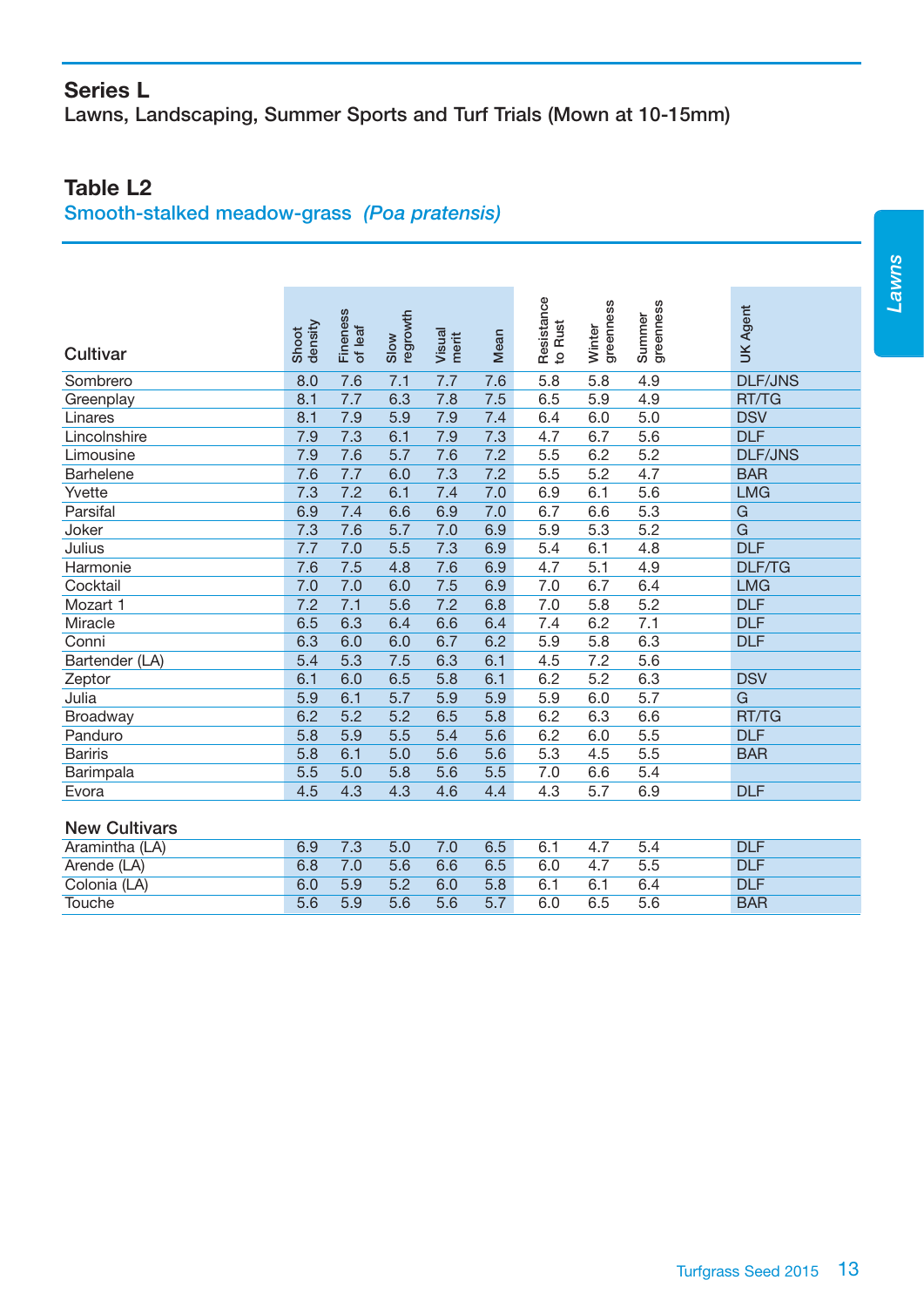**Lawns, Landscaping, Summer Sports and Turf Trials (Mown at 10-15mm)** 

## **Table L3 Chewings fescue** *(Festuca rubra commutata)*

| Cultivar         | Shoot<br>density | Visual<br>merit | Mean | Resistance<br>to Red<br>thread | Winter<br>greenness | Summer<br>greenness | <b>UK Agent</b> |
|------------------|------------------|-----------------|------|--------------------------------|---------------------|---------------------|-----------------|
| Humboldt         | 7.7              | 7.6             | 7.7  | 7.0                            | 5.9                 | 5.5                 | <b>DLF/JNS</b>  |
| <b>Barlineus</b> | 7.7              | 7.4             | 7.5  | 7.7                            | 6.0                 | 4.5                 | <b>BAR</b>      |
| Musica           | 7.4              | 7.4             | 7.4  | 6.7                            | 5.6                 | 7.1                 | <b>BAR</b>      |
| Greenmile        | 7.3              | 7.3             | 7.3  | 6.3                            | 7.4                 | 6.2                 | <b>DLF</b>      |
| Caldris          | 7.4              | 7.1             | 7.2  | 5.9                            | 4.6                 | 4.4                 | <b>LMG</b>      |
| Blenheim         | 7.2              | 7.2             | 7.2  | 6.4                            | 6.8                 | 5.8                 | <b>DLF/JNS</b>  |
| Carioca          | 7.1              | 7.3             | 7.2  | 6.2                            | 5.6                 | 5.9                 | <b>BAR</b>      |
| Dorianna         | 6.8              | 7.2             | 7.0  | 7.7                            | 6.6                 | 5.5                 | G               |
| Greensleeves     | 6.7              | 7.1             | 6.9  | 6.6                            | 5.8                 | 5.7                 | RT/TG           |
| Troville         | 6.7              | 7.0             | 6.9  | 6.8                            | 6.6                 | 4.9                 | <b>DLF</b>      |
| Joanna           | 6.8              | 6.8             | 6.8  | 4.9                            | 6.8                 | 7.4                 | G               |
| Bargreen II      | 7.0              | 6.6             | 6.8  | 5.7                            | 5.3                 | 5.2                 | <b>BAR</b>      |
| Barswing         | 6.8              | 6.7             | 6.7  | 7.7                            | 6.6                 | 5.4                 | <b>BAR</b>      |
| Katarina         | 6.8              | 6.7             | 6.7  | 5.4                            | 5.6                 | 6.1                 | <b>DSV</b>      |
| Mission          | 6.7              | 6.7             | 6.7  | 6.4                            | 6.5                 | 7.1                 | <b>DSV</b>      |
| <b>Brahms</b>    | 6.5              | 6.9             | 6.7  | 6.2                            | 6.7                 | 5.4                 | <b>RT/TG</b>    |
| Maritza          | 6.7              | 6.6             | 6.7  | 6.2                            | 5.7                 | 5.4                 | <b>LMG</b>      |
| Nikky            | 6.7              | 6.6             | 6.6  | 5.5                            | 5.6                 | 6.0                 | <b>LMG</b>      |
| Eurocrown        | 6.6              | 6.6             | 6.6  | 6.3                            | 5.8                 | 5.4                 | <b>DSV</b>      |
| Charme           | 6.6              | 6.5             | 6.5  | 5.3                            | 5.2                 | 5.4                 | <b>DSV</b>      |
| Melitta          | 6.5              | 6.6             | 6.5  | 6.9                            | 5.2                 | 5.2                 | <b>DSV</b>      |
| Luisa            | 6.6              | 6.4             | 6.5  | 5.6                            | 6.7                 | 6.8                 | <b>DSV</b>      |
| Raisa            | 6.7              | 6.2             | 6.4  | 5.7                            | 5.9                 | 5.6                 | G               |
| Wagner 1         | 6.4              | 6.4             | 6.4  | 5.7                            | 6.9                 | 6.8                 | <b>DLF</b>      |
| Monuela          | 6.4              | 6.2             | 6.3  | 6.8                            | 6.3                 | 7.6                 | <b>LMG</b>      |
| Lichampion       | 6.3              | 6.1             | 6.2  | 6.1                            | 6.0                 | 6.3                 | <b>DSV</b>      |
| Barbirdie        | 6.2              | 6.2             | 6.2  | 5.3                            | 6.3                 | 5.4                 | <b>BAR</b>      |
| Calliope         | 6.5              | 5.9             | 6.2  | 5.3                            | 4.5                 | 6.6                 | <b>TG/DLF</b>   |
| Bargreen         | 6.2              | 6.2             | 6.2  | 7.2                            | 6.0                 | 6.5                 | <b>BAR</b>      |
| <b>Belleaire</b> | 6.0              | 6.3             | 6.2  | 4.5                            | 6.8                 | 7.3                 | SUT/TG          |
| Capriccio        | 6.2              | 6.1             | 6.1  | 6.3                            | 4.9                 | 5.8                 | <b>DLF</b>      |
| Trophy           | $\overline{5.6}$ | 6.5             | 6.0  | 6.9                            | 5.5                 | 6.7                 | <b>DLF</b>      |
| Excellence       | 6.0              | 6.0             | 6.0  | 4.9                            | 5.8                 | 5.8                 | <b>DSV</b>      |
| Olivia           | 6.0              | 5.8             | 5.9  | 4.8                            | 5.4                 | 6.4                 | <b>DSV</b>      |
| Livista          | 6.2              | 5.4             | 5.8  | 6.1                            | 5.0                 | 6.7                 | <b>DSV</b>      |
| Raymond          | 4.6              | 5.0             | 4.8  | 5.6                            | 7.7                 | 6.3                 | <b>LMG</b>      |

#### **New Cultivars**

| Siskin (LA)     | 8.0 | 8.0 | 8.0 | 8.5 | 5.8 | 7.0 | <b>DLF/JNS</b> |
|-----------------|-----|-----|-----|-----|-----|-----|----------------|
| Ramona          | 7.9 | 8.1 | 8.0 | 7.3 | 4.7 | 4.4 | <b>DSV</b>     |
| Esparina (LA)   | 7.9 | 7.8 | 7.9 | 7.8 | 5.8 | 6.8 | <b>DLF</b>     |
| EuroCarina (LA) | 7.8 | 7.8 | 7.8 | 7.0 | 5.1 | 4.8 | <b>DSV</b>     |
| Bodega          | 7.7 | 8.0 | 7.8 | 7.4 | 6.4 | 4.2 | <b>BAR</b>     |
| Fulmar (LA)     | 7.1 | 7.4 | 7.2 | 7.7 | 2.7 | 4.4 | <b>DLF</b>     |
| Bogart (LA)     | 7.1 | 7.3 | 7.2 | 7.2 | 5.1 | 4.7 | <b>DLF</b>     |
| Wapiti (LA)     | 6.3 | 6.6 | 6.5 | 6.4 | 5.4 | 5.2 | <b>DLF</b>     |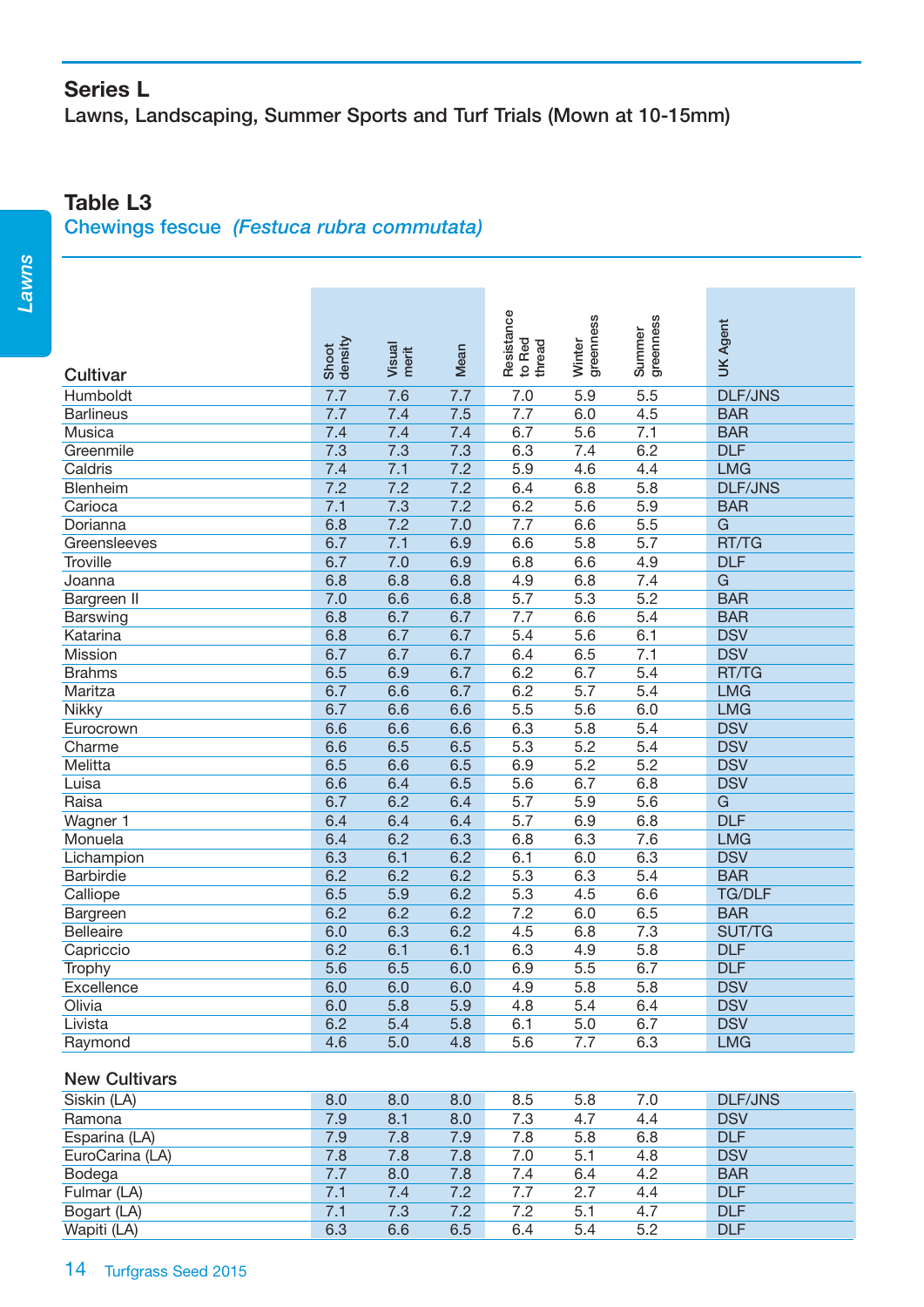**Lawns, Landscaping, Summer Sports and Turf Trials (Mown at 10-15mm)** 

# **Table L4 Slender creeping red fescue** *(Festuca rubra litoralis***)**

| Cultivar             | Shoot<br>density | Visual<br>merit | Mean | Resistance<br>to Red<br>thread | Winter<br>greenness | Summer<br>greenness | <b>UK Agent</b> |
|----------------------|------------------|-----------------|------|--------------------------------|---------------------|---------------------|-----------------|
| Nigella              | 7.9              | 8.0             | 8.0  | 6.9                            | 5.9                 | 6.7                 | <b>DLF/JNS</b>  |
| Beudin               | 7.7              | 8.0             | 7.9  | 6.4                            | 5.7                 | 5.3                 | DLF/JNS/TG      |
| Viktorka             | 7.9              | 7.7             | 7.8  | 8.0                            | 5.6                 | 7.5                 | <b>BAR</b>      |
| Barcrown             | 7.9              | 7.5             | 7.7  | 8.4                            | 5.7                 | 6.5                 | <b>BAR</b>      |
| Barprince            | 7.5              | 7.7             | 7.6  | 7.5                            | 5.2                 | 4.9                 | <b>BAR</b>      |
| Cezanne              | 7.5              | 7.6             | 7.6  | 6.4                            | 6.6                 | 6.9                 | <b>DLF/JNS</b>  |
| Montjeu              | 7.8              | 7.2             | 7.5  | 7.6                            | 5.5                 | 6.6                 | <b>ATR</b>      |
| Mirador              | 7.6              | 7.2             | 7.4  | 6.8                            | 5.5                 | 5.8                 | $\overline{G}$  |
| Barpearl             | 7.3              | 7.3             | 7.3  | 8.0                            | 6.4                 | 6.2                 | <b>BAR</b>      |
| <b>Borluna</b>       | 7.4              | 7.1             | 7.2  | 5.4                            | 6.9                 | 7.3                 | G               |
| Finesto (LA)         | 7.1              | 7.2             | 7.1  | 5.6                            | 5.7                 | 5.4                 | <b>DLF</b>      |
| Valdora              | 7.1              | 7.0             | 7.0  | 6.0                            | 5.6                 | 6.1                 | <b>DLF</b>      |
| Tremont              | 7.0              | 7.1             | 7.0  | 6.4                            | 5.3                 | 5.4                 | $\overline{G}$  |
| Javelin              | 6.6              | 7.3             | 7.0  | 8.0                            | 5.5                 | 6.2                 | <b>DSV</b>      |
| Barmalia             | 6.9              | 7.0             | 7.0  | 7.4                            | 5.7                 | 4.1                 | <b>BAR</b>      |
| Corsaire             | 6.7              | 6.9             | 6.8  | 6.8                            | 6.4                 | 5.4                 | <b>LMG</b>      |
| Turner 1             | 6.8              | 6.6             | 6.7  | 5.8                            | 5.7                 | 6.9                 | RT/TG           |
| EuroMarie            | 6.4              | 6.7             | 6.6  | 4.7                            | 7.7                 | 5.9                 | <b>DSV</b>      |
| AberCharm            | 6.8              | 6.3             | 6.5  | 6.0                            | 7.9                 | 8.1                 | $\overline{G}$  |
| Carousel             | 6.3              | 6.7             | 6.5  | 5.7                            | 6.1                 | 5.9                 | <b>LMG</b>      |
| Amarone              | 6.3              | 6.4             | 6.4  | 7.0                            | 6.5                 | $\overline{5.5}$    | <b>DLF</b>      |
| Musette (LA)         | 6.2              | 6.4             | 6.3  | 4.4                            | 7.1                 | 6.5                 | <b>BAR</b>      |
| Pinafore             | 6.3              | 6.3             | 6.3  | 6.4                            | 7.5                 | 6.9                 | <b>DLF</b>      |
| Cathrine             | 6.3              | 6.1             | 6.2  | 5.5                            | 8.3                 | 7.8                 | <b>DSV</b>      |
| Corrida              | 6.1              | 6.1             | 6.1  | 5.4                            | 6.5                 | 7.6                 | <b>LMG</b>      |
| Mezzoforte           | 6.2              | 5.9             | 6.0  | 5.6                            | 7.6                 | 6.5                 | <b>DSV</b>      |
| Helena               | 5.8              | 5.8             | 5.8  | 4.8                            | 5.5                 | 5.4                 | RT/TG           |
| Reggae               | 6.0              | 5.5             | 5.8  | 4.4                            | 6.3                 | 6.1                 | <b>BAR</b>      |
| Smirna               | 5.5              | 5.6             | 5.5  | 6.1                            | 5.2                 | 5.4                 | LMG/DLF         |
| Carmania             | 5.4              | 5.5             | 5.4  | 5.1                            | 6.9                 | 5.7                 | <b>CARN</b>     |
| Samanta              | 5.1              | 5.3             | 5.2  | 5.3                            | 4.9                 | 5.2                 | <b>DLF</b>      |
| Libano               | 5.2              | 5.2             | 5.2  | 5.0                            | 5.4                 | 5.6                 | <b>DSV</b>      |
| <b>New Cultivars</b> |                  |                 |      |                                |                     |                     |                 |
| Aporina (LA)         | 7.6              | 8.1             | 7.9  | 7.4                            | 6.0                 | 5.7                 | <b>DLF</b>      |
| Papilio (LA)         | 7.4              | 7.2             | 7.3  | 7.0                            | 4.4                 | 4.9                 | <b>DLF</b>      |

Archibal (LA) 6.4 6.8 6.6 5.0 5.2 6.1 DLF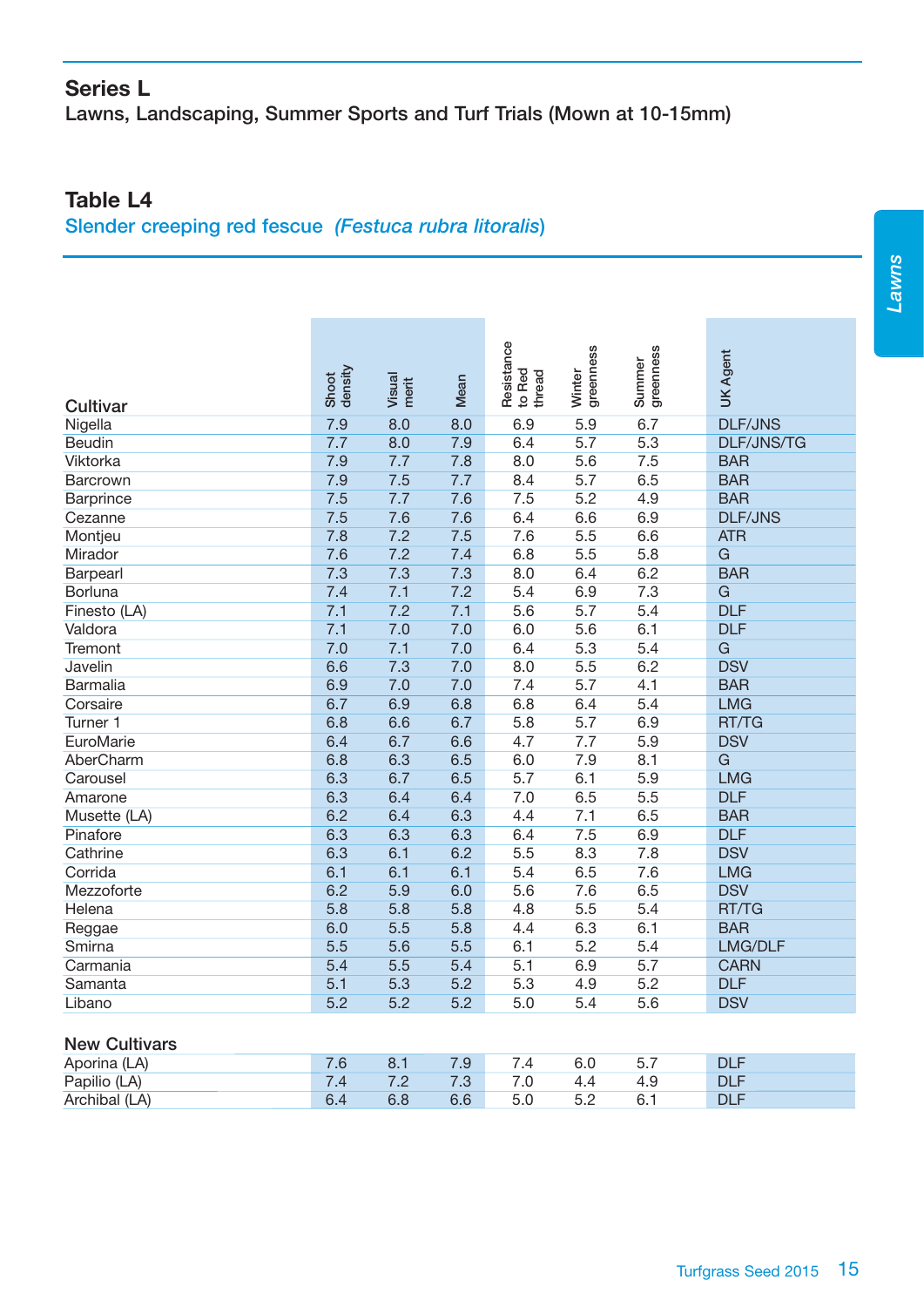**Lawns, Landscaping, Summer Sports and Turf Trials (Mown at 10-15mm)**

## **Table L5 Strong creeping red fescue** *(Festuca rubra rubra)*

| Cultivar             | Shoot<br>density | Visual<br>merit  | Mean             | Resistance<br>to Red<br>thread | Winter<br>greenness | Summer<br>greenness | <b>UK Agent</b> |
|----------------------|------------------|------------------|------------------|--------------------------------|---------------------|---------------------|-----------------|
| Rossinante           | 6.1              | 6.1              | 6.1              | 5.9                            | 6.1                 | 6.2                 | <b>DLF/JNS</b>  |
| Greenvie             | 6.1              | 5.9              | 6.0              | 5.3                            | 5.4                 | 5.5                 | <b>RT/TG</b>    |
| Chopin               | 5.8              | 5.6              | 5.7              | 3.5                            | 6.4                 | 5.9                 | <b>DLF/BAR</b>  |
| Bossanova (LA)       | 5.8              | 5.6              | 5.7              | 5.6                            | 7.0                 | 5.7                 | <b>BAR</b>      |
| Red Peak (LA)        | 5.7              | 5.6              | 5.7              | 4.2                            | 8.2                 | 8.6                 | <b>EVER</b>     |
| Wendy Jean (LA)      | 5.7              | 5.6              | 5.7              | 4.1                            | 7.7                 | 8.1                 | <b>EVER</b>     |
| Mellori              | 5.7              | 5.6              | 5.6              | 3.9                            | 7.6                 | 7.2                 | <b>DSV</b>      |
| Barsylvia            | 5.4              | 5.8              | 5.6              | 4.1                            | 5.6                 | 7.0                 | <b>BAR</b>      |
| Carmaniole           | 5.7              | 5.4              | 5.6              | 6.1                            | 7.5                 | 6.5                 | <b>CARN</b>     |
| Magitte              | 5.5              | 5.7              | 5.6              | 4.3                            | 7.4                 | 6.9                 | G               |
| Swing (LA)           | 5.6              | 5.5              | 5.6              | 4.9                            | 6.1                 | 5.7                 | <b>BAR</b>      |
| Ryder                | 5.7              | 5.4              | 5.5              | 5.3                            | 6.6                 | 6.6                 | <b>DSV</b>      |
| Sergei               | 5.6              | 5.4              | $\overline{5.5}$ | 5.3                            | 6.1                 | 6.2                 | <b>DLF/BAR</b>  |
| Lisamba              | 5.4              | 5.5              | 5.4              | 4.6                            | 7.0                 | 7.8                 | <b>DSV</b>      |
| Hightower            | 5.5              | $\overline{5.3}$ | 5.4              | 4.0                            | 4.2                 | 8.1                 | <b>DSV</b>      |
| Cabarette            | 5.4              | 5.3              | 5.4              | 3.3                            | 6.6                 | 5.4                 | <b>CARN</b>     |
| Heidrun              | 5.4              | 5.3              | 5.4              | 5.3                            | 6.0                 | 5.8                 | <b>LMG</b>      |
| Clemens              | 5.1              | 5.4              | 5.2              | 4.3                            | 5.9                 | 5.6                 | <b>DLF</b>      |
| Litango              | $\overline{5.2}$ | $\overline{5.1}$ | $\overline{5.2}$ | 4.3                            | 5.4                 | 6.2                 | <b>DSV</b>      |
| Polka                | 5.1              | 5.2              | 5.1              | 5.3                            | 6.5                 | 6.2                 | <b>BAR</b>      |
| Camilla              | 4.8              | 5.1              | 4.9              | 5.7                            | 7.4                 | 6.3                 | <b>DSV</b>      |
| Jasperina            | 4.8              | 4.9              | 4.9              | 4.2                            | 5.5                 | 6.2                 | <b>DSV</b>      |
| Mazurka (LA)         | 4.8              | 4.9              | 4.9              | 3.0                            | 6.3                 | 5.8                 | <b>BAR</b>      |
| <b>Herald</b>        | 4.7              | 4.9              | 4.8              | 4.4                            | 6.2                 | 5.9                 | <b>DLF</b>      |
| Dipper               | 4.8              | 4.7              | 4.7              | 3.7                            | 6.8                 | 5.8                 | <b>DSV</b>      |
| <b>Barustic</b>      | 4.5              | 4.6              | 4.6              | 4.1                            | 5.3                 | 5.8                 | <b>BAR</b>      |
| Relevant             | 4.5              | 4.3              | 4.4              | 5.4                            | $\overline{5.7}$    | 5.9                 | <b>DSV</b>      |
| Lambada (LA)         | 4.4              | 4.5              | 4.4              | 5.4                            | 4.7                 | 5.9                 | <b>BAR</b>      |
| Mystic               | 4.4              | 4.4              | 4.4              | 5.4                            | 6.5                 | 6.3                 | SUT/TG          |
| Corail               | 4.4              | 4.3              | 4.4              | 4.9                            | 5.6                 | 5.8                 | <b>LMG/DLF</b>  |
| Maxima 1             | 4.2              | 4.2              | 4.2              | 4.9                            | 6.9                 | 5.7                 | <b>DLF</b>      |
| Livision             | 4.2              | 4.2              | 4.2              | 3.8                            | 5.6                 | 5.9                 | <b>DSV</b>      |
| Franklin             | 3.7              | 3.7              | 3.7              | 5.5                            | 5.1                 | 5.7                 | <b>LMG</b>      |
| <b>Boreal</b>        | 3.5              | 3.7              | 3.6              | 4.4                            | 4.4                 | 4.8                 | $Fa^*$          |
| <b>New Cultivars</b> |                  |                  |                  |                                |                     |                     |                 |
| Hastings (LA)        | 5.9              | 6.1              | 6.0              | 4.0                            | 5.7                 | 5.7                 | <b>RT/TG</b>    |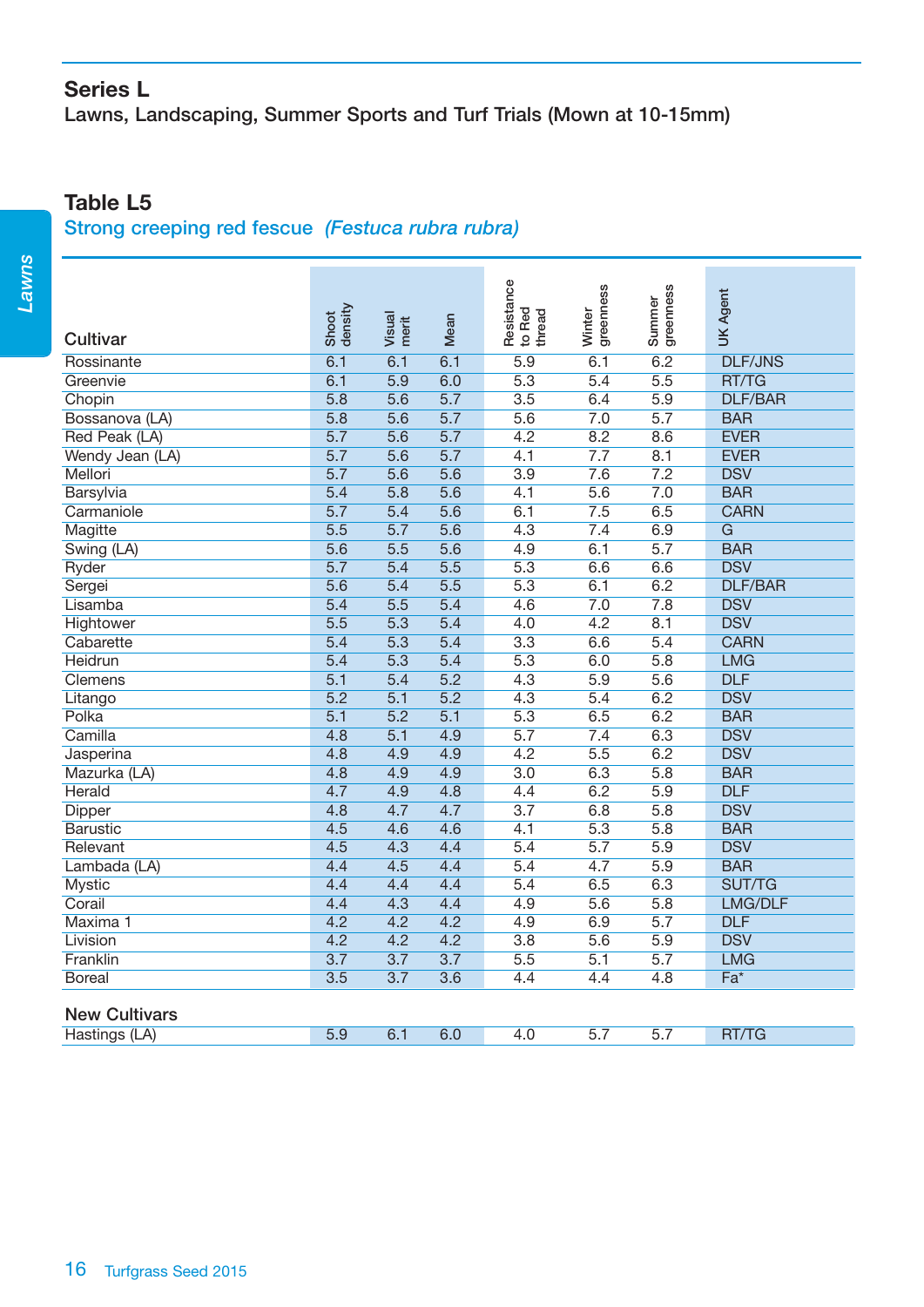**Lawns, Landscaping, Summer Sports and Turf Trials (Mown at 10-15mm)** 

# **Table L6**

## **Hard and Sheep's fescue** *(Festuca longifolia and Festuca ovina)*

| Cultivar                         | density<br>Shoot | Visual<br>merit | Mean | Resistance<br>Red<br>thread<br>$\mathbf{S}$ | greenness<br>Winter | greenness<br>Summer | <b>UK Agent</b> |
|----------------------------------|------------------|-----------------|------|---------------------------------------------|---------------------|---------------------|-----------------|
| Hard fescue (Festuca longifolia) |                  |                 |      |                                             |                     |                     |                 |
| Manetto                          | 7.3              | 7.0             | 7.2  | 6.0                                         | 6.9                 | 7.1                 | <b>DLF/JNS</b>  |
| Crystal                          | 7.6              | 6.9             | 7.3  | 6.6                                         | 6.9                 | 6.8                 | <b>LMG</b>      |
| Hardtop                          | 6.5              | 6.4             | 6.4  | 5.9                                         | 7.0                 | 5.9                 | <b>BAR</b>      |
| Nordic                           | 5.6              | 5.8             | 5.7  | 7.1                                         | 6.8                 | 5.9                 | <b>DLF</b>      |
| Reliant II                       | 5.6              | 5.6             | 5.6  | 6.3                                         | 6.1                 | 6.0                 | <b>BAR</b>      |
| Dumas 1                          | 5.6              | 5.6             | 5.6  | 5.9                                         | 6.7                 | 5.8                 | <b>DLF</b>      |
| Mentor                           | 5.3              | 5.3             | 5.3  | 6.1                                         | 5.4                 | 5.5                 | G               |
| <b>New Cultivars</b>             |                  |                 |      |                                             |                     |                     |                 |
| Pebbles (LA)                     | 5.8              | 5.9             | 5.9  | 4.9                                         | 7.7                 | 6.1                 | <b>DLF</b>      |
| Sheep's fescue (Festuca ovina)   |                  |                 |      |                                             |                     |                     |                 |
| Quatro                           | 8.7              | 7.9             | 8.3  | 8.3                                         | 7.2                 | 7.0                 | <b>DLF/JNS</b>  |
| AberFleece                       | 7.7              | 6.3             | 7.0  | 5.1                                         | 6.5                 | 7.1                 | G               |

## **Table L7**

## **Browntop bent** *(Agrostis capillaris)*

| Cultivar                            | density<br>Shoot | Fineness<br>of leaf | Visual<br>merit | Mean | Resistance<br>to Red<br>thread | Winter<br>greenness | greenness<br>Summer | Agent<br>š        |
|-------------------------------------|------------------|---------------------|-----------------|------|--------------------------------|---------------------|---------------------|-------------------|
| Browntop bent (Agrostis capillaris) |                  |                     |                 |      |                                |                     |                     |                   |
| AberRegal                           | 7.5              | 7.3                 | 7.7             | 7.5  | 5.5                            | 7.0                 | 7.0                 | G                 |
| <b>BarKing</b>                      | 7.1              | 7.1                 | 7.6             | 7.3  | 5.7                            | 7.1                 | 5.8                 | <b>BAR</b>        |
| Ambition                            | 6.9              | 6.7                 | 7.5             | 7.0  | 4.9                            | 6.5                 | 4.9                 | <b>LMG</b>        |
| Troy                                | 6.7              | 6.6                 | 7.0             | 6.8  | 6.5                            | 6.5                 | 6.5                 | <b>PGW</b>        |
| Manor                               | 6.6              | 6.6                 | 7.1             | 6.8  | 5.4                            | 6.1                 | 6.1                 | <b>DLF/JNS</b>    |
| <b>Heriot</b>                       | 6.6              | 6.5                 | 7.1             | 6.7  | 5.6                            | 6.9                 | 6.2                 | <b>BAR</b>        |
| Egmont                              | 6.6              | 6.5                 | 7.1             | 6.7  | 6.2                            | 6.7                 | 6.7                 | <b>RT/TG</b>      |
| Greenspeed                          | 6.7              | 6.4                 | 7.0             | 6.7  | 5.4                            | 6.5                 | 6.0                 | <b>RT/TG</b>      |
| Jorvik                              | 6.6              | 6.7                 | 6.6             | 6.6  | 4.9                            | 5.8                 | 6.4                 | <b>DLF</b>        |
| Greentime                           | 6.4              | 6.0                 | 7.2             | 6.5  | 5.9                            | 6.1                 | 8.0                 | <b>DLF</b>        |
| Arletta                             | 6.0              | 6.5                 | 6.9             | 6.5  | 5.3                            | 6.1                 | 5.5                 | <b>LMG</b>        |
| Sefton                              | 6.1              | 6.4                 | 6.9             | 6.5  | 5.1                            | 6.5                 | 5.7                 | <b>LMG</b>        |
| Denso                               | 6.2              | 6.4                 | 6.5             | 6.3  | 6.3                            | 6.0                 | 7.1                 | <b>DLF</b>        |
| Bardot                              | 5.9              | 6.7                 | 6.3             | 6.3  | 6.0                            | 5.4                 | 6.4                 | <b>BAR</b>        |
| Egmontwo                            | 6.2              | 6.0                 | 6.7             | 6.3  | 5.4                            | 6.0                 | 5.7                 | RT/TG             |
| <b>Tiger Nova</b>                   | 6.1              | 6.1                 | 6.4             | 6.2  | 6.1                            | 5.5                 | 6.9                 | <b>DLF</b>        |
| Lance (LA)                          | 5.9              | 5.9                 | 6.5             | 6.1  | 5.5                            | 7.1                 | 6.1                 | <b>ATR/DLF/RT</b> |
| <b>New Cultivars</b>                |                  |                     |                 |      |                                |                     |                     |                   |
| Arrowtown                           | 7.5              | 7.3                 | 7.7             | 7.5  | 5.6                            | 4.9                 | 6.1                 | <b>DLF/JNS</b>    |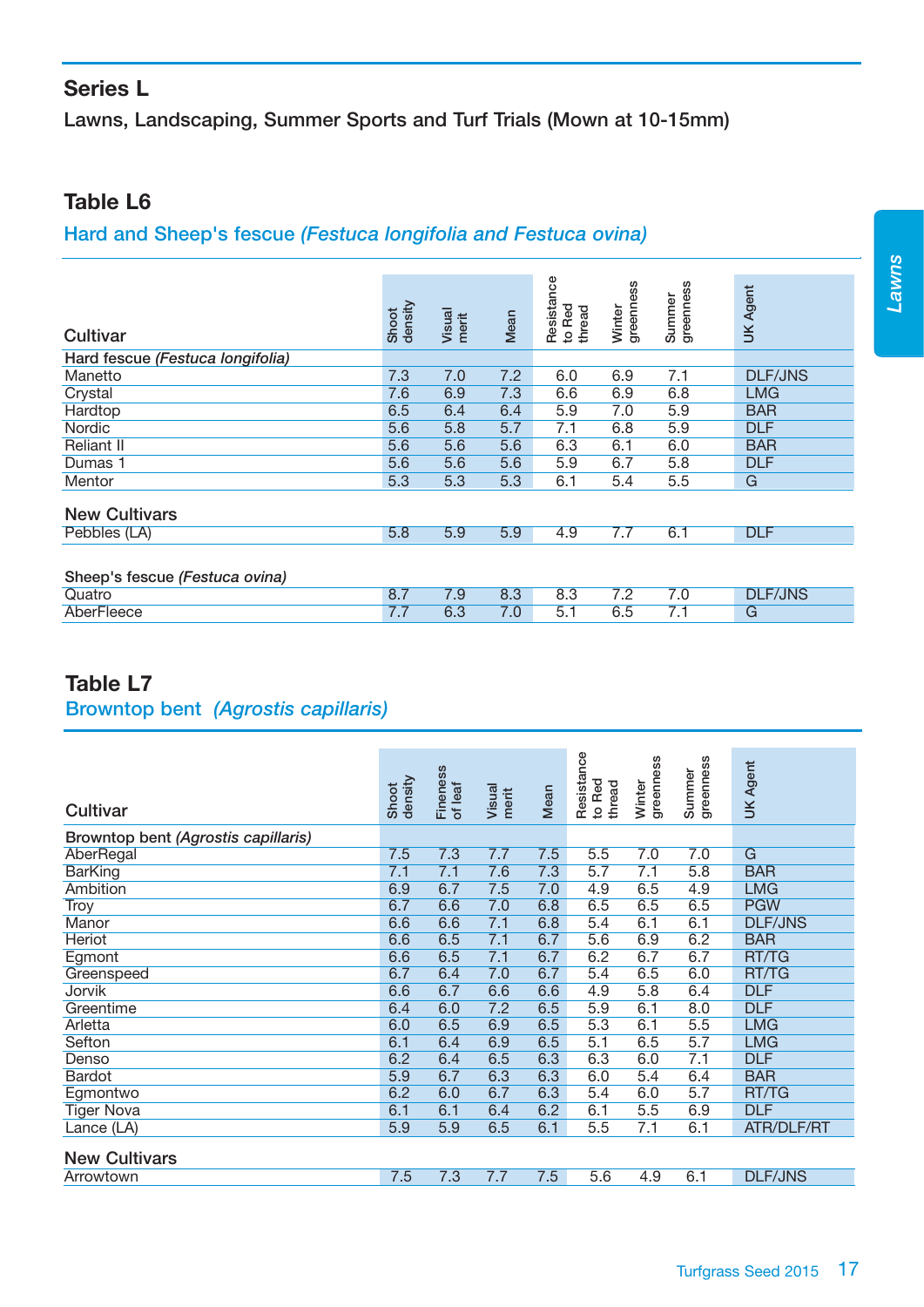| <b>Table L7 Continued</b>            | density<br>Shoot | Fineness<br>of leaf | Visual<br>merit | Mean | Resistance<br>Red<br>thread<br>$\overline{a}$ | <b>in</b><br>Winter<br>greennes | greenness<br>Summer | Agent<br>$\leq$ |
|--------------------------------------|------------------|---------------------|-----------------|------|-----------------------------------------------|---------------------------------|---------------------|-----------------|
| Highland bent (Agrostis castellana)  |                  |                     |                 |      |                                               |                                 |                     |                 |
| Highland                             | 4.6              | 4.6                 | 4.9             | 4.7  | 5.0                                           | 8.8                             | 4.4                 | Fa*             |
| Creeping bent (Agrostis stolonifera) |                  |                     |                 |      |                                               |                                 |                     |                 |
| Runner (LA)                          | 6.6              | 6.3                 | 6.3             | 6.4  | 6.1                                           | 4.6                             | 5.7                 | <b>RT/TG</b>    |
| Penn A-1                             | 5.7              | 5.6                 | 5.5             | 5.6  | 6.7                                           | 4.8                             | 5.3                 | <b>EVER</b>     |
| Penn A-4                             | 5.8              | 5.4                 | 5.6             | 5.6  | 7.1                                           | 5.2                             | 5.4                 | <b>EVER</b>     |
| Velvet bent (Agrostis canina)        |                  |                     |                 |      |                                               |                                 |                     |                 |
| Villa 1                              | 9.1              | 8.6                 | 7.5             | 8.4  | 5.4                                           | 6.7                             | 8.1                 | <b>DLF/JNS</b>  |
| Avalon                               | 8.5              | 8.2                 | 8.1             | 8.3  | 4.9                                           | 7.1                             | 7.7                 | G               |

\*Freely available

## **Table L8 Tall fescue** *(Festuca arundinacea)*

| Cultivar             | density<br>Shoot | Fineness<br>of leaf | regrowth<br>Slow | Visual<br>merit | Mean | greenness<br>Winter | greenness<br>Summer | <b>UK Agent</b> |
|----------------------|------------------|---------------------|------------------|-----------------|------|---------------------|---------------------|-----------------|
| Cannavaro            | 7.9              | 8.1                 | 7.2              | 7.9             | 7.7  | 7.1                 | 7.3                 | <b>DLF/JNS</b>  |
| Greenbrooks          | 7.1              | 6.9                 | 7.2              | 7.7             | 7.2  | 7.2                 | 7.2                 | <b>RT/TG</b>    |
| <b>Barcesar</b>      | 7.1              | 7.4                 | 6.0              | 7.1             | 6.9  | 6.0                 | 5.4                 | <b>BAR</b>      |
| Melyane              | 7.2              | 6.9                 | 6.3              | 7.1             | 6.9  | 5.6                 | 5.6                 | <b>DSV</b>      |
| Debussy 1            | 7.1              | 6.7                 | 6.4              | 7.1             | 6.8  | 7.3                 | 7.3                 | <b>DLF/JNS</b>  |
| Beagle 1             | 6.9              | 7.0                 | 6.1              | 7.0             | 6.7  | 6.7                 | 7.2                 | <b>DLF</b>      |
| Masterpiece          | 6.1              | 6.4                 | 7.0              | 6.8             | 6.6  | 6.5                 | 6.9                 | <b>DLF/LMG</b>  |
| Barlexas II          | 6.5              | 6.5                 | 6.8              | 6.2             | 6.5  | 6.3                 | 6.8                 | <b>BAR</b>      |
| Meandre              | 6.3              | 6.6                 | 6.2              | 6.3             | 6.3  | 5.6                 | 6.1                 | <b>DSV</b>      |
| Divyna               | 6.5              | 6.2                 | 5.9              | 6.1             | 6.2  | 5.2                 | 5.1                 | <b>DSV</b>      |
| Barleroy             | 5.9              | 6.6                 | 5.8              | 6.0             | 6.1  | 6.1                 | 5.8                 | <b>BAR</b>      |
| <b>Starlett</b>      | 5.7              | 5.7                 | 5.7              | 5.8             | 5.7  | 6.4                 | 6.2                 | <b>DLF</b>      |
| Susana               | 5.6              | 5.7                 | 4.9              | 5.7             | 5.5  | 5.5                 | 5.1                 | <b>BAR</b>      |
| <b>New Cultivars</b> |                  |                     |                  |                 |      |                     |                     |                 |
| Calvada (LA)         | 7.8              | 7.4                 | 7.7              | 7.5             | 7.6  | 7.6                 | 7.4                 | <b>RT/TG</b>    |
| Justice              | 7.2              | 6.9                 | 5.8              | 7.3             | 6.8  | 7.4                 | 7.1                 | <b>BAR</b>      |
| Grande II            | 6.7              | 6.3                 | 6.4              | 6.6             | 6.5  | 7.3                 | 7.1                 | <b>TG</b>       |

# **Table L9**

**Tufted hair-grass** *(Deschampsia caespitosa)*

| Cultivar   | densit<br>Shoot | ฐ<br>merit<br>Visu | SS<br>ene<br>leaf<br>৳<br>匸 | ₽<br>regro<br>Slow | Mean | ▿<br>œ<br>threa<br>Resistance<br>ರ<br>œ<br>ೆ | ဖ<br>8<br>greenn<br>Winter | ဖ<br>6S<br>Summer<br>Ĕ<br>gre | Agent<br>K |
|------------|-----------------|--------------------|-----------------------------|--------------------|------|----------------------------------------------|----------------------------|-------------------------------|------------|
| Barcampsia | 8.2             | 8.1                | 8.3                         | 5.0                | 7.4  | 4.8                                          | 6.3                        | 4.5                           | <b>BAR</b> |
| Trakaj     | 6.6             | 6.2                | 6.6                         | 6.6                | 6.5  | 6.0                                          | 5.1                        | 6.0                           | <b>DSV</b> |
| Barxera    | 6.1             | 5.5                | 6.4                         | 6.8                | 6.2  | 6.1                                          | 3.8                        | 4.8                           | <b>BAR</b> |
| Candela    | 6.1             | 6.3                | 6.1                         | 6.0                | 6.1  | 4.8                                          | 6.3                        | 6.4                           | <b>DLF</b> |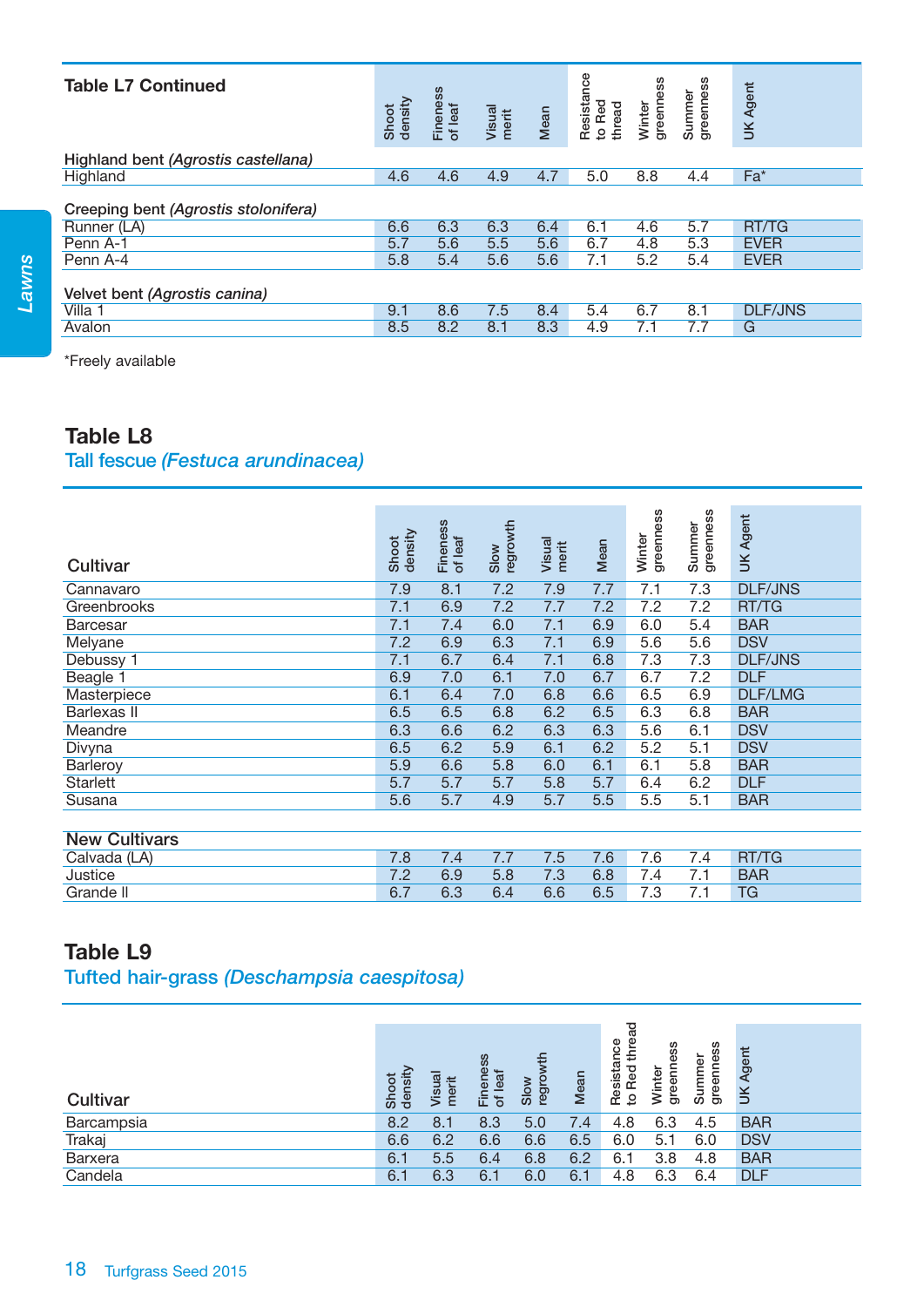## **Series G**

#### **Greens, Close Mown Trials (Mown at 4-7mm)**

**Bentgrasses (Table G1), Chewings fescue (Table G2), Slender creeping red fescue (Table G3), Perennial ryegrass (Table G4), Hard, Sheep's and Strong creeping red fescues (***Festuca ssp.***) (Table G5)**

| <b>Applications</b> |
|---------------------|
| Golf greens         |
| Bowling greens      |
| Ornamental lawns    |

Cultivars of bentgrass species are listed in order of their suitability for use in very close mown turf, such as golf and bowling greens in Table G1 (page 20).

For very fine turf, such as golf greens and bowling greens, the finer and denser cultivars of *A. capillaris* appear to perform best under traditional UK management and growing conditions. Higher management inputs are required to maintain creeping bentgrasses.

Velvet bentgrass (*A. canina*) produces exceptionally dense turf and generally has better drought tolerance than the other bentgrass species. However, it also produces more thatch than other bents and this would need to be controlled to maintain the very good surface, which this grass can produce.

Cultivars of Chewings fescue and slender creeping red fescue are shown in order of their suitability for use in very close mown turf (golf and bowling greens, mown at 4-7mm) in Tables G<sub>2</sub> (page 21) and G<sub>3</sub> (page 22). As for the bentgrasses, the order was determined from the mean of each cultivars visual merit and shoot density scores. These grasses can produce acceptable greens under restricted watering and fertility regimes that would limit the performance of some bentgrasses. .<br>Table G4 (page 23) describes the performance of perennial ryegrass cultivars that have been evaluated under close mowing (5 mm summer and 7 mm winter). These grasses should be used in situations where the need for quick establishment and wear tolerance is combined with a degree of close mowing. They should not be seen as a replacement for bentgrasses or fine fescues in golf or bowling greens.

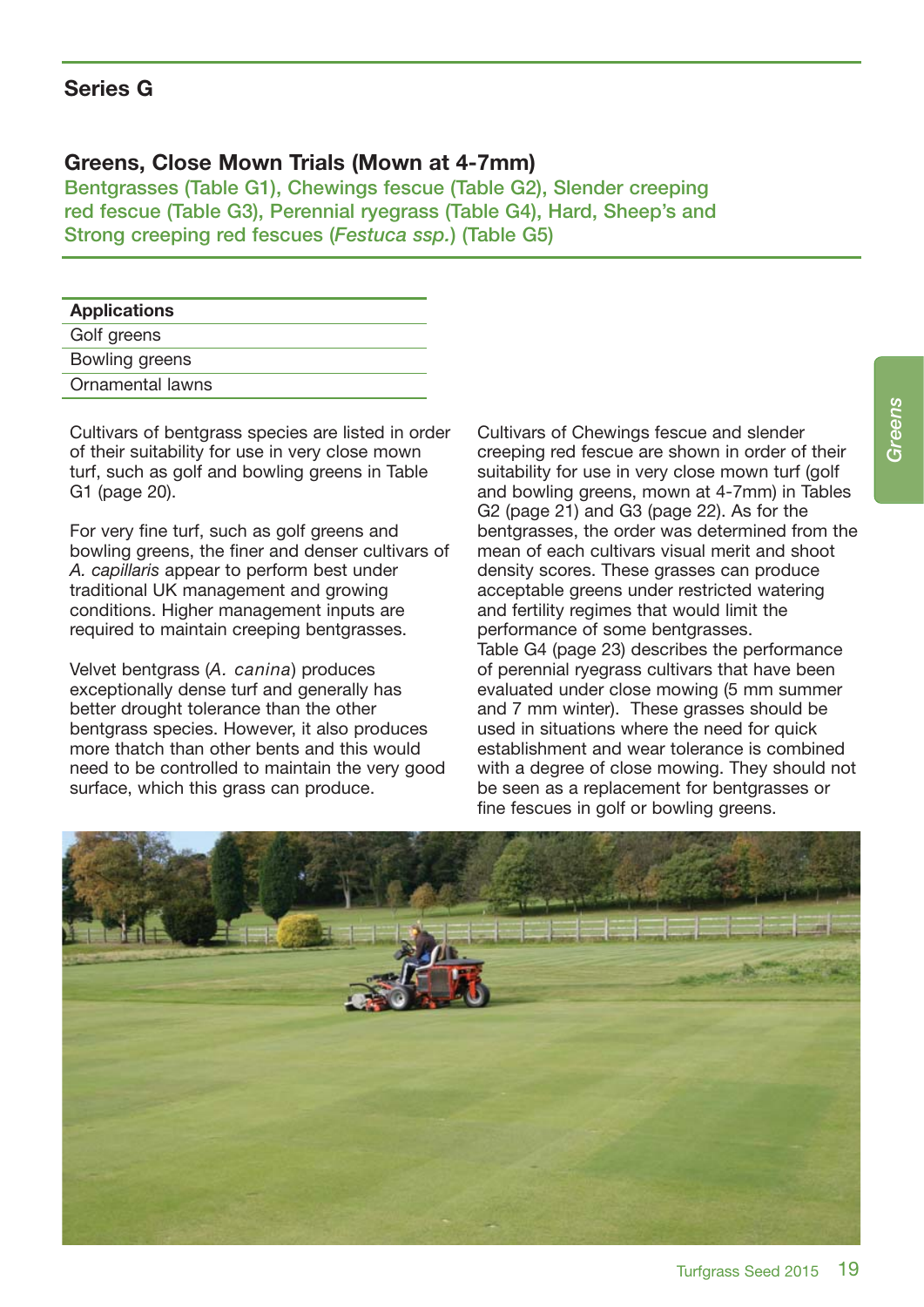# **Series G**

**Greens, Close Mown Trials (Mown at 4-7mm)**

## **Table G1 Bentgrasses** *(Agrostis spp.)*

| Cultivar                             | density<br>Shoot | Visual<br>merit | Mean | Fineness<br>of leaf | Resistance<br>to Red<br>thread | greenness<br>Winter | Summer<br>greenness | <b>UK Agent</b> |
|--------------------------------------|------------------|-----------------|------|---------------------|--------------------------------|---------------------|---------------------|-----------------|
| Browntop bent (Agrostis capillaris)  |                  |                 |      |                     |                                |                     |                     |                 |
| Arrowtown                            | 7.7              | 8.1             | 7.9  | 7.3                 | 6.6                            | 3.9                 | 5.8                 | <b>DLF/JNS</b>  |
| Manor                                | 7.2              | 7.3             | 7.2  | 6.8                 | 5.6                            | 5.8                 | 6.0                 | <b>DLF/JNS</b>  |
| <b>BarKing</b>                       | 6.7              | 7.4             | 7.0  | 6.6                 | 5.9                            | 7.0                 | 6.0                 | <b>BAR</b>      |
| Egmont                               | 6.9              | 7.0             | 6.9  | 6.4                 | 6.2                            | 6.7                 | 6.5                 | RT/TG           |
| Sefton                               | 6.8              | 7.1             | 6.9  | 6.9                 | 5.1                            | 5.5                 | 5.1                 | <b>LMG</b>      |
| Heriot                               | 6.7              | 7.2             | 6.9  | 7.0                 | 5.6                            | 6.6                 | 6.3                 | <b>BAR</b>      |
| Greenspeed                           | 6.8              | 7.0             | 6.9  | 6.6                 | 6.0                            | 5.9                 | 6.0                 | RT/TG           |
| AberRegal                            | 6.7              | 7.0             | 6.9  | 6.3                 | 6.3                            | 6.9                 | 6.9                 | G               |
| AberRoyal                            | 6.7              | 7.0             | 6.9  | 6.7                 | 5.7                            | 6.8                 | 6.6                 | $\overline{G}$  |
| Troy                                 | 6.8              | 6.9             | 6.9  | 6.3                 | 6.6                            | 5.6                 | 6.3                 | <b>PGW</b>      |
| Egmontwo                             | 6.6              | 6.7             | 6.7  | 6.6                 | 6.0                            | 5.5                 | 5.7                 | <b>RT/TG</b>    |
| Jorvik                               | 6.6              | 6.7             | 6.6  | 6.5                 | 4.9                            | 6.3                 | 6.8                 | <b>DLF</b>      |
| Galina (LA)                          | 6.3              | 6.8             | 6.5  | 5.6                 | 6.7                            | 6.2                 | 6.5                 | <b>DLF</b>      |
| Ambition                             | 6.3              | 6.6             | 6.4  | 6.3                 | 6.6                            | 4.3                 | 4.5                 | <b>LMG</b>      |
| Arletta                              | 5.8              | 6.3             | 6.0  | 7.6                 | 5.0                            | 7.0                 | 5.5                 | <b>LMG</b>      |
| Polana                               | 5.7              | 6.3             | 6.0  | 5.3                 | 6.6                            | 6.0                 | 6.4                 | <b>DLF</b>      |
| Creeping bent (Agrostis stolonifera) |                  |                 |      |                     |                                |                     |                     |                 |
| Cobra nova                           | 7.0              | 7.3             | 7.2  | 6.9                 | 6.3                            | 6.9                 | 6.3                 | <b>DLF/JNS</b>  |
| OO7 DSB                              | 6.8              | 7.0             | 6.9  | 6.8                 | 6.2                            | 6.5                 | 5.7                 | G               |
| CY2                                  | 6.7              | 6.9             | 6.8  | 5.9                 | 6.0                            | 5.7                 | 5.0                 | <b>DLF</b>      |
| Mackenzie                            | 6.7              | 6.7             | 6.7  | 6.6                 | 5.4                            | 6.1                 | 5.7                 | <b>DSV</b>      |
| Tyee                                 | 6.4              | 6.4             | 6.4  | 6.1                 | 6.4                            | 6.0                 | 5.6                 | $\overline{G}$  |
| Penn G-6                             | 6.4              | 6.3             | 6.4  | 6.1                 | 6.7                            | 6.7                 | 6.4                 | <b>EVER</b>     |
| Penn A-1                             | 6.2              | 6.3             | 6.3  | 6.1                 | 6.4                            | 6.4                 | 5.8                 | <b>EVER</b>     |
| Penn A-4                             | 6.0              | 5.9             | 6.0  | 6.4                 | 6.3                            | 6.0                 | 5.7                 | <b>EVER</b>     |
| <b>SR 1119</b>                       | 5.7              | 5.8             | 5.7  | 4.8                 | 7.2                            | 5.6                 | 5.7                 | G               |
| Velvet bent (Agrostis canina)        |                  |                 |      |                     |                                |                     |                     |                 |
| Vesper                               | 9.0              | 8.3             | 8.7  | 8.6                 | 4.3                            | 6.4                 | 8.2                 | G               |
| Villa $2(LA)$                        | 8.5              | 8.3             | 8.4  | 8.4                 | 3.8                            | 4.6                 | 7.5                 | <b>DLF/JNS</b>  |
| Villa 1                              | 8.6              | 7.7             | 8.1  | 7.8                 | 3.7                            | 5.6                 | 7.6                 | <b>DLF/JNS</b>  |
| Avalon                               | 8.3              | 7.7             | 8.0  | 8.3                 | 4.0                            | 6.3                 | 7.6                 | G               |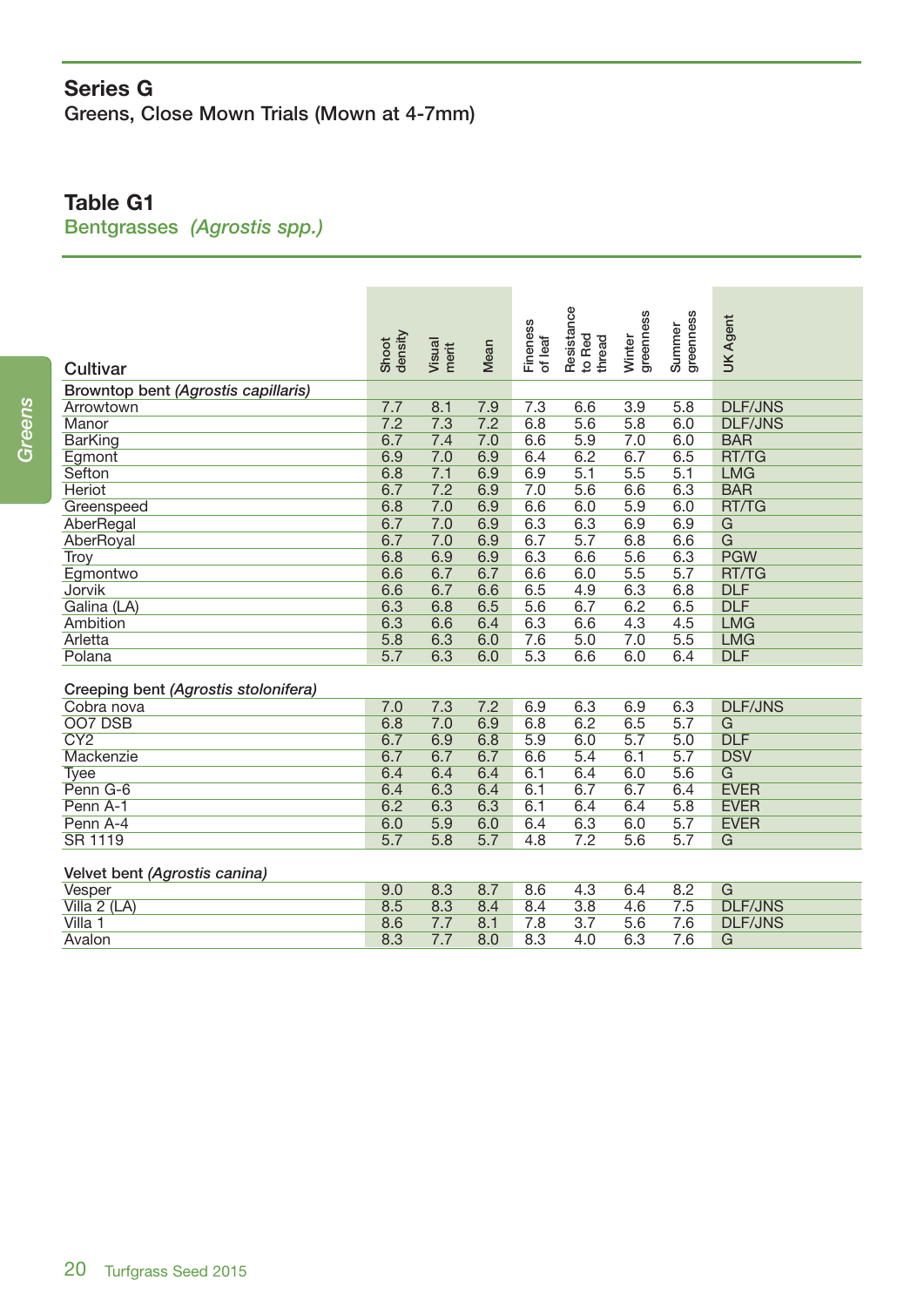# **Series G**

**Greens, Close Mown Trials (Mown at 4-7mm)** 

## **Table G2 Chewings fescue** *(Festuca rubra commutata)*

| Cultivar             | Shoot<br>density | Visual<br>merit | Mean | Resistance<br>to Red<br>thread | Winter<br>greenness | Summer<br>greenness | <b>UK Agent</b> |
|----------------------|------------------|-----------------|------|--------------------------------|---------------------|---------------------|-----------------|
| <b>Barlineus</b>     | 8.4              | 8.1             | 8.3  | 7.6                            | 7.0                 | 5.1                 | <b>BAR</b>      |
| Musica               | 7.8              | 7.8             | 7.8  | 6.4                            | 5.9                 | 7.3                 | <b>BAR</b>      |
| Bargreen II          | 7.8              | 7.7             | 7.7  | 6.6                            | 6.3                 | 5.6                 | <b>BAR</b>      |
| Eurocrown            | 7.7              | 7.7             | 7.7  | 7.3                            | 6.9                 | 6.3                 | <b>DSV</b>      |
| Nikky                | 7.8              | 7.5             | 7.7  | 5.4                            | 7.3                 | 7.4                 | <b>LMG</b>      |
| Valetta (LA)         | 7.6              | 7.6             | 7.6  | 7.2                            | 6.8                 | 7.1                 | <b>DLF</b>      |
| Humboldt             | 7.8              | 7.4             | 7.6  | 7.0                            | 6.6                 | 6.4                 | <b>DLF/JNS</b>  |
| Greensleeves         | 7.7              | 7.3             | 7.5  | 6.7                            | 6.6                 | 6.0                 | RT/TG           |
| Caldris              | 7.1              | 7.0             | 7.1  | 6.2                            | 5.4                 | 5.5                 | <b>LMG</b>      |
| Carioca              | 7.0              | 7.1             | 7.0  | 6.1                            | 5.9                 | 5.9                 | <b>BAR</b>      |
| Barswing             | 7.1              | 6.9             | 7.0  | 7.6                            | 6.3                 | 5.8                 | <b>BAR</b>      |
| <b>Belleaire</b>     | 6.8              | 7.2             | 7.0  | 4.5                            | 6.4                 | 6.8                 | SUT/TG          |
| Troville             | 7.0              | 6.9             | 7.0  | 7.4                            | 5.3                 | 5.5                 | <b>DLF</b>      |
| <b>Barbirdie</b>     | 6.8              | 7.1             | 6.9  | 5.6                            | 6.3                 | 5.6                 | <b>BAR</b>      |
| Wapiti (LA)          | 6.8              | 6.9             | 6.8  | 6.1                            | 6.4                 | 5.8                 | <b>DLF</b>      |
| Greenmile            | 6.7              | 6.9             | 6.8  | 7.0                            | 6.5                 | 6.7                 | RT/TG           |
| Luisa                | 6.6              | 6.9             | 6.7  | 6.3                            | 6.5                 | 6.1                 | <b>DSV</b>      |
| Calliope             | 7.0              | 6.4             | 6.7  | 4.9                            | 5.0                 | 5.6                 | RT/TG           |
| Dorianna             | 6.5              | 6.8             | 6.6  | 7.4                            | 7.2                 | 6.6                 | G               |
| Mission              | 6.6              | 6.6             | 6.6  | 5.8                            | 8.1                 | 7.8                 | <b>DSV</b>      |
| Excellence           | 6.4              | 6.7             | 6.6  | 5.8                            | 7.0                 | 7.3                 | <b>DSV</b>      |
| Wagner 1             | 6.6              | 6.5             | 6.5  | 5.8                            | 6.5                 | 7.7                 | <b>DLF</b>      |
| Lichampion           | 6.4              | 6.6             | 6.5  | 6.3                            | 5.8                 | 7.0                 | <b>DSV</b>      |
| Monuela              | 6.4              | 6.7             | 6.5  | 6.8                            | 6.2                 | 7.1                 | <b>LMG</b>      |
| Melitta              | 6.4              | 6.6             | 6.5  | 6.9                            | 6.0                 | 5.7                 | <b>DSV</b>      |
| Charme               | 6.5              | 6.3             | 6.4  | 5.8                            | 5.2                 | 6.3                 | <b>DSV</b>      |
| <b>Blenheim</b>      | 6.6              | 6.2             | 6.4  | 6.4                            | 6.2                 | 6.8                 | <b>DLF/JNS</b>  |
| <b>Brahms</b>        | 6.3              | 6.4             | 6.3  | 5.6                            | 7.1                 | 5.6                 | RT/TG           |
| Raisa                | 6.6              | 6.0             | 6.3  | 5.4                            | 5.5                 | 5.5                 | G               |
| Joanna               | 6.3              | 6.2             | 6.2  | 4.4                            | 7.8                 | 7.5                 | G               |
| Trophy               | 5.9              | 6.4             | 6.2  | 6.5                            | 5.0                 | 6.3                 | <b>DLF</b>      |
| Olivia               | 6.1              | 6.1             | 6.1  | 5.3                            | 5.3                 | 5.4                 | <b>DSV</b>      |
| Capriccio            | 6.0              | 5.9             | 6.0  | 6.3                            | 5.4                 | 6.2                 | <b>DLF</b>      |
| Livista              | 5.9              | 5.5             | 5.7  | 6.1                            | 5.2                 | 6.0                 | <b>DSV</b>      |
| <b>New Cultivars</b> |                  |                 |      |                                |                     |                     |                 |
| Ramona               | 7.7              | 7.8             | 7.8  | 7.4                            | 6.4                 | 5.8                 | <b>DSV</b>      |
| Bodega               | 7.8              | 7.6             | 7.7  | 7.2                            | 5.8                 | 5.5                 | <b>BAR</b>      |
| Siskin (LA)          | 6.9              | 7.0             | 6.9  | 7.4                            | 6.3                 | 7.2                 | <b>DLF/JNS</b>  |
| Esparina (LA)        | 7.0              | 6.9             | 6.9  | 7.2                            | 6.9                 | 7.3                 | <b>DLF</b>      |
| Katarina             | 6.7              | 6.3             | 6.5  | 5.5                            | 7.0                 | 6.3                 | <b>DSV</b>      |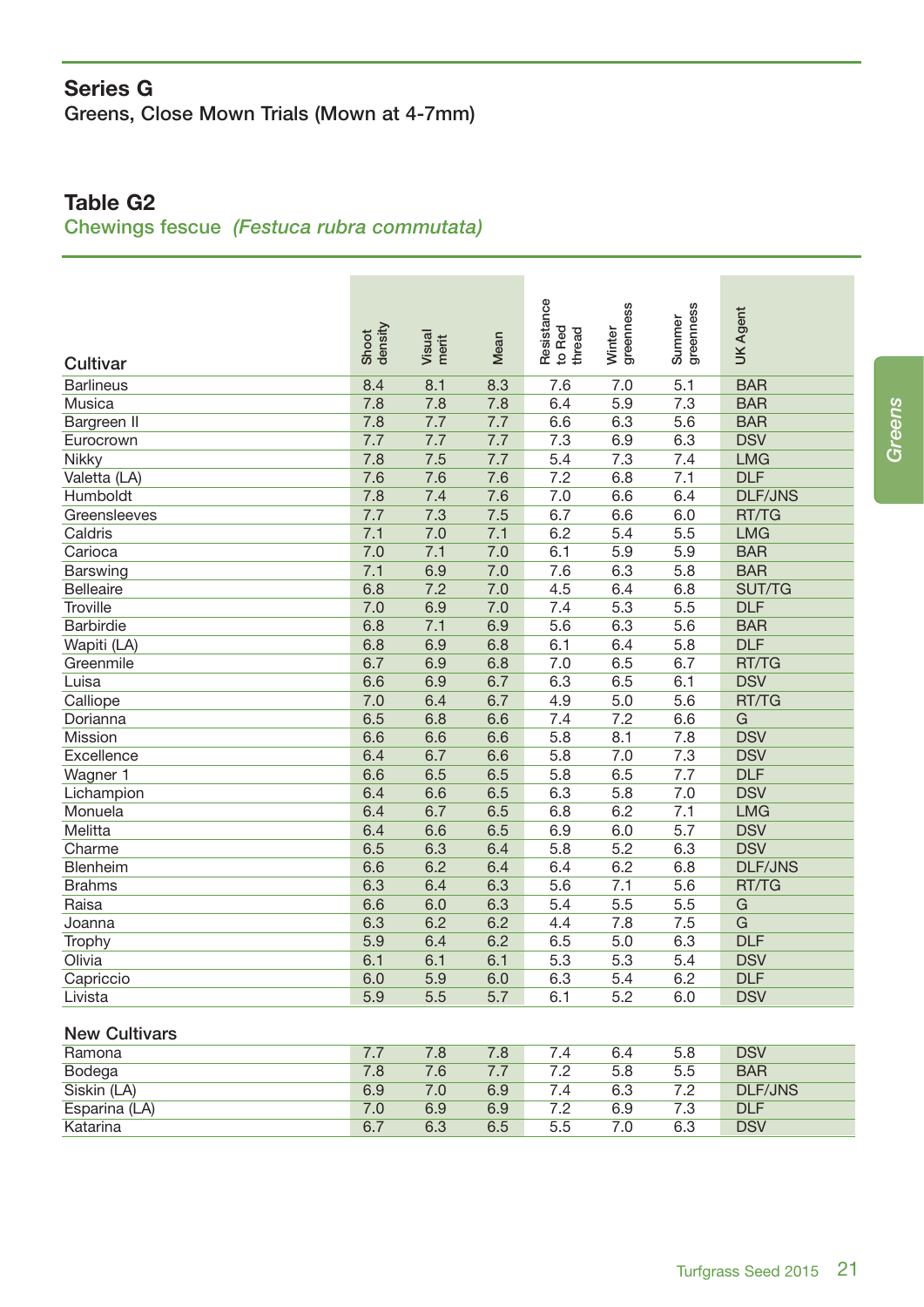## **Table G3 Slender creeping red fescues** *(Festuca rubra litoralis)*

| Cultivar     | Shoot<br>density | <b>Visual</b><br>merit | Mean | Resistance<br>to Red<br>thread | Winter<br>greenness | Summer<br>greenness | <b>UK Agent</b>   |
|--------------|------------------|------------------------|------|--------------------------------|---------------------|---------------------|-------------------|
| Viktorka     | 8.1              | 8.0                    | 8.1  | 8.1                            | 6.4                 | 7.8                 | <b>BAR</b>        |
| Nigella      | 7.7              | 8.0                    | 7.8  | 7.8                            | 5.4                 | 6.2                 | <b>DLF/JNS</b>    |
| Beudin       | 7.8              | 7.7                    | 7.8  | 6.9                            | 5.7                 | 5.2                 | <b>DLF/JNS/TG</b> |
| Cezanne      | 7.6              | 7.9                    | 7.7  | 6.5                            | 4.3                 | 4.9                 | <b>DLF/JNS</b>    |
| Barcrown     | 7.7              | 7.4                    | 7.5  | 8.3                            | 6.2                 | 6.8                 | <b>BAR</b>        |
| Barpearl     | 7.0              | 7.3                    | 7.2  | 8.1                            | 6.3                 | 6.2                 | <b>BAR</b>        |
| Turner 1     | 6.9              | 7.4                    | 7.2  | 5.4                            | 6.3                 | 7.0                 | RT/TG             |
| Valdora      | 7.1              | 7.2                    | 7.1  | 6.4                            | 5.5                 | 6.0                 | <b>DLF</b>        |
| Barprince    | 7.1              | 7.1                    | 7.1  | 7.1                            | 4.9                 | 4.8                 | <b>BAR</b>        |
| Finesto (LA) | 7.0              | 7.1                    | 7.1  | 6.1                            | 5.2                 | 5.3                 | <b>DLF</b>        |
| Reggae       | 6.9              | 7.1                    | 7.0  | 4.4                            | 6.3                 | 6.0                 | <b>BAR</b>        |
| Tremont      | 7.1              | 6.8                    | 7.0  | 5.1                            | 5.1                 | 5.2                 | G                 |
| Mirador      | 7.0              | 6.9                    | 6.9  | 7.6                            | 4.6                 | 5.4                 | G                 |
| AberCharm    | 7.0              | 6.6                    | 6.8  | 5.3                            | 7.0                 | 8.0                 | G                 |
| Musette (LA) | 6.8              | 6.7                    | 6.7  | 4.6                            | 6.6                 | 6.2                 | <b>BAR</b>        |
| Borluna      | 6.5              | 6.6                    | 6.5  | 6.3                            | 5.5                 | 7.6                 | G                 |
| Carousel     | 6.2              | 6.8                    | 6.5  | 5.8                            | 5.8                 | 5.8                 | <b>LMG</b>        |
| Nicole       | 6.6              | 6.4                    | 6.5  | 5.4                            | 6.0                 | 6.0                 | <b>DSV</b>        |
| Helena       | 6.4              | 6.3                    | 6.4  | 5.0                            | 5.6                 | 5.2                 | RT/TG             |
| Javelin      | 6.1              | 6.5                    | 6.3  | 7.5                            | 3.3                 | 4.2                 | <b>DSV</b>        |
| Corrida      | 6.1              | 6.2                    | 6.1  | 6.4                            | 5.9                 | 7.0                 | <b>LMG</b>        |
| Smirna       | 6.0              | 6.1                    | 6.0  | 5.8                            | 5.6                 | 5.6                 | LMG/DLF           |
| Libano       | 5.8              | 5.7                    | 5.8  | 5.2                            | 5.7                 | 5.9                 | <b>DSV</b>        |
| Mezzoforte   | 5.6              | 5.2                    | 5.4  | 4.7                            | 7.7                 | 6.4                 | <b>DSV</b>        |
| Samanta      | 5.1              | 5.4                    | 5.3  | 5.6                            | 5.5                 | 5.4                 | <b>DLF</b>        |
|              |                  |                        |      |                                |                     |                     |                   |

#### **New Cultivars**

| Aporina (LA)  | 7.3 | 7.4 | 7.3 | 6.5 | 6.0 | 5.5 | <b>DLF</b> |
|---------------|-----|-----|-----|-----|-----|-----|------------|
| Montjeu       | 7.3 | 7.3 | 7.3 | 7.9 | 5.9 |     | <b>ATR</b> |
| EuroMarie     | 7.1 | 6.9 | 7.0 | 4.8 | 6.9 | 5.9 | <b>DSV</b> |
| Archibal (LA) | 6.8 | 6.9 | 6.9 | 6.4 | 5.2 | 6.3 | <b>DLF</b> |
| Cathrine      | 6.4 | 6.4 | 6.4 | 4.9 | 7.6 | 8.1 | <b>DSV</b> |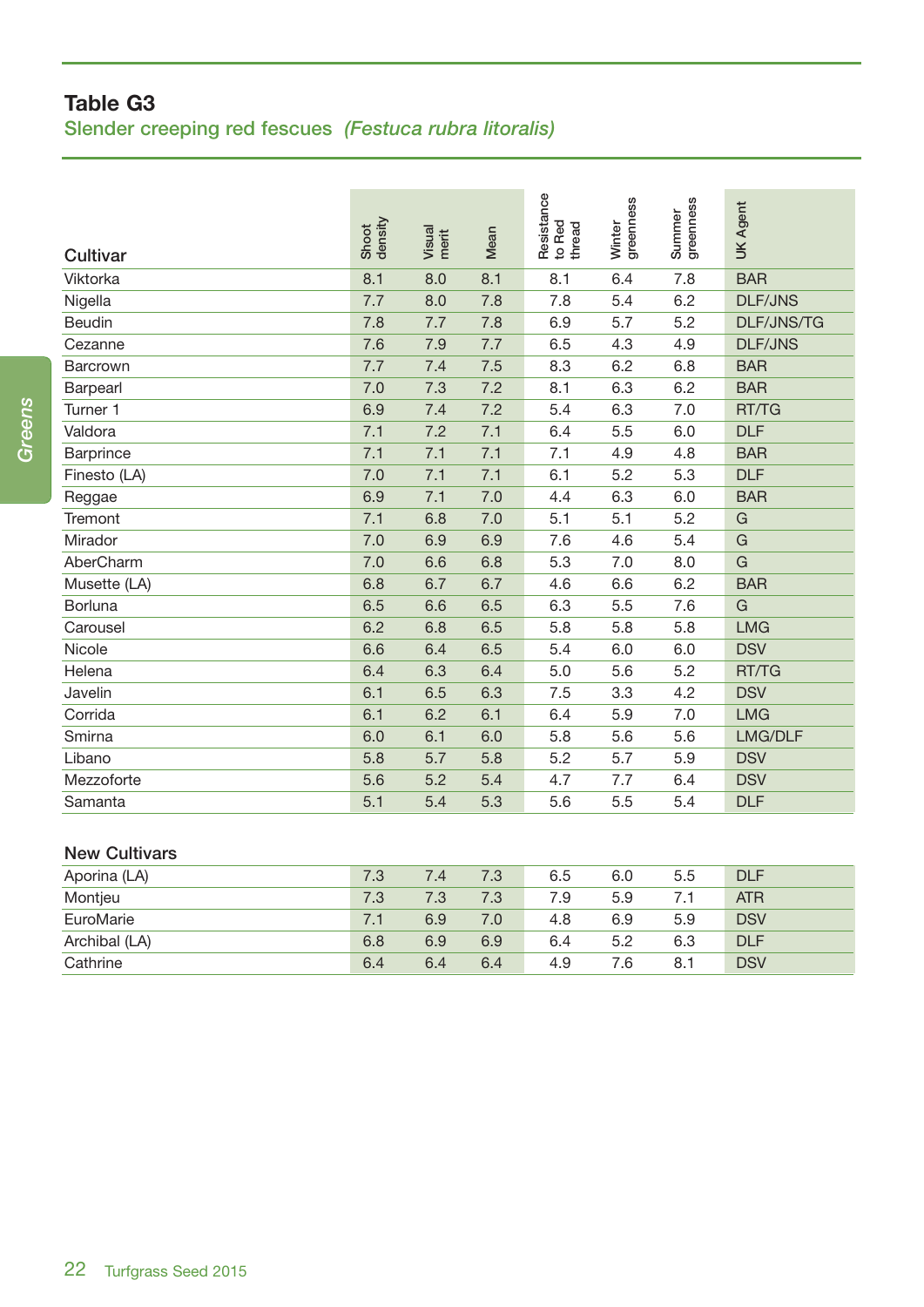#### **Series G Greens, Close Mown Trials (Mown at 4-7mm)**

## **Table G4**

#### **Perennial ryegrass** *(Lolium perenne)*

| Cultivar             | density<br>Shoot | Visual<br>merit | Mean | Fineness<br>of leaf | Resistance<br>to Red<br>thread | Cleanness<br>of cut      | greenness<br>Winter | greenness<br>Summer | <b>UK Agent</b>   |
|----------------------|------------------|-----------------|------|---------------------|--------------------------------|--------------------------|---------------------|---------------------|-------------------|
| Clementine           | 7.9              | 8.1             | 8.0  | 7.3                 | 6.7                            | 6.9                      | 5.5                 | 5.3                 | <b>DLF/JNS/TG</b> |
| Monroe               | 7.1              | 7.5             | 7.3  | 7.4                 | 6.2                            | 6.3                      | 6.1                 | 6.5                 | <b>DLF/JNS</b>    |
| Dickens 1            | 6.9              | 7.0             | 6.9  | 6.5                 | 5.7                            | 4.9                      | 5.8                 | 5.3                 | <b>DLF/JNS</b>    |
| Cyrena               | 6.8              | 7.0             | 6.9  | 6.1                 | 7.2                            | 7.2                      | 5.3                 | 5.2                 | <b>LMG</b>        |
| Bargold              | 6.7              | 6.9             | 6.8  | 7.2                 | 5.6                            | $\overline{\phantom{0}}$ | 6.4                 | 5.9                 | <b>BAR</b>        |
| Chardin              | 6.5              | 6.6             | 6.5  | 6.8                 | 5.2                            | 7.3                      | 4.0                 | 4.7                 | <b>DLF/JNS</b>    |
| Greenway             | 5.8              | 6.0             | 5.9  | 6.1                 | 4.6                            | $\overline{\phantom{0}}$ | 6.3                 | 5.9                 | <b>SUT/TG</b>     |
| Mercitwo             | 5.7              | 5.6             | 5.7  | 5.8                 | 6.7                            | 7.5                      | 5.2                 | 5.4                 | RT/TG             |
| Greenfair            | 5.0              | 5.0             | 5.0  | 5.3                 | 6.4                            | 6.3                      | 6.8                 | 6.2                 | SUT/TG            |
|                      |                  |                 |      |                     |                                |                          |                     |                     |                   |
| <b>New Cultivars</b> |                  |                 |      |                     |                                |                          |                     |                     |                   |
| Barsignum            | 7.8              | 7.7             | 7.7  | 7.4                 | $\overline{\phantom{a}}$       | 4.8                      | 5.9                 | 7.0                 | <b>BAR</b>        |
| Aiken (LA)           | 7.8              | 7.2             | 7.5  | 7.0                 | $\overline{\phantom{a}}$       | 6.5                      | 5.9                 | 6.6                 | <b>DLF</b>        |
| Cabrio               | 7.4              | 7.6             | 7.5  | 8.2                 | $\overline{\phantom{a}}$       | 4.8                      | 4.8                 | 5.8                 | <b>G/CARN</b>     |
| Escapade             | 6.8              | 6.2             | 6.5  | 6.8                 | $\overline{\phantom{a}}$       | 6.0                      | 6.4                 | 6.9                 | <b>G/CARN</b>     |
| Antonella            | 6.4              | 6.2             | 6.3  | 6.6                 | $\overline{\phantom{a}}$       | 4.7                      | 5.6                 | 6.8                 | RT/TG             |
| Poseidon             | 6.3              | 6.1             | 6.2  | 5.5                 | $\overline{\phantom{a}}$       | 5.9                      | 5.0                 | 6.0                 | RT/TG             |
| Columbine            | 6.0              | 5.8             | 5.9  | 5.9                 | $\overline{\phantom{a}}$       | 5.1                      | 6.8                 | 6.5                 | <b>DLF/JNS/TG</b> |
| Dylan                | 5.7              | 5.8             | 5.8  | 5.7                 | $\qquad \qquad -$              | 7.0                      | 5.6                 | 5.2                 | <b>DLF/TG</b>     |

| <b>New Cultivars</b> |     |     |     |     |                          |     |     |     |                   |
|----------------------|-----|-----|-----|-----|--------------------------|-----|-----|-----|-------------------|
| Barsignum            | 7.8 | 7.7 | 7.7 | 7.4 | $\overline{\phantom{a}}$ | 4.8 | 5.9 | 7.0 | <b>BAR</b>        |
| Aiken (LA)           | 7.8 | 7.2 | 7.5 | 7.0 | ۰                        | 6.5 | 5.9 | 6.6 | <b>DLF</b>        |
| Cabrio               | 7.4 | 7.6 | 7.5 | 8.2 | ٠                        | 4.8 | 4.8 | 5.8 | G/CARN            |
| Escapade             | 6.8 | 6.2 | 6.5 | 6.8 | ۰                        | 6.0 | 6.4 | 6.9 | G/CARN            |
| Antonella            | 6.4 | 6.2 | 6.3 | 6.6 | ۰                        | 4.7 | 5.6 | 6.8 | RT/TG             |
| Poseidon             | 6.3 | 6.1 | 6.2 | 5.5 | ۰                        | 5.9 | 5.0 | 6.0 | RT/TG             |
| Columbine            | 6.0 | 5.8 | 5.9 | 5.9 | $\qquad \qquad -$        | 5.1 | 6.8 | 6.5 | <b>DLF/JNS/TG</b> |
| Dylan                | 5.7 | 5.8 | 5.8 | 5.7 | ۰                        | 7.0 | 5.6 | 5.2 | <b>DLF/TG</b>     |

## **Table G5**

#### **Hard, Sheep's and Strong creeping red fescues** *(Festuca ssp.)*

The performance of strong creeping red fescues, hard fescues and Sheep's fescues have been evaluated as a group for use in close mown turf (Table G5). These grasses tolerate a degree of close mowing and can form an attractive close mown turf. They could be used as an alternative to, or in combination with, Chewings and slender creeping red fescue for many fine turf uses. However, they will not match superior Chewings and slender creeping red fescue cultivars for use in high quality golf greens. Sheep's fescues tend to form noticeable growth patterns (whorls) in fine turf. This is not unattractive but can make them difficult to stripe up with a mower.

| Cultivar                                         | density<br>Shoot | Visual<br>merit | Mean | Resistance<br>Red<br>thread<br>₽ | Winter<br>greenness | greenness<br>Summer | <b>UK Agent</b> |
|--------------------------------------------------|------------------|-----------------|------|----------------------------------|---------------------|---------------------|-----------------|
| Hard fescue (Festuca longifolia)                 |                  |                 |      |                                  |                     |                     |                 |
| Manetto                                          | 7.1              | 6.5             | 6.8  | 6.9                              | 7.0                 | 7.3                 | <b>DLF/JNS</b>  |
| Hardtop                                          | 6.5              | 6.4             | 6.4  | 6.8                              | 7.2                 | 6.5                 | <b>BAR</b>      |
| Sheep's fescue (Festuca ovina)                   |                  |                 |      |                                  |                     |                     |                 |
| Quatro                                           | 7.4              | 7.2             | 7.3  | 7.0                              | 6.7                 | 7.0                 | <b>DLF/JNS</b>  |
| Strong creeping red fescue (Festuca rubra rubra) |                  |                 |      |                                  |                     |                     |                 |
| Rossinante                                       | 6.0              | 6.4             | 6.2  | 5.6                              | 5.4                 | 5.1                 | <b>DLF/JNS</b>  |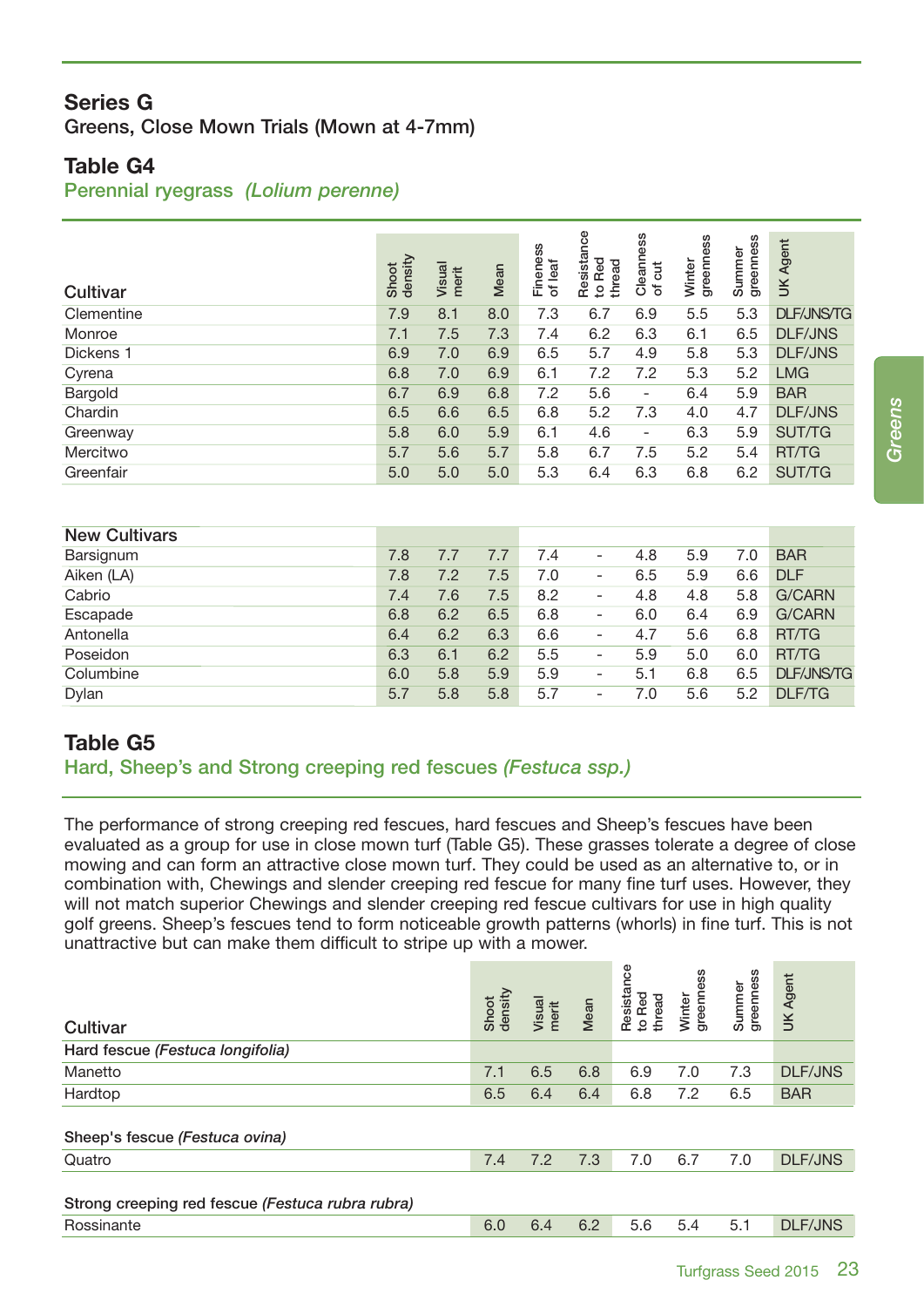#### **Series M Miscellaneous grasses**

## **Miscellaneous Grasses**

**Other Grasses (Table M1)** 

Table M1 lists the availability of minor turfgrass species. The performance of these grasses may differ from the more traditional amenity grass species and these differences have yet to be fully determined. They should, therefore, be treated with some caution as their growth characteristics and susceptibility to disease will differ from more commonly used grass species.

## **Table M1**

#### **Other Grasses**

| Cultivar                                          | Wear<br>Tolerance | density<br>Shoot | ৳<br>Fineness<br>leaf | Visual<br>merit | Slow<br>regrowth | Short<br>growt | <b>UK Agent</b> |
|---------------------------------------------------|-------------------|------------------|-----------------------|-----------------|------------------|----------------|-----------------|
| Rough-stalked meadow-grass (Poa trivialis) Note 1 |                   |                  |                       |                 |                  |                |                 |
| Boganis (LA)                                      | ۰                 | 5.7              | 8.2                   | 5.1             | 7.9              | ۰              | <b>DLF/JNS</b>  |
| Sabrene 1                                         |                   | 5.4              | 8.2                   | 5.0             | 8.0              | ٠              | <b>DLF</b>      |
| Solo                                              | 4.9               | 7.3              | 7.4                   | 4.2             | 7.7              | ۰              | <b>DLF</b>      |
| Prostrate meadow-grass (Poa supina) Note 1        |                   |                  |                       |                 |                  |                |                 |
| Supra (LA)                                        | 7.9               | 6.9              | 4.7                   | 5.9             | 5.6              |                | G               |
| Timothy (Phleum bertolonii) Note 1                |                   |                  |                       |                 |                  |                |                 |
| Piccolo                                           | 5.6               | 4.3              | 3.6                   | 4.8             | 6.2              | ۰              |                 |

 $-$  = No data

#### **Notes:**

1 Comparable with smooth-stalked meadow-grass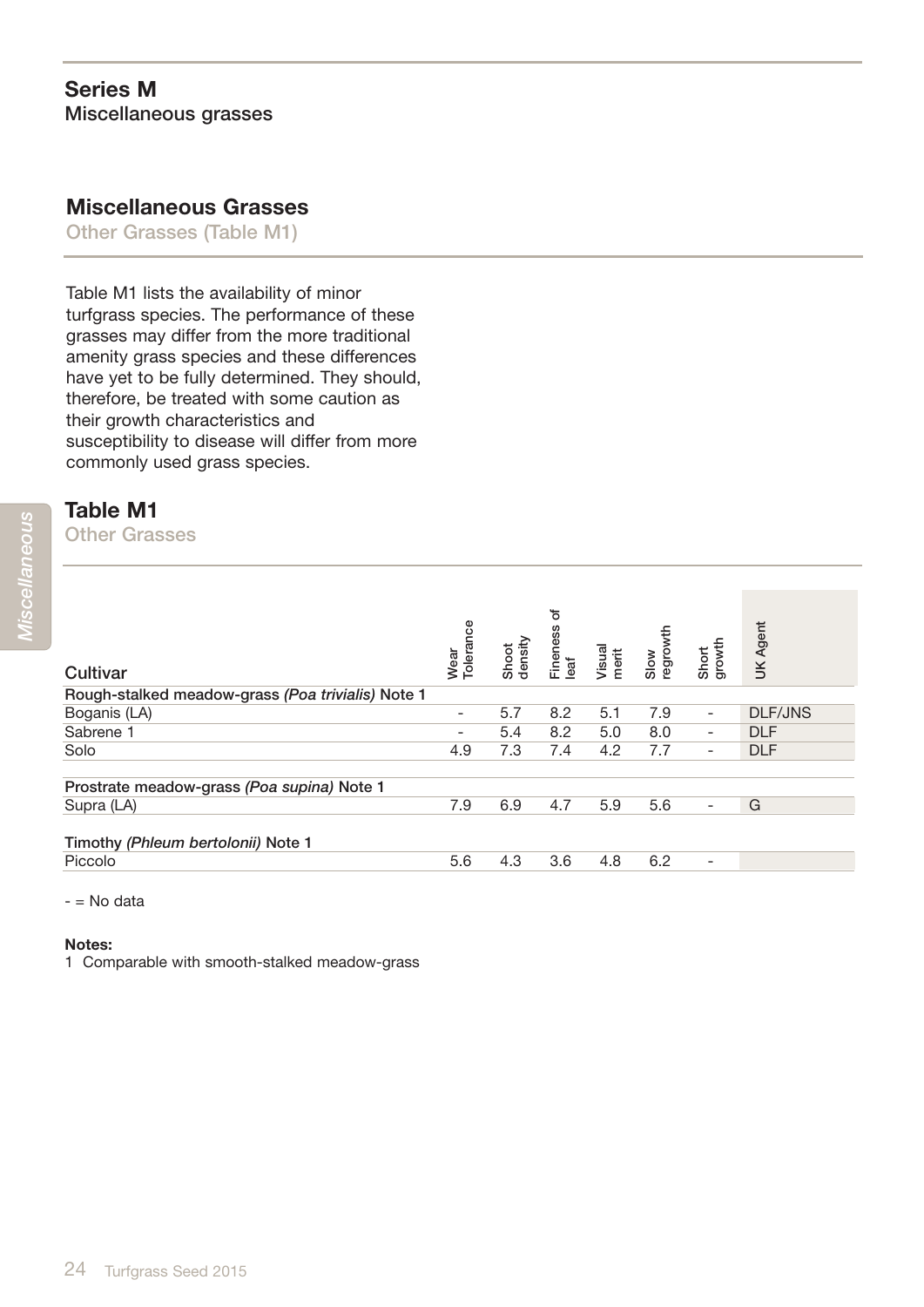# **Index**

| <b>S4L9</b><br><b>Barxera</b><br>Tufted hair-grass<br>AberCharm<br>Slender creeping red fescue<br>L4 G3<br>S3L8<br>Beagle 1<br><b>Tall fescue</b><br>L <sub>6</sub><br>AberFleece<br>Sheep's fescue<br><b>S1L1</b><br><b>S1L1</b><br>Beckham<br>Perennial ryegrass<br>Aberlmp<br>Perennial ryegrass<br><b>Chewings fescue</b><br>L3 G2<br><b>L7 G1</b><br><b>Belleaire</b><br>AberRegal<br><b>Browntop bent</b><br><b>Bellevue</b><br>Perennial ryegrass<br>L1<br>G <sub>1</sub><br>AberRoyal<br>Browntop bent<br>Bellini 1<br><b>S1L1</b><br>Perennial ryegrass<br>L1<br>Adeline<br>Perennial ryegrass<br><b>S1L1</b><br>Berlioz <sub>1</sub><br>Perennial ryegrass<br>S <sub>1</sub><br>Agreement<br>Perennial ryegrass<br>L4G3<br><b>Beudin</b><br>Slender creeping red fescue<br>S1 L1 G4<br>Aiken (LA)<br>Perennial ryegrass<br><b>S1L1</b><br>Bizet 1<br>Perennial ryegrass<br>Alanis (LA)<br>S1L1<br>Perennial ryegrass<br><b>Blazer 4</b><br>Perennial ryegrass<br>L1<br><b>S1L1</b><br>Alboka<br>Perennial ryegrass<br>L3G2<br><b>S1L1</b><br><b>Blenheim</b><br><b>Chewings fescue</b><br>Alison (LA)<br>Perennial ryegrass<br><b>S1L1</b><br><b>Bocelli</b><br>Perennial ryegrass<br>L4<br>Amarone<br>Slender creeping red fescue<br>L3 G2<br>Bodega<br><b>Chewings fescue</b><br><b>L7 G1</b><br>Ambition<br>Browntop bent<br>M1<br>Boganis (LA)<br>Rough stalked meadow-grass<br>S1 L1 G4<br>Antonella<br>Perennial ryegrass<br>L3<br>Bogart (LA)<br>Chewings fescue<br>Aporina (LA)<br>L4 G3<br>Slender creeping red fescue<br>L5<br><b>Boreal</b><br>Strong creeping red fescue<br>L1<br>Perennial ryegrass<br>Applaude<br>L4 G3<br>S2L2<br><b>Borluna</b><br>Slender creeping red fescue<br>Aramintha (LA) Smooth-stalked meadow-grass<br>Bossanova (LA) Strong creeping red fescue<br>L5<br>S <sub>2</sub> L <sub>2</sub> L <sub>4</sub><br>Slender creeping red fescue<br>Archibal (LA)<br>L3G2<br><b>Chewings fescue</b><br><b>Brahms</b><br>Arende (LA)<br>Smooth-stalked meadow-grass<br>L <sub>2</sub><br>S2L2<br>Smooth-stalked meadow-grass<br>Broadway<br><b>L7 G1</b><br>Arletta<br>Browntop bent<br>$\overline{L5}$<br>Cabarette<br>Strong creeping red fescue<br><b>Browntop bent</b><br><b>L7 G1</b><br>Arrowtown<br>Cabrio<br>Perennial ryegrass<br>L1G4<br><b>L7 G1</b><br>Avalon<br><b>Velvet bent</b><br>Cachemire<br>Perennial ryegrass<br><b>S1L1</b><br>L3 G2<br><b>Barbirdie</b><br>Chewings fescue<br>Cadix<br><b>S1L1</b><br>Perennial ryegrass<br><b>S4L9</b><br>Barcampsia<br>Tufted hair-grass<br>Caldris<br>L3 G2<br><b>Chewings fescue</b><br><b>S3L8</b><br>Tall fescue<br><b>Barcesar</b><br><b>S1L1</b><br>Calico<br><b>S1L1</b><br>Perennial ryegrass<br>Barcristalla<br>Perennial rvegrass<br>L3 G2<br>Calliope<br><b>Chewings fescue</b><br>Slender creeping red fescue<br>L4 G3<br>Barcrown<br>L8<br>Calvada (LA)<br>S <sub>1</sub><br>Tall fescue<br>Bardorado<br>Perennial ryegrass<br>L5<br>Camilla<br>Strong creeping red fescue<br>L7<br><b>Bardot</b><br>Browntop bent<br>Candela<br>L9<br>Tufted hair-grass<br><b>S1L1</b><br>Bareuro<br>Perennial ryegrass<br><b>S3L8</b><br>Cannavaro<br><b>Tall fescue</b><br>S1 L1 G4<br>Bargold<br>Perennial ryegrass<br><b>S1L1</b><br>Capri<br>Perennial ryegrass<br>L <sub>3</sub><br>Bargreen<br>Chewings fescue<br>L3 G2<br>L3 G2<br>Capriccio<br>Chewings fescue<br>Bargreen II<br>Chewings fescue<br>Carioca<br>L3 G2<br>S <sub>2</sub> L <sub>2</sub><br>Chewings fescue<br>Barhelene<br>Smooth-stalked meadow-grass<br>L4<br>Carmania<br>Slender creeping red fescue<br>S <sub>1</sub><br><b>Barillion</b><br>Perennial ryegrass<br>$\overline{L5}$<br>Carmaniole<br>L <sub>2</sub><br>Strong creeping red fescue<br>Smooth-stalked meadow-grass<br>Barimpala<br>STL1<br>Carnac<br>Perennial ryegrass<br>S <sub>2</sub> L <sub>2</sub><br>Smooth-stalked meadow-grass<br><b>Bariris</b><br>L4 G3<br>Carousel<br>Slender creeping red fescue<br><b>L7 G1</b><br><b>BarKing</b><br>Browntop bent<br><b>S1L1</b><br>Cassiopeia<br>Perennial ryegrass<br>S1L1<br>Barlennium<br>Perennial ryegrass<br>Cathrine<br>Slender creeping red fescue<br><b>L4 G3</b><br>L <sub>8</sub><br>Barleroy<br>Tall fescue<br><b>S1L1</b><br>Ceretec Centurion Perennial ryegrass<br><b>S3L8</b><br>Barlexas II<br><b>Tall fescue</b><br>Cezanne<br><b>L4 G3</b><br>Slender creeping red fescue<br><b>S1L1</b><br>Barlicum (LA)<br>Perennial ryegrass<br>Chardin<br>S1 L1 G4<br>L3 G2<br>Perennial ryegrass<br><b>Barlineus</b><br>Chewings fescue<br>Charme<br>L3 G2<br><b>Chewings fescue</b><br>Slender creeping red fescue<br>L4<br>Barmalia<br>Chopin<br>Strong creeping red fescue<br>L5<br>L1<br>Barminton<br>Perennial ryegrass<br>STL1<br>Claudine (LA)<br><b>S1L1</b><br>Perennial ryegrass<br>Barolympic<br>Perennial ryegrass<br>L5<br>Clemens<br>Strong creeping red fescue<br><b>S1L1</b><br>Barorlando<br>Perennial ryegrass<br>S1 L1 G4<br>Clementine<br>Perennial ryegrass<br>Barpearl<br>Slender creeping red fescue<br>L4 G3<br><b>S1L1</b><br>Perennial ryegrass<br>Cleopatra<br>Slender creeping red fescue<br>L4 G3<br>Barprince<br>G1<br>Cobra nova<br><b>Creeping bent</b><br><b>S1L1</b><br>Barrocky<br>Perennial ryegrass<br>$\overline{\text{S3}}$<br>Cochise<br>S <sub>3</sub><br>Tall fescue<br>Barseille (LA)<br><b>Tall fescue</b><br>Cocktail<br>S <sub>2</sub> L <sub>2</sub><br>S1 L1 G4<br>Smooth-stalked meadow-grass<br>Perennial ryegrass<br>Barsignum<br><b>S2L2</b><br>Colonia (LA)<br>Smooth-stalked meadow-grass<br>L3 G2<br>Barswing<br>Chewings fescue<br>Columbine<br>S1 L1 G4<br>L5<br>Perennial ryegrass<br>Barsylvia<br>Strong creeping red fescue<br>Concerto<br><b>S1L1</b><br>Perennial ryegrass<br>L <sub>2</sub><br>Bartender (LA) Smooth-stalked meadow-grass<br>Smooth-stalked meadow-grass S2 L2<br>Conni<br>L1<br>Bartwingo<br>Perennial ryegrass | Cultivar | <b>Species</b> | <b>Tables</b> | <b>Barustic</b> | Strong creeping red fescue | L5 |
|-----------------------------------------------------------------------------------------------------------------------------------------------------------------------------------------------------------------------------------------------------------------------------------------------------------------------------------------------------------------------------------------------------------------------------------------------------------------------------------------------------------------------------------------------------------------------------------------------------------------------------------------------------------------------------------------------------------------------------------------------------------------------------------------------------------------------------------------------------------------------------------------------------------------------------------------------------------------------------------------------------------------------------------------------------------------------------------------------------------------------------------------------------------------------------------------------------------------------------------------------------------------------------------------------------------------------------------------------------------------------------------------------------------------------------------------------------------------------------------------------------------------------------------------------------------------------------------------------------------------------------------------------------------------------------------------------------------------------------------------------------------------------------------------------------------------------------------------------------------------------------------------------------------------------------------------------------------------------------------------------------------------------------------------------------------------------------------------------------------------------------------------------------------------------------------------------------------------------------------------------------------------------------------------------------------------------------------------------------------------------------------------------------------------------------------------------------------------------------------------------------------------------------------------------------------------------------------------------------------------------------------------------------------------------------------------------------------------------------------------------------------------------------------------------------------------------------------------------------------------------------------------------------------------------------------------------------------------------------------------------------------------------------------------------------------------------------------------------------------------------------------------------------------------------------------------------------------------------------------------------------------------------------------------------------------------------------------------------------------------------------------------------------------------------------------------------------------------------------------------------------------------------------------------------------------------------------------------------------------------------------------------------------------------------------------------------------------------------------------------------------------------------------------------------------------------------------------------------------------------------------------------------------------------------------------------------------------------------------------------------------------------------------------------------------------------------------------------------------------------------------------------------------------------------------------------------------------------------------------------------------------------------------------------------------------------------------------------------------------------------------------------------------------------------------------------------------------------------------------------------------------------------------------------------------------------------------------------------------------------------------------------------------------------------------------------------------------------------------------------------------------------------------------------------------------------------------------------------------------------------------------------------------------------------------------------------------------------------------------------------------------------------------------------------------------------------------------------------------------------------------------------------------------------------------------------------------------------------------------------------------------------------------------------------------------------------------------------------------------------------------------------------------------------------------------------------------------------------------------------------------------------------------------------------------------------------------------------------------------------------------------------------------------------------------------------------------------------------------------------------------------------------------------------------------------------------------------------------------------------------------------------------|----------|----------------|---------------|-----------------|----------------------------|----|
|                                                                                                                                                                                                                                                                                                                                                                                                                                                                                                                                                                                                                                                                                                                                                                                                                                                                                                                                                                                                                                                                                                                                                                                                                                                                                                                                                                                                                                                                                                                                                                                                                                                                                                                                                                                                                                                                                                                                                                                                                                                                                                                                                                                                                                                                                                                                                                                                                                                                                                                                                                                                                                                                                                                                                                                                                                                                                                                                                                                                                                                                                                                                                                                                                                                                                                                                                                                                                                                                                                                                                                                                                                                                                                                                                                                                                                                                                                                                                                                                                                                                                                                                                                                                                                                                                                                                                                                                                                                                                                                                                                                                                                                                                                                                                                                                                                                                                                                                                                                                                                                                                                                                                                                                                                                                                                                                                                                                                                                                                                                                                                                                                                                                                                                                                                                                                                                                                               |          |                |               |                 |                            |    |
|                                                                                                                                                                                                                                                                                                                                                                                                                                                                                                                                                                                                                                                                                                                                                                                                                                                                                                                                                                                                                                                                                                                                                                                                                                                                                                                                                                                                                                                                                                                                                                                                                                                                                                                                                                                                                                                                                                                                                                                                                                                                                                                                                                                                                                                                                                                                                                                                                                                                                                                                                                                                                                                                                                                                                                                                                                                                                                                                                                                                                                                                                                                                                                                                                                                                                                                                                                                                                                                                                                                                                                                                                                                                                                                                                                                                                                                                                                                                                                                                                                                                                                                                                                                                                                                                                                                                                                                                                                                                                                                                                                                                                                                                                                                                                                                                                                                                                                                                                                                                                                                                                                                                                                                                                                                                                                                                                                                                                                                                                                                                                                                                                                                                                                                                                                                                                                                                                               |          |                |               |                 |                            |    |
|                                                                                                                                                                                                                                                                                                                                                                                                                                                                                                                                                                                                                                                                                                                                                                                                                                                                                                                                                                                                                                                                                                                                                                                                                                                                                                                                                                                                                                                                                                                                                                                                                                                                                                                                                                                                                                                                                                                                                                                                                                                                                                                                                                                                                                                                                                                                                                                                                                                                                                                                                                                                                                                                                                                                                                                                                                                                                                                                                                                                                                                                                                                                                                                                                                                                                                                                                                                                                                                                                                                                                                                                                                                                                                                                                                                                                                                                                                                                                                                                                                                                                                                                                                                                                                                                                                                                                                                                                                                                                                                                                                                                                                                                                                                                                                                                                                                                                                                                                                                                                                                                                                                                                                                                                                                                                                                                                                                                                                                                                                                                                                                                                                                                                                                                                                                                                                                                                               |          |                |               |                 |                            |    |
|                                                                                                                                                                                                                                                                                                                                                                                                                                                                                                                                                                                                                                                                                                                                                                                                                                                                                                                                                                                                                                                                                                                                                                                                                                                                                                                                                                                                                                                                                                                                                                                                                                                                                                                                                                                                                                                                                                                                                                                                                                                                                                                                                                                                                                                                                                                                                                                                                                                                                                                                                                                                                                                                                                                                                                                                                                                                                                                                                                                                                                                                                                                                                                                                                                                                                                                                                                                                                                                                                                                                                                                                                                                                                                                                                                                                                                                                                                                                                                                                                                                                                                                                                                                                                                                                                                                                                                                                                                                                                                                                                                                                                                                                                                                                                                                                                                                                                                                                                                                                                                                                                                                                                                                                                                                                                                                                                                                                                                                                                                                                                                                                                                                                                                                                                                                                                                                                                               |          |                |               |                 |                            |    |
|                                                                                                                                                                                                                                                                                                                                                                                                                                                                                                                                                                                                                                                                                                                                                                                                                                                                                                                                                                                                                                                                                                                                                                                                                                                                                                                                                                                                                                                                                                                                                                                                                                                                                                                                                                                                                                                                                                                                                                                                                                                                                                                                                                                                                                                                                                                                                                                                                                                                                                                                                                                                                                                                                                                                                                                                                                                                                                                                                                                                                                                                                                                                                                                                                                                                                                                                                                                                                                                                                                                                                                                                                                                                                                                                                                                                                                                                                                                                                                                                                                                                                                                                                                                                                                                                                                                                                                                                                                                                                                                                                                                                                                                                                                                                                                                                                                                                                                                                                                                                                                                                                                                                                                                                                                                                                                                                                                                                                                                                                                                                                                                                                                                                                                                                                                                                                                                                                               |          |                |               |                 |                            |    |
|                                                                                                                                                                                                                                                                                                                                                                                                                                                                                                                                                                                                                                                                                                                                                                                                                                                                                                                                                                                                                                                                                                                                                                                                                                                                                                                                                                                                                                                                                                                                                                                                                                                                                                                                                                                                                                                                                                                                                                                                                                                                                                                                                                                                                                                                                                                                                                                                                                                                                                                                                                                                                                                                                                                                                                                                                                                                                                                                                                                                                                                                                                                                                                                                                                                                                                                                                                                                                                                                                                                                                                                                                                                                                                                                                                                                                                                                                                                                                                                                                                                                                                                                                                                                                                                                                                                                                                                                                                                                                                                                                                                                                                                                                                                                                                                                                                                                                                                                                                                                                                                                                                                                                                                                                                                                                                                                                                                                                                                                                                                                                                                                                                                                                                                                                                                                                                                                                               |          |                |               |                 |                            |    |
|                                                                                                                                                                                                                                                                                                                                                                                                                                                                                                                                                                                                                                                                                                                                                                                                                                                                                                                                                                                                                                                                                                                                                                                                                                                                                                                                                                                                                                                                                                                                                                                                                                                                                                                                                                                                                                                                                                                                                                                                                                                                                                                                                                                                                                                                                                                                                                                                                                                                                                                                                                                                                                                                                                                                                                                                                                                                                                                                                                                                                                                                                                                                                                                                                                                                                                                                                                                                                                                                                                                                                                                                                                                                                                                                                                                                                                                                                                                                                                                                                                                                                                                                                                                                                                                                                                                                                                                                                                                                                                                                                                                                                                                                                                                                                                                                                                                                                                                                                                                                                                                                                                                                                                                                                                                                                                                                                                                                                                                                                                                                                                                                                                                                                                                                                                                                                                                                                               |          |                |               |                 |                            |    |
|                                                                                                                                                                                                                                                                                                                                                                                                                                                                                                                                                                                                                                                                                                                                                                                                                                                                                                                                                                                                                                                                                                                                                                                                                                                                                                                                                                                                                                                                                                                                                                                                                                                                                                                                                                                                                                                                                                                                                                                                                                                                                                                                                                                                                                                                                                                                                                                                                                                                                                                                                                                                                                                                                                                                                                                                                                                                                                                                                                                                                                                                                                                                                                                                                                                                                                                                                                                                                                                                                                                                                                                                                                                                                                                                                                                                                                                                                                                                                                                                                                                                                                                                                                                                                                                                                                                                                                                                                                                                                                                                                                                                                                                                                                                                                                                                                                                                                                                                                                                                                                                                                                                                                                                                                                                                                                                                                                                                                                                                                                                                                                                                                                                                                                                                                                                                                                                                                               |          |                |               |                 |                            |    |
|                                                                                                                                                                                                                                                                                                                                                                                                                                                                                                                                                                                                                                                                                                                                                                                                                                                                                                                                                                                                                                                                                                                                                                                                                                                                                                                                                                                                                                                                                                                                                                                                                                                                                                                                                                                                                                                                                                                                                                                                                                                                                                                                                                                                                                                                                                                                                                                                                                                                                                                                                                                                                                                                                                                                                                                                                                                                                                                                                                                                                                                                                                                                                                                                                                                                                                                                                                                                                                                                                                                                                                                                                                                                                                                                                                                                                                                                                                                                                                                                                                                                                                                                                                                                                                                                                                                                                                                                                                                                                                                                                                                                                                                                                                                                                                                                                                                                                                                                                                                                                                                                                                                                                                                                                                                                                                                                                                                                                                                                                                                                                                                                                                                                                                                                                                                                                                                                                               |          |                |               |                 |                            |    |
|                                                                                                                                                                                                                                                                                                                                                                                                                                                                                                                                                                                                                                                                                                                                                                                                                                                                                                                                                                                                                                                                                                                                                                                                                                                                                                                                                                                                                                                                                                                                                                                                                                                                                                                                                                                                                                                                                                                                                                                                                                                                                                                                                                                                                                                                                                                                                                                                                                                                                                                                                                                                                                                                                                                                                                                                                                                                                                                                                                                                                                                                                                                                                                                                                                                                                                                                                                                                                                                                                                                                                                                                                                                                                                                                                                                                                                                                                                                                                                                                                                                                                                                                                                                                                                                                                                                                                                                                                                                                                                                                                                                                                                                                                                                                                                                                                                                                                                                                                                                                                                                                                                                                                                                                                                                                                                                                                                                                                                                                                                                                                                                                                                                                                                                                                                                                                                                                                               |          |                |               |                 |                            |    |
|                                                                                                                                                                                                                                                                                                                                                                                                                                                                                                                                                                                                                                                                                                                                                                                                                                                                                                                                                                                                                                                                                                                                                                                                                                                                                                                                                                                                                                                                                                                                                                                                                                                                                                                                                                                                                                                                                                                                                                                                                                                                                                                                                                                                                                                                                                                                                                                                                                                                                                                                                                                                                                                                                                                                                                                                                                                                                                                                                                                                                                                                                                                                                                                                                                                                                                                                                                                                                                                                                                                                                                                                                                                                                                                                                                                                                                                                                                                                                                                                                                                                                                                                                                                                                                                                                                                                                                                                                                                                                                                                                                                                                                                                                                                                                                                                                                                                                                                                                                                                                                                                                                                                                                                                                                                                                                                                                                                                                                                                                                                                                                                                                                                                                                                                                                                                                                                                                               |          |                |               |                 |                            |    |
|                                                                                                                                                                                                                                                                                                                                                                                                                                                                                                                                                                                                                                                                                                                                                                                                                                                                                                                                                                                                                                                                                                                                                                                                                                                                                                                                                                                                                                                                                                                                                                                                                                                                                                                                                                                                                                                                                                                                                                                                                                                                                                                                                                                                                                                                                                                                                                                                                                                                                                                                                                                                                                                                                                                                                                                                                                                                                                                                                                                                                                                                                                                                                                                                                                                                                                                                                                                                                                                                                                                                                                                                                                                                                                                                                                                                                                                                                                                                                                                                                                                                                                                                                                                                                                                                                                                                                                                                                                                                                                                                                                                                                                                                                                                                                                                                                                                                                                                                                                                                                                                                                                                                                                                                                                                                                                                                                                                                                                                                                                                                                                                                                                                                                                                                                                                                                                                                                               |          |                |               |                 |                            |    |
|                                                                                                                                                                                                                                                                                                                                                                                                                                                                                                                                                                                                                                                                                                                                                                                                                                                                                                                                                                                                                                                                                                                                                                                                                                                                                                                                                                                                                                                                                                                                                                                                                                                                                                                                                                                                                                                                                                                                                                                                                                                                                                                                                                                                                                                                                                                                                                                                                                                                                                                                                                                                                                                                                                                                                                                                                                                                                                                                                                                                                                                                                                                                                                                                                                                                                                                                                                                                                                                                                                                                                                                                                                                                                                                                                                                                                                                                                                                                                                                                                                                                                                                                                                                                                                                                                                                                                                                                                                                                                                                                                                                                                                                                                                                                                                                                                                                                                                                                                                                                                                                                                                                                                                                                                                                                                                                                                                                                                                                                                                                                                                                                                                                                                                                                                                                                                                                                                               |          |                |               |                 |                            |    |
|                                                                                                                                                                                                                                                                                                                                                                                                                                                                                                                                                                                                                                                                                                                                                                                                                                                                                                                                                                                                                                                                                                                                                                                                                                                                                                                                                                                                                                                                                                                                                                                                                                                                                                                                                                                                                                                                                                                                                                                                                                                                                                                                                                                                                                                                                                                                                                                                                                                                                                                                                                                                                                                                                                                                                                                                                                                                                                                                                                                                                                                                                                                                                                                                                                                                                                                                                                                                                                                                                                                                                                                                                                                                                                                                                                                                                                                                                                                                                                                                                                                                                                                                                                                                                                                                                                                                                                                                                                                                                                                                                                                                                                                                                                                                                                                                                                                                                                                                                                                                                                                                                                                                                                                                                                                                                                                                                                                                                                                                                                                                                                                                                                                                                                                                                                                                                                                                                               |          |                |               |                 |                            |    |
|                                                                                                                                                                                                                                                                                                                                                                                                                                                                                                                                                                                                                                                                                                                                                                                                                                                                                                                                                                                                                                                                                                                                                                                                                                                                                                                                                                                                                                                                                                                                                                                                                                                                                                                                                                                                                                                                                                                                                                                                                                                                                                                                                                                                                                                                                                                                                                                                                                                                                                                                                                                                                                                                                                                                                                                                                                                                                                                                                                                                                                                                                                                                                                                                                                                                                                                                                                                                                                                                                                                                                                                                                                                                                                                                                                                                                                                                                                                                                                                                                                                                                                                                                                                                                                                                                                                                                                                                                                                                                                                                                                                                                                                                                                                                                                                                                                                                                                                                                                                                                                                                                                                                                                                                                                                                                                                                                                                                                                                                                                                                                                                                                                                                                                                                                                                                                                                                                               |          |                |               |                 |                            |    |
|                                                                                                                                                                                                                                                                                                                                                                                                                                                                                                                                                                                                                                                                                                                                                                                                                                                                                                                                                                                                                                                                                                                                                                                                                                                                                                                                                                                                                                                                                                                                                                                                                                                                                                                                                                                                                                                                                                                                                                                                                                                                                                                                                                                                                                                                                                                                                                                                                                                                                                                                                                                                                                                                                                                                                                                                                                                                                                                                                                                                                                                                                                                                                                                                                                                                                                                                                                                                                                                                                                                                                                                                                                                                                                                                                                                                                                                                                                                                                                                                                                                                                                                                                                                                                                                                                                                                                                                                                                                                                                                                                                                                                                                                                                                                                                                                                                                                                                                                                                                                                                                                                                                                                                                                                                                                                                                                                                                                                                                                                                                                                                                                                                                                                                                                                                                                                                                                                               |          |                |               |                 |                            |    |
|                                                                                                                                                                                                                                                                                                                                                                                                                                                                                                                                                                                                                                                                                                                                                                                                                                                                                                                                                                                                                                                                                                                                                                                                                                                                                                                                                                                                                                                                                                                                                                                                                                                                                                                                                                                                                                                                                                                                                                                                                                                                                                                                                                                                                                                                                                                                                                                                                                                                                                                                                                                                                                                                                                                                                                                                                                                                                                                                                                                                                                                                                                                                                                                                                                                                                                                                                                                                                                                                                                                                                                                                                                                                                                                                                                                                                                                                                                                                                                                                                                                                                                                                                                                                                                                                                                                                                                                                                                                                                                                                                                                                                                                                                                                                                                                                                                                                                                                                                                                                                                                                                                                                                                                                                                                                                                                                                                                                                                                                                                                                                                                                                                                                                                                                                                                                                                                                                               |          |                |               |                 |                            |    |
|                                                                                                                                                                                                                                                                                                                                                                                                                                                                                                                                                                                                                                                                                                                                                                                                                                                                                                                                                                                                                                                                                                                                                                                                                                                                                                                                                                                                                                                                                                                                                                                                                                                                                                                                                                                                                                                                                                                                                                                                                                                                                                                                                                                                                                                                                                                                                                                                                                                                                                                                                                                                                                                                                                                                                                                                                                                                                                                                                                                                                                                                                                                                                                                                                                                                                                                                                                                                                                                                                                                                                                                                                                                                                                                                                                                                                                                                                                                                                                                                                                                                                                                                                                                                                                                                                                                                                                                                                                                                                                                                                                                                                                                                                                                                                                                                                                                                                                                                                                                                                                                                                                                                                                                                                                                                                                                                                                                                                                                                                                                                                                                                                                                                                                                                                                                                                                                                                               |          |                |               |                 |                            |    |
|                                                                                                                                                                                                                                                                                                                                                                                                                                                                                                                                                                                                                                                                                                                                                                                                                                                                                                                                                                                                                                                                                                                                                                                                                                                                                                                                                                                                                                                                                                                                                                                                                                                                                                                                                                                                                                                                                                                                                                                                                                                                                                                                                                                                                                                                                                                                                                                                                                                                                                                                                                                                                                                                                                                                                                                                                                                                                                                                                                                                                                                                                                                                                                                                                                                                                                                                                                                                                                                                                                                                                                                                                                                                                                                                                                                                                                                                                                                                                                                                                                                                                                                                                                                                                                                                                                                                                                                                                                                                                                                                                                                                                                                                                                                                                                                                                                                                                                                                                                                                                                                                                                                                                                                                                                                                                                                                                                                                                                                                                                                                                                                                                                                                                                                                                                                                                                                                                               |          |                |               |                 |                            |    |
|                                                                                                                                                                                                                                                                                                                                                                                                                                                                                                                                                                                                                                                                                                                                                                                                                                                                                                                                                                                                                                                                                                                                                                                                                                                                                                                                                                                                                                                                                                                                                                                                                                                                                                                                                                                                                                                                                                                                                                                                                                                                                                                                                                                                                                                                                                                                                                                                                                                                                                                                                                                                                                                                                                                                                                                                                                                                                                                                                                                                                                                                                                                                                                                                                                                                                                                                                                                                                                                                                                                                                                                                                                                                                                                                                                                                                                                                                                                                                                                                                                                                                                                                                                                                                                                                                                                                                                                                                                                                                                                                                                                                                                                                                                                                                                                                                                                                                                                                                                                                                                                                                                                                                                                                                                                                                                                                                                                                                                                                                                                                                                                                                                                                                                                                                                                                                                                                                               |          |                |               |                 |                            |    |
|                                                                                                                                                                                                                                                                                                                                                                                                                                                                                                                                                                                                                                                                                                                                                                                                                                                                                                                                                                                                                                                                                                                                                                                                                                                                                                                                                                                                                                                                                                                                                                                                                                                                                                                                                                                                                                                                                                                                                                                                                                                                                                                                                                                                                                                                                                                                                                                                                                                                                                                                                                                                                                                                                                                                                                                                                                                                                                                                                                                                                                                                                                                                                                                                                                                                                                                                                                                                                                                                                                                                                                                                                                                                                                                                                                                                                                                                                                                                                                                                                                                                                                                                                                                                                                                                                                                                                                                                                                                                                                                                                                                                                                                                                                                                                                                                                                                                                                                                                                                                                                                                                                                                                                                                                                                                                                                                                                                                                                                                                                                                                                                                                                                                                                                                                                                                                                                                                               |          |                |               |                 |                            |    |
|                                                                                                                                                                                                                                                                                                                                                                                                                                                                                                                                                                                                                                                                                                                                                                                                                                                                                                                                                                                                                                                                                                                                                                                                                                                                                                                                                                                                                                                                                                                                                                                                                                                                                                                                                                                                                                                                                                                                                                                                                                                                                                                                                                                                                                                                                                                                                                                                                                                                                                                                                                                                                                                                                                                                                                                                                                                                                                                                                                                                                                                                                                                                                                                                                                                                                                                                                                                                                                                                                                                                                                                                                                                                                                                                                                                                                                                                                                                                                                                                                                                                                                                                                                                                                                                                                                                                                                                                                                                                                                                                                                                                                                                                                                                                                                                                                                                                                                                                                                                                                                                                                                                                                                                                                                                                                                                                                                                                                                                                                                                                                                                                                                                                                                                                                                                                                                                                                               |          |                |               |                 |                            |    |
|                                                                                                                                                                                                                                                                                                                                                                                                                                                                                                                                                                                                                                                                                                                                                                                                                                                                                                                                                                                                                                                                                                                                                                                                                                                                                                                                                                                                                                                                                                                                                                                                                                                                                                                                                                                                                                                                                                                                                                                                                                                                                                                                                                                                                                                                                                                                                                                                                                                                                                                                                                                                                                                                                                                                                                                                                                                                                                                                                                                                                                                                                                                                                                                                                                                                                                                                                                                                                                                                                                                                                                                                                                                                                                                                                                                                                                                                                                                                                                                                                                                                                                                                                                                                                                                                                                                                                                                                                                                                                                                                                                                                                                                                                                                                                                                                                                                                                                                                                                                                                                                                                                                                                                                                                                                                                                                                                                                                                                                                                                                                                                                                                                                                                                                                                                                                                                                                                               |          |                |               |                 |                            |    |
|                                                                                                                                                                                                                                                                                                                                                                                                                                                                                                                                                                                                                                                                                                                                                                                                                                                                                                                                                                                                                                                                                                                                                                                                                                                                                                                                                                                                                                                                                                                                                                                                                                                                                                                                                                                                                                                                                                                                                                                                                                                                                                                                                                                                                                                                                                                                                                                                                                                                                                                                                                                                                                                                                                                                                                                                                                                                                                                                                                                                                                                                                                                                                                                                                                                                                                                                                                                                                                                                                                                                                                                                                                                                                                                                                                                                                                                                                                                                                                                                                                                                                                                                                                                                                                                                                                                                                                                                                                                                                                                                                                                                                                                                                                                                                                                                                                                                                                                                                                                                                                                                                                                                                                                                                                                                                                                                                                                                                                                                                                                                                                                                                                                                                                                                                                                                                                                                                               |          |                |               |                 |                            |    |
|                                                                                                                                                                                                                                                                                                                                                                                                                                                                                                                                                                                                                                                                                                                                                                                                                                                                                                                                                                                                                                                                                                                                                                                                                                                                                                                                                                                                                                                                                                                                                                                                                                                                                                                                                                                                                                                                                                                                                                                                                                                                                                                                                                                                                                                                                                                                                                                                                                                                                                                                                                                                                                                                                                                                                                                                                                                                                                                                                                                                                                                                                                                                                                                                                                                                                                                                                                                                                                                                                                                                                                                                                                                                                                                                                                                                                                                                                                                                                                                                                                                                                                                                                                                                                                                                                                                                                                                                                                                                                                                                                                                                                                                                                                                                                                                                                                                                                                                                                                                                                                                                                                                                                                                                                                                                                                                                                                                                                                                                                                                                                                                                                                                                                                                                                                                                                                                                                               |          |                |               |                 |                            |    |
|                                                                                                                                                                                                                                                                                                                                                                                                                                                                                                                                                                                                                                                                                                                                                                                                                                                                                                                                                                                                                                                                                                                                                                                                                                                                                                                                                                                                                                                                                                                                                                                                                                                                                                                                                                                                                                                                                                                                                                                                                                                                                                                                                                                                                                                                                                                                                                                                                                                                                                                                                                                                                                                                                                                                                                                                                                                                                                                                                                                                                                                                                                                                                                                                                                                                                                                                                                                                                                                                                                                                                                                                                                                                                                                                                                                                                                                                                                                                                                                                                                                                                                                                                                                                                                                                                                                                                                                                                                                                                                                                                                                                                                                                                                                                                                                                                                                                                                                                                                                                                                                                                                                                                                                                                                                                                                                                                                                                                                                                                                                                                                                                                                                                                                                                                                                                                                                                                               |          |                |               |                 |                            |    |
|                                                                                                                                                                                                                                                                                                                                                                                                                                                                                                                                                                                                                                                                                                                                                                                                                                                                                                                                                                                                                                                                                                                                                                                                                                                                                                                                                                                                                                                                                                                                                                                                                                                                                                                                                                                                                                                                                                                                                                                                                                                                                                                                                                                                                                                                                                                                                                                                                                                                                                                                                                                                                                                                                                                                                                                                                                                                                                                                                                                                                                                                                                                                                                                                                                                                                                                                                                                                                                                                                                                                                                                                                                                                                                                                                                                                                                                                                                                                                                                                                                                                                                                                                                                                                                                                                                                                                                                                                                                                                                                                                                                                                                                                                                                                                                                                                                                                                                                                                                                                                                                                                                                                                                                                                                                                                                                                                                                                                                                                                                                                                                                                                                                                                                                                                                                                                                                                                               |          |                |               |                 |                            |    |
|                                                                                                                                                                                                                                                                                                                                                                                                                                                                                                                                                                                                                                                                                                                                                                                                                                                                                                                                                                                                                                                                                                                                                                                                                                                                                                                                                                                                                                                                                                                                                                                                                                                                                                                                                                                                                                                                                                                                                                                                                                                                                                                                                                                                                                                                                                                                                                                                                                                                                                                                                                                                                                                                                                                                                                                                                                                                                                                                                                                                                                                                                                                                                                                                                                                                                                                                                                                                                                                                                                                                                                                                                                                                                                                                                                                                                                                                                                                                                                                                                                                                                                                                                                                                                                                                                                                                                                                                                                                                                                                                                                                                                                                                                                                                                                                                                                                                                                                                                                                                                                                                                                                                                                                                                                                                                                                                                                                                                                                                                                                                                                                                                                                                                                                                                                                                                                                                                               |          |                |               |                 |                            |    |
|                                                                                                                                                                                                                                                                                                                                                                                                                                                                                                                                                                                                                                                                                                                                                                                                                                                                                                                                                                                                                                                                                                                                                                                                                                                                                                                                                                                                                                                                                                                                                                                                                                                                                                                                                                                                                                                                                                                                                                                                                                                                                                                                                                                                                                                                                                                                                                                                                                                                                                                                                                                                                                                                                                                                                                                                                                                                                                                                                                                                                                                                                                                                                                                                                                                                                                                                                                                                                                                                                                                                                                                                                                                                                                                                                                                                                                                                                                                                                                                                                                                                                                                                                                                                                                                                                                                                                                                                                                                                                                                                                                                                                                                                                                                                                                                                                                                                                                                                                                                                                                                                                                                                                                                                                                                                                                                                                                                                                                                                                                                                                                                                                                                                                                                                                                                                                                                                                               |          |                |               |                 |                            |    |
|                                                                                                                                                                                                                                                                                                                                                                                                                                                                                                                                                                                                                                                                                                                                                                                                                                                                                                                                                                                                                                                                                                                                                                                                                                                                                                                                                                                                                                                                                                                                                                                                                                                                                                                                                                                                                                                                                                                                                                                                                                                                                                                                                                                                                                                                                                                                                                                                                                                                                                                                                                                                                                                                                                                                                                                                                                                                                                                                                                                                                                                                                                                                                                                                                                                                                                                                                                                                                                                                                                                                                                                                                                                                                                                                                                                                                                                                                                                                                                                                                                                                                                                                                                                                                                                                                                                                                                                                                                                                                                                                                                                                                                                                                                                                                                                                                                                                                                                                                                                                                                                                                                                                                                                                                                                                                                                                                                                                                                                                                                                                                                                                                                                                                                                                                                                                                                                                                               |          |                |               |                 |                            |    |
|                                                                                                                                                                                                                                                                                                                                                                                                                                                                                                                                                                                                                                                                                                                                                                                                                                                                                                                                                                                                                                                                                                                                                                                                                                                                                                                                                                                                                                                                                                                                                                                                                                                                                                                                                                                                                                                                                                                                                                                                                                                                                                                                                                                                                                                                                                                                                                                                                                                                                                                                                                                                                                                                                                                                                                                                                                                                                                                                                                                                                                                                                                                                                                                                                                                                                                                                                                                                                                                                                                                                                                                                                                                                                                                                                                                                                                                                                                                                                                                                                                                                                                                                                                                                                                                                                                                                                                                                                                                                                                                                                                                                                                                                                                                                                                                                                                                                                                                                                                                                                                                                                                                                                                                                                                                                                                                                                                                                                                                                                                                                                                                                                                                                                                                                                                                                                                                                                               |          |                |               |                 |                            |    |
|                                                                                                                                                                                                                                                                                                                                                                                                                                                                                                                                                                                                                                                                                                                                                                                                                                                                                                                                                                                                                                                                                                                                                                                                                                                                                                                                                                                                                                                                                                                                                                                                                                                                                                                                                                                                                                                                                                                                                                                                                                                                                                                                                                                                                                                                                                                                                                                                                                                                                                                                                                                                                                                                                                                                                                                                                                                                                                                                                                                                                                                                                                                                                                                                                                                                                                                                                                                                                                                                                                                                                                                                                                                                                                                                                                                                                                                                                                                                                                                                                                                                                                                                                                                                                                                                                                                                                                                                                                                                                                                                                                                                                                                                                                                                                                                                                                                                                                                                                                                                                                                                                                                                                                                                                                                                                                                                                                                                                                                                                                                                                                                                                                                                                                                                                                                                                                                                                               |          |                |               |                 |                            |    |
|                                                                                                                                                                                                                                                                                                                                                                                                                                                                                                                                                                                                                                                                                                                                                                                                                                                                                                                                                                                                                                                                                                                                                                                                                                                                                                                                                                                                                                                                                                                                                                                                                                                                                                                                                                                                                                                                                                                                                                                                                                                                                                                                                                                                                                                                                                                                                                                                                                                                                                                                                                                                                                                                                                                                                                                                                                                                                                                                                                                                                                                                                                                                                                                                                                                                                                                                                                                                                                                                                                                                                                                                                                                                                                                                                                                                                                                                                                                                                                                                                                                                                                                                                                                                                                                                                                                                                                                                                                                                                                                                                                                                                                                                                                                                                                                                                                                                                                                                                                                                                                                                                                                                                                                                                                                                                                                                                                                                                                                                                                                                                                                                                                                                                                                                                                                                                                                                                               |          |                |               |                 |                            |    |
|                                                                                                                                                                                                                                                                                                                                                                                                                                                                                                                                                                                                                                                                                                                                                                                                                                                                                                                                                                                                                                                                                                                                                                                                                                                                                                                                                                                                                                                                                                                                                                                                                                                                                                                                                                                                                                                                                                                                                                                                                                                                                                                                                                                                                                                                                                                                                                                                                                                                                                                                                                                                                                                                                                                                                                                                                                                                                                                                                                                                                                                                                                                                                                                                                                                                                                                                                                                                                                                                                                                                                                                                                                                                                                                                                                                                                                                                                                                                                                                                                                                                                                                                                                                                                                                                                                                                                                                                                                                                                                                                                                                                                                                                                                                                                                                                                                                                                                                                                                                                                                                                                                                                                                                                                                                                                                                                                                                                                                                                                                                                                                                                                                                                                                                                                                                                                                                                                               |          |                |               |                 |                            |    |
|                                                                                                                                                                                                                                                                                                                                                                                                                                                                                                                                                                                                                                                                                                                                                                                                                                                                                                                                                                                                                                                                                                                                                                                                                                                                                                                                                                                                                                                                                                                                                                                                                                                                                                                                                                                                                                                                                                                                                                                                                                                                                                                                                                                                                                                                                                                                                                                                                                                                                                                                                                                                                                                                                                                                                                                                                                                                                                                                                                                                                                                                                                                                                                                                                                                                                                                                                                                                                                                                                                                                                                                                                                                                                                                                                                                                                                                                                                                                                                                                                                                                                                                                                                                                                                                                                                                                                                                                                                                                                                                                                                                                                                                                                                                                                                                                                                                                                                                                                                                                                                                                                                                                                                                                                                                                                                                                                                                                                                                                                                                                                                                                                                                                                                                                                                                                                                                                                               |          |                |               |                 |                            |    |
|                                                                                                                                                                                                                                                                                                                                                                                                                                                                                                                                                                                                                                                                                                                                                                                                                                                                                                                                                                                                                                                                                                                                                                                                                                                                                                                                                                                                                                                                                                                                                                                                                                                                                                                                                                                                                                                                                                                                                                                                                                                                                                                                                                                                                                                                                                                                                                                                                                                                                                                                                                                                                                                                                                                                                                                                                                                                                                                                                                                                                                                                                                                                                                                                                                                                                                                                                                                                                                                                                                                                                                                                                                                                                                                                                                                                                                                                                                                                                                                                                                                                                                                                                                                                                                                                                                                                                                                                                                                                                                                                                                                                                                                                                                                                                                                                                                                                                                                                                                                                                                                                                                                                                                                                                                                                                                                                                                                                                                                                                                                                                                                                                                                                                                                                                                                                                                                                                               |          |                |               |                 |                            |    |
|                                                                                                                                                                                                                                                                                                                                                                                                                                                                                                                                                                                                                                                                                                                                                                                                                                                                                                                                                                                                                                                                                                                                                                                                                                                                                                                                                                                                                                                                                                                                                                                                                                                                                                                                                                                                                                                                                                                                                                                                                                                                                                                                                                                                                                                                                                                                                                                                                                                                                                                                                                                                                                                                                                                                                                                                                                                                                                                                                                                                                                                                                                                                                                                                                                                                                                                                                                                                                                                                                                                                                                                                                                                                                                                                                                                                                                                                                                                                                                                                                                                                                                                                                                                                                                                                                                                                                                                                                                                                                                                                                                                                                                                                                                                                                                                                                                                                                                                                                                                                                                                                                                                                                                                                                                                                                                                                                                                                                                                                                                                                                                                                                                                                                                                                                                                                                                                                                               |          |                |               |                 |                            |    |
|                                                                                                                                                                                                                                                                                                                                                                                                                                                                                                                                                                                                                                                                                                                                                                                                                                                                                                                                                                                                                                                                                                                                                                                                                                                                                                                                                                                                                                                                                                                                                                                                                                                                                                                                                                                                                                                                                                                                                                                                                                                                                                                                                                                                                                                                                                                                                                                                                                                                                                                                                                                                                                                                                                                                                                                                                                                                                                                                                                                                                                                                                                                                                                                                                                                                                                                                                                                                                                                                                                                                                                                                                                                                                                                                                                                                                                                                                                                                                                                                                                                                                                                                                                                                                                                                                                                                                                                                                                                                                                                                                                                                                                                                                                                                                                                                                                                                                                                                                                                                                                                                                                                                                                                                                                                                                                                                                                                                                                                                                                                                                                                                                                                                                                                                                                                                                                                                                               |          |                |               |                 |                            |    |
|                                                                                                                                                                                                                                                                                                                                                                                                                                                                                                                                                                                                                                                                                                                                                                                                                                                                                                                                                                                                                                                                                                                                                                                                                                                                                                                                                                                                                                                                                                                                                                                                                                                                                                                                                                                                                                                                                                                                                                                                                                                                                                                                                                                                                                                                                                                                                                                                                                                                                                                                                                                                                                                                                                                                                                                                                                                                                                                                                                                                                                                                                                                                                                                                                                                                                                                                                                                                                                                                                                                                                                                                                                                                                                                                                                                                                                                                                                                                                                                                                                                                                                                                                                                                                                                                                                                                                                                                                                                                                                                                                                                                                                                                                                                                                                                                                                                                                                                                                                                                                                                                                                                                                                                                                                                                                                                                                                                                                                                                                                                                                                                                                                                                                                                                                                                                                                                                                               |          |                |               |                 |                            |    |
|                                                                                                                                                                                                                                                                                                                                                                                                                                                                                                                                                                                                                                                                                                                                                                                                                                                                                                                                                                                                                                                                                                                                                                                                                                                                                                                                                                                                                                                                                                                                                                                                                                                                                                                                                                                                                                                                                                                                                                                                                                                                                                                                                                                                                                                                                                                                                                                                                                                                                                                                                                                                                                                                                                                                                                                                                                                                                                                                                                                                                                                                                                                                                                                                                                                                                                                                                                                                                                                                                                                                                                                                                                                                                                                                                                                                                                                                                                                                                                                                                                                                                                                                                                                                                                                                                                                                                                                                                                                                                                                                                                                                                                                                                                                                                                                                                                                                                                                                                                                                                                                                                                                                                                                                                                                                                                                                                                                                                                                                                                                                                                                                                                                                                                                                                                                                                                                                                               |          |                |               |                 |                            |    |
|                                                                                                                                                                                                                                                                                                                                                                                                                                                                                                                                                                                                                                                                                                                                                                                                                                                                                                                                                                                                                                                                                                                                                                                                                                                                                                                                                                                                                                                                                                                                                                                                                                                                                                                                                                                                                                                                                                                                                                                                                                                                                                                                                                                                                                                                                                                                                                                                                                                                                                                                                                                                                                                                                                                                                                                                                                                                                                                                                                                                                                                                                                                                                                                                                                                                                                                                                                                                                                                                                                                                                                                                                                                                                                                                                                                                                                                                                                                                                                                                                                                                                                                                                                                                                                                                                                                                                                                                                                                                                                                                                                                                                                                                                                                                                                                                                                                                                                                                                                                                                                                                                                                                                                                                                                                                                                                                                                                                                                                                                                                                                                                                                                                                                                                                                                                                                                                                                               |          |                |               |                 |                            |    |
|                                                                                                                                                                                                                                                                                                                                                                                                                                                                                                                                                                                                                                                                                                                                                                                                                                                                                                                                                                                                                                                                                                                                                                                                                                                                                                                                                                                                                                                                                                                                                                                                                                                                                                                                                                                                                                                                                                                                                                                                                                                                                                                                                                                                                                                                                                                                                                                                                                                                                                                                                                                                                                                                                                                                                                                                                                                                                                                                                                                                                                                                                                                                                                                                                                                                                                                                                                                                                                                                                                                                                                                                                                                                                                                                                                                                                                                                                                                                                                                                                                                                                                                                                                                                                                                                                                                                                                                                                                                                                                                                                                                                                                                                                                                                                                                                                                                                                                                                                                                                                                                                                                                                                                                                                                                                                                                                                                                                                                                                                                                                                                                                                                                                                                                                                                                                                                                                                               |          |                |               |                 |                            |    |
|                                                                                                                                                                                                                                                                                                                                                                                                                                                                                                                                                                                                                                                                                                                                                                                                                                                                                                                                                                                                                                                                                                                                                                                                                                                                                                                                                                                                                                                                                                                                                                                                                                                                                                                                                                                                                                                                                                                                                                                                                                                                                                                                                                                                                                                                                                                                                                                                                                                                                                                                                                                                                                                                                                                                                                                                                                                                                                                                                                                                                                                                                                                                                                                                                                                                                                                                                                                                                                                                                                                                                                                                                                                                                                                                                                                                                                                                                                                                                                                                                                                                                                                                                                                                                                                                                                                                                                                                                                                                                                                                                                                                                                                                                                                                                                                                                                                                                                                                                                                                                                                                                                                                                                                                                                                                                                                                                                                                                                                                                                                                                                                                                                                                                                                                                                                                                                                                                               |          |                |               |                 |                            |    |
|                                                                                                                                                                                                                                                                                                                                                                                                                                                                                                                                                                                                                                                                                                                                                                                                                                                                                                                                                                                                                                                                                                                                                                                                                                                                                                                                                                                                                                                                                                                                                                                                                                                                                                                                                                                                                                                                                                                                                                                                                                                                                                                                                                                                                                                                                                                                                                                                                                                                                                                                                                                                                                                                                                                                                                                                                                                                                                                                                                                                                                                                                                                                                                                                                                                                                                                                                                                                                                                                                                                                                                                                                                                                                                                                                                                                                                                                                                                                                                                                                                                                                                                                                                                                                                                                                                                                                                                                                                                                                                                                                                                                                                                                                                                                                                                                                                                                                                                                                                                                                                                                                                                                                                                                                                                                                                                                                                                                                                                                                                                                                                                                                                                                                                                                                                                                                                                                                               |          |                |               |                 |                            |    |
|                                                                                                                                                                                                                                                                                                                                                                                                                                                                                                                                                                                                                                                                                                                                                                                                                                                                                                                                                                                                                                                                                                                                                                                                                                                                                                                                                                                                                                                                                                                                                                                                                                                                                                                                                                                                                                                                                                                                                                                                                                                                                                                                                                                                                                                                                                                                                                                                                                                                                                                                                                                                                                                                                                                                                                                                                                                                                                                                                                                                                                                                                                                                                                                                                                                                                                                                                                                                                                                                                                                                                                                                                                                                                                                                                                                                                                                                                                                                                                                                                                                                                                                                                                                                                                                                                                                                                                                                                                                                                                                                                                                                                                                                                                                                                                                                                                                                                                                                                                                                                                                                                                                                                                                                                                                                                                                                                                                                                                                                                                                                                                                                                                                                                                                                                                                                                                                                                               |          |                |               |                 |                            |    |
|                                                                                                                                                                                                                                                                                                                                                                                                                                                                                                                                                                                                                                                                                                                                                                                                                                                                                                                                                                                                                                                                                                                                                                                                                                                                                                                                                                                                                                                                                                                                                                                                                                                                                                                                                                                                                                                                                                                                                                                                                                                                                                                                                                                                                                                                                                                                                                                                                                                                                                                                                                                                                                                                                                                                                                                                                                                                                                                                                                                                                                                                                                                                                                                                                                                                                                                                                                                                                                                                                                                                                                                                                                                                                                                                                                                                                                                                                                                                                                                                                                                                                                                                                                                                                                                                                                                                                                                                                                                                                                                                                                                                                                                                                                                                                                                                                                                                                                                                                                                                                                                                                                                                                                                                                                                                                                                                                                                                                                                                                                                                                                                                                                                                                                                                                                                                                                                                                               |          |                |               |                 |                            |    |
|                                                                                                                                                                                                                                                                                                                                                                                                                                                                                                                                                                                                                                                                                                                                                                                                                                                                                                                                                                                                                                                                                                                                                                                                                                                                                                                                                                                                                                                                                                                                                                                                                                                                                                                                                                                                                                                                                                                                                                                                                                                                                                                                                                                                                                                                                                                                                                                                                                                                                                                                                                                                                                                                                                                                                                                                                                                                                                                                                                                                                                                                                                                                                                                                                                                                                                                                                                                                                                                                                                                                                                                                                                                                                                                                                                                                                                                                                                                                                                                                                                                                                                                                                                                                                                                                                                                                                                                                                                                                                                                                                                                                                                                                                                                                                                                                                                                                                                                                                                                                                                                                                                                                                                                                                                                                                                                                                                                                                                                                                                                                                                                                                                                                                                                                                                                                                                                                                               |          |                |               |                 |                            |    |
|                                                                                                                                                                                                                                                                                                                                                                                                                                                                                                                                                                                                                                                                                                                                                                                                                                                                                                                                                                                                                                                                                                                                                                                                                                                                                                                                                                                                                                                                                                                                                                                                                                                                                                                                                                                                                                                                                                                                                                                                                                                                                                                                                                                                                                                                                                                                                                                                                                                                                                                                                                                                                                                                                                                                                                                                                                                                                                                                                                                                                                                                                                                                                                                                                                                                                                                                                                                                                                                                                                                                                                                                                                                                                                                                                                                                                                                                                                                                                                                                                                                                                                                                                                                                                                                                                                                                                                                                                                                                                                                                                                                                                                                                                                                                                                                                                                                                                                                                                                                                                                                                                                                                                                                                                                                                                                                                                                                                                                                                                                                                                                                                                                                                                                                                                                                                                                                                                               |          |                |               |                 |                            |    |
|                                                                                                                                                                                                                                                                                                                                                                                                                                                                                                                                                                                                                                                                                                                                                                                                                                                                                                                                                                                                                                                                                                                                                                                                                                                                                                                                                                                                                                                                                                                                                                                                                                                                                                                                                                                                                                                                                                                                                                                                                                                                                                                                                                                                                                                                                                                                                                                                                                                                                                                                                                                                                                                                                                                                                                                                                                                                                                                                                                                                                                                                                                                                                                                                                                                                                                                                                                                                                                                                                                                                                                                                                                                                                                                                                                                                                                                                                                                                                                                                                                                                                                                                                                                                                                                                                                                                                                                                                                                                                                                                                                                                                                                                                                                                                                                                                                                                                                                                                                                                                                                                                                                                                                                                                                                                                                                                                                                                                                                                                                                                                                                                                                                                                                                                                                                                                                                                                               |          |                |               |                 |                            |    |
|                                                                                                                                                                                                                                                                                                                                                                                                                                                                                                                                                                                                                                                                                                                                                                                                                                                                                                                                                                                                                                                                                                                                                                                                                                                                                                                                                                                                                                                                                                                                                                                                                                                                                                                                                                                                                                                                                                                                                                                                                                                                                                                                                                                                                                                                                                                                                                                                                                                                                                                                                                                                                                                                                                                                                                                                                                                                                                                                                                                                                                                                                                                                                                                                                                                                                                                                                                                                                                                                                                                                                                                                                                                                                                                                                                                                                                                                                                                                                                                                                                                                                                                                                                                                                                                                                                                                                                                                                                                                                                                                                                                                                                                                                                                                                                                                                                                                                                                                                                                                                                                                                                                                                                                                                                                                                                                                                                                                                                                                                                                                                                                                                                                                                                                                                                                                                                                                                               |          |                |               |                 |                            |    |
|                                                                                                                                                                                                                                                                                                                                                                                                                                                                                                                                                                                                                                                                                                                                                                                                                                                                                                                                                                                                                                                                                                                                                                                                                                                                                                                                                                                                                                                                                                                                                                                                                                                                                                                                                                                                                                                                                                                                                                                                                                                                                                                                                                                                                                                                                                                                                                                                                                                                                                                                                                                                                                                                                                                                                                                                                                                                                                                                                                                                                                                                                                                                                                                                                                                                                                                                                                                                                                                                                                                                                                                                                                                                                                                                                                                                                                                                                                                                                                                                                                                                                                                                                                                                                                                                                                                                                                                                                                                                                                                                                                                                                                                                                                                                                                                                                                                                                                                                                                                                                                                                                                                                                                                                                                                                                                                                                                                                                                                                                                                                                                                                                                                                                                                                                                                                                                                                                               |          |                |               |                 |                            |    |
|                                                                                                                                                                                                                                                                                                                                                                                                                                                                                                                                                                                                                                                                                                                                                                                                                                                                                                                                                                                                                                                                                                                                                                                                                                                                                                                                                                                                                                                                                                                                                                                                                                                                                                                                                                                                                                                                                                                                                                                                                                                                                                                                                                                                                                                                                                                                                                                                                                                                                                                                                                                                                                                                                                                                                                                                                                                                                                                                                                                                                                                                                                                                                                                                                                                                                                                                                                                                                                                                                                                                                                                                                                                                                                                                                                                                                                                                                                                                                                                                                                                                                                                                                                                                                                                                                                                                                                                                                                                                                                                                                                                                                                                                                                                                                                                                                                                                                                                                                                                                                                                                                                                                                                                                                                                                                                                                                                                                                                                                                                                                                                                                                                                                                                                                                                                                                                                                                               |          |                |               |                 |                            |    |
|                                                                                                                                                                                                                                                                                                                                                                                                                                                                                                                                                                                                                                                                                                                                                                                                                                                                                                                                                                                                                                                                                                                                                                                                                                                                                                                                                                                                                                                                                                                                                                                                                                                                                                                                                                                                                                                                                                                                                                                                                                                                                                                                                                                                                                                                                                                                                                                                                                                                                                                                                                                                                                                                                                                                                                                                                                                                                                                                                                                                                                                                                                                                                                                                                                                                                                                                                                                                                                                                                                                                                                                                                                                                                                                                                                                                                                                                                                                                                                                                                                                                                                                                                                                                                                                                                                                                                                                                                                                                                                                                                                                                                                                                                                                                                                                                                                                                                                                                                                                                                                                                                                                                                                                                                                                                                                                                                                                                                                                                                                                                                                                                                                                                                                                                                                                                                                                                                               |          |                |               |                 |                            |    |
|                                                                                                                                                                                                                                                                                                                                                                                                                                                                                                                                                                                                                                                                                                                                                                                                                                                                                                                                                                                                                                                                                                                                                                                                                                                                                                                                                                                                                                                                                                                                                                                                                                                                                                                                                                                                                                                                                                                                                                                                                                                                                                                                                                                                                                                                                                                                                                                                                                                                                                                                                                                                                                                                                                                                                                                                                                                                                                                                                                                                                                                                                                                                                                                                                                                                                                                                                                                                                                                                                                                                                                                                                                                                                                                                                                                                                                                                                                                                                                                                                                                                                                                                                                                                                                                                                                                                                                                                                                                                                                                                                                                                                                                                                                                                                                                                                                                                                                                                                                                                                                                                                                                                                                                                                                                                                                                                                                                                                                                                                                                                                                                                                                                                                                                                                                                                                                                                                               |          |                |               |                 |                            |    |
|                                                                                                                                                                                                                                                                                                                                                                                                                                                                                                                                                                                                                                                                                                                                                                                                                                                                                                                                                                                                                                                                                                                                                                                                                                                                                                                                                                                                                                                                                                                                                                                                                                                                                                                                                                                                                                                                                                                                                                                                                                                                                                                                                                                                                                                                                                                                                                                                                                                                                                                                                                                                                                                                                                                                                                                                                                                                                                                                                                                                                                                                                                                                                                                                                                                                                                                                                                                                                                                                                                                                                                                                                                                                                                                                                                                                                                                                                                                                                                                                                                                                                                                                                                                                                                                                                                                                                                                                                                                                                                                                                                                                                                                                                                                                                                                                                                                                                                                                                                                                                                                                                                                                                                                                                                                                                                                                                                                                                                                                                                                                                                                                                                                                                                                                                                                                                                                                                               |          |                |               |                 |                            |    |
|                                                                                                                                                                                                                                                                                                                                                                                                                                                                                                                                                                                                                                                                                                                                                                                                                                                                                                                                                                                                                                                                                                                                                                                                                                                                                                                                                                                                                                                                                                                                                                                                                                                                                                                                                                                                                                                                                                                                                                                                                                                                                                                                                                                                                                                                                                                                                                                                                                                                                                                                                                                                                                                                                                                                                                                                                                                                                                                                                                                                                                                                                                                                                                                                                                                                                                                                                                                                                                                                                                                                                                                                                                                                                                                                                                                                                                                                                                                                                                                                                                                                                                                                                                                                                                                                                                                                                                                                                                                                                                                                                                                                                                                                                                                                                                                                                                                                                                                                                                                                                                                                                                                                                                                                                                                                                                                                                                                                                                                                                                                                                                                                                                                                                                                                                                                                                                                                                               |          |                |               |                 |                            |    |
|                                                                                                                                                                                                                                                                                                                                                                                                                                                                                                                                                                                                                                                                                                                                                                                                                                                                                                                                                                                                                                                                                                                                                                                                                                                                                                                                                                                                                                                                                                                                                                                                                                                                                                                                                                                                                                                                                                                                                                                                                                                                                                                                                                                                                                                                                                                                                                                                                                                                                                                                                                                                                                                                                                                                                                                                                                                                                                                                                                                                                                                                                                                                                                                                                                                                                                                                                                                                                                                                                                                                                                                                                                                                                                                                                                                                                                                                                                                                                                                                                                                                                                                                                                                                                                                                                                                                                                                                                                                                                                                                                                                                                                                                                                                                                                                                                                                                                                                                                                                                                                                                                                                                                                                                                                                                                                                                                                                                                                                                                                                                                                                                                                                                                                                                                                                                                                                                                               |          |                |               |                 |                            |    |
|                                                                                                                                                                                                                                                                                                                                                                                                                                                                                                                                                                                                                                                                                                                                                                                                                                                                                                                                                                                                                                                                                                                                                                                                                                                                                                                                                                                                                                                                                                                                                                                                                                                                                                                                                                                                                                                                                                                                                                                                                                                                                                                                                                                                                                                                                                                                                                                                                                                                                                                                                                                                                                                                                                                                                                                                                                                                                                                                                                                                                                                                                                                                                                                                                                                                                                                                                                                                                                                                                                                                                                                                                                                                                                                                                                                                                                                                                                                                                                                                                                                                                                                                                                                                                                                                                                                                                                                                                                                                                                                                                                                                                                                                                                                                                                                                                                                                                                                                                                                                                                                                                                                                                                                                                                                                                                                                                                                                                                                                                                                                                                                                                                                                                                                                                                                                                                                                                               |          |                |               |                 |                            |    |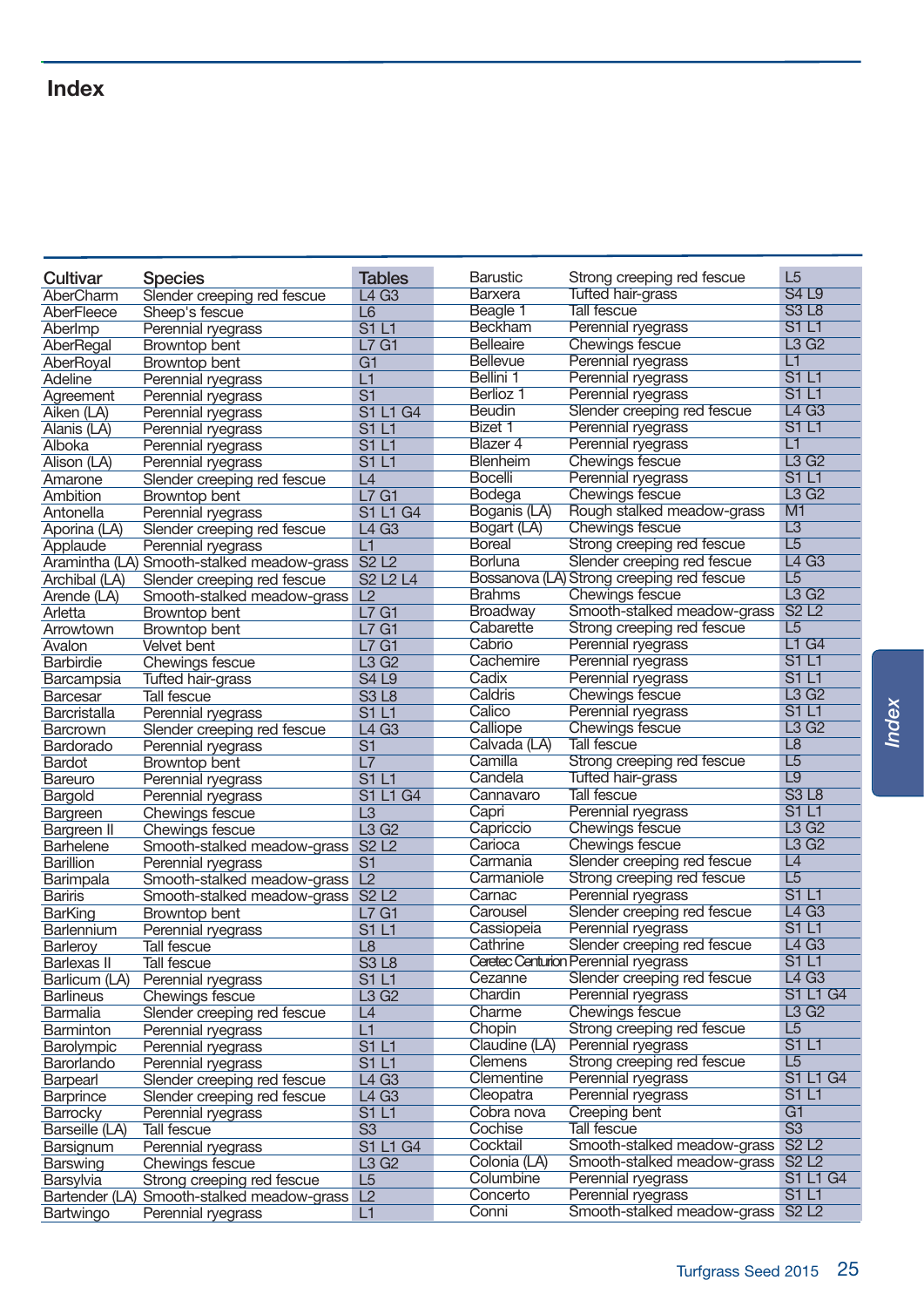| Conrad 1          | Perennial ryegrass                | <b>S1L1</b>                   | Heriot       | Browntop bent                      | L7 G1                         |
|-------------------|-----------------------------------|-------------------------------|--------------|------------------------------------|-------------------------------|
| Corail            | Strong creeping red fescue        | L <sub>5</sub>                | Highland     | Highland bent                      | L7                            |
| Corrida           | Slender creeping red fescue       | L4G3                          | Hightower    | Strong creeping red fescue         | $\overline{L5}$               |
| Corsaire          | Slender creeping red fescue       | L4                            | Himalaya     | Perennial ryegrass                 | <b>S1L1</b>                   |
| Crystal           | Hard fescue                       | L <sub>6</sub>                | Hugo 1       | Perennial ryegrass                 | S <sub>1</sub>                |
| CY2               | Creeping bent                     | G <sub>1</sub>                | Humboldt     | Chewings fescue                    | L3 G2                         |
| Cyrena            | Perennial ryegrass                | <b>S1 L1 G4</b>               | Jasperina    | Strong creeping red fescue         | L <sub>5</sub>                |
| Debussy 1         | Tall fescue                       | <b>S3L8</b>                   | Javelin      | Slender creeping red fescue        | L4 G3                         |
| Denso             | Browntop bent                     | L7                            | Joanna       | Chewings fescue                    | L3G2                          |
| Dickens 1         | Perennial ryegrass                | S1 L1 G4                      | Joker        | Smooth-stalked meadow-grass        | <b>S2L2</b>                   |
| Dipper            | Strong creeping red fescue        | L <sub>5</sub>                | Jorvik       | Browntop bent                      | L7 G1                         |
| Disco             | Perennial ryegrass                | <b>S1L1</b>                   | Jubilee EG   | Perennial ryegrass                 | S1L1                          |
| Divyna            | Tall fescue                       | L <sub>8</sub>                | Julia        | Smooth-stalked meadow-grass        | S <sub>2</sub> L <sub>2</sub> |
| Doremi            | Perennial ryegrass                | <b>S1L1</b>                   | Julius       | Smooth-stalked meadow-grass        | <b>S2L2</b>                   |
| Dorianna          | Chewings fescue                   | L3 G2                         | Justice      | <b>Tall fescue</b>                 | <b>S3L8</b>                   |
| Double            | Perennial ryegrass                | S <sub>1s</sub>               | Kalmia (LA)  | Perennial ryegrass                 | <b>S1L1</b>                   |
| Dumas 1           | Hard fescue                       | L <sub>6</sub>                | Katarina     | Chewings fescue                    | L3 G2                         |
| Duparc            | Perennial ryegrass                | <b>S1L1</b>                   | Kokomo       | Perennial ryegrass                 | <b>S1L1</b>                   |
| Dylan             | Perennial ryegrass                | L1G4                          | Lambada (LA) | Strong creeping red fescue         | L <sub>5</sub>                |
| Egmont            | Browntop bent                     | L7 G1                         | Lance $(LA)$ | Browntop bent                      | $\overline{L7}$               |
| Egmontwo          | Browntop bent                     | <b>L7 G1</b>                  | Libano       | Slender creeping red fescue        | L4 G3                         |
| Enesco (LA)       | Perennial ryegrass                | <b>S1L1</b>                   | Libero       | Perennial ryegrass                 | <b>S1L1</b>                   |
| Escapade          | Perennial ryegrass                | S1 L1 G4                      | Libronco     | Perennial ryegrass                 | L1                            |
| Esparina (LA)     | Chewings fescue                   | L3 G2                         | Lichampion   | Chewings fescue                    | L3 G2                         |
| Esquire           | Perennial ryegrass                | S1L1                          | Lifrance     | Perennial ryegrass                 | <b>S1L1</b>                   |
| Essence           | Perennial ryegrass                | <b>S1L1</b>                   | Ligala       | Perennial ryegrass                 | <b>S1L1</b>                   |
| Eterlou           | Perennial ryegrass                | L1                            | Limonica     | Perennial ryegrass                 | S1L1                          |
| Eugenius          | Perennial ryegrass                | <b>S1L1</b>                   | Limousine    | Smooth-stalked meadow-grass        | S <sub>2</sub> L <sub>2</sub> |
|                   | EuroCarina (LA) Chewings fescue   | L3                            | Linares      | Smooth-stalked meadow-grass        | <b>S2L2</b>                   |
| <b>EuroCordus</b> | Perennial ryegrass                | <b>S1L1</b>                   | Lincolnshire | Smooth-stalked meadow-grass        | <b>S2L2</b>                   |
| Eurocrown         | Chewings fescue                   | L3 G2                         | Liromeo      | Perennial ryegrass                 | <b>S1L1</b>                   |
| Eurodiamond       | Perennial ryegrass                | <b>S1L1</b>                   | Lisamba      | Strong creeping red fescue         | L <sub>5</sub>                |
| EuroMarie         | Slender creeping red fescue       | L4 G3                         | Litango      | Strong creeping red fescue         | $\overline{L5}$               |
| Eurosport         | Perennial ryegrass                | <b>S1L1</b>                   | Livision     | Strong creeping red fescue         | L5                            |
| Eventus (LA)      | Perennial ryegrass                | <b>S1L1</b>                   | Livista      | Chewings fescue                    | L3 G2                         |
| Evora             | Smooth-stalked meadow-grass       | S <sub>2</sub> L <sub>2</sub> | Lourega      | Perennial ryegrass                 | <b>S1L1</b>                   |
| Excellence        | Chewings fescue                   | L3 G2                         | Lucius       | Perennial ryegrass                 | S <sub>1</sub>                |
| Fabian            | Perennial ryegrass                | S <sub>1s</sub>               | Luisa        | Chewings fescue                    | L3 G2                         |
| Fancy             | Perennial ryegrass                | S <sub>1</sub>                | Mackenzie    | Creeping bent                      | G <sub>1</sub>                |
| Fandango          | Perennial ryegrass                | S1L1                          | Madrid       | Perennial ryegrass                 | <b>S1L1</b>                   |
| Finesto (LA)      | Slender creeping red fescue       | L4 G3                         | Magitte      | Strong creeping red fescue         | L <sub>5</sub>                |
| Flamenco          | Perennial ryegrass                | S1L1                          | Malibu       | Perennial ryegrass                 | L1                            |
| Florianne         | Perennial ryegrass                | <b>S1L1</b>                   | Manetto      | Hard fescue                        | L6 G5                         |
| Forever           | Perennial ryegrass                | L1                            | Manor        | Browntop bent                      | L7G1                          |
|                   | Francesca (LA) Perennial ryegrass | L1                            |              | Marcellina (LA) Perennial ryegrass | S1L1                          |
| Franklin          | Strong creeping red fescue        | L <sub>5</sub>                | Margarita    | Perennial ryegrass                 | S1L1                          |
| Frontliner        | Perennial ryegrass                | L1                            | Maritza      | Chewings fescue                    | L3                            |
| Fulmar (LA)       | Chewings fescue                   | L3                            | Mascot (LA)  | Perennial ryegrass                 | <b>S1L1</b>                   |
| Galina (LA)       | Browntop bent                     | G <sub>1</sub>                | Masterpiece  | <b>Tall fescue</b>                 | <b>S3L8</b>                   |
| Grande II         | Tall fescue                       | <b>S3L8</b>                   | Maxima 1     | Strong creeping red fescue         | L5                            |
| Greenbrooks       | Tall fescue                       | <b>S3L8</b>                   | Mazurka (LA) | Strong creeping red fescue         | L5                            |
| Greendwarf        | Tall fescue                       | S <sub>3</sub>                | Meandre      | <b>Tall fescue</b>                 | L <sub>8</sub>                |
| Greenfair         | Perennial ryegrass                | S1 L1 G4                      | Melbourne    | Perennial ryegrass                 | <b>S1L1</b>                   |
| Greenglide        | Perennial ryegrass                | <b>S1L1</b>                   | Melitta      | Chewings fescue                    | L3 G2                         |
| Greenmile         | Chewings fescue                   | L3 G2                         | Mellori      | Strong creeping red fescue         | L5                            |
| Greenplay         | Smooth-stalked meadow-grass       | S <sub>2</sub> L <sub>2</sub> | Melyane      | <b>Tall fescue</b>                 | <b>S3L8</b>                   |
| Greensky          | Perennial ryegrass                | S1L1                          | Mentor       | Hard fescue                        | L <sub>6</sub>                |
|                   | Greensleeves Chewings fescue      | L3 G2                         | Menuet (LA)  | Perennial ryegrass                 | L1                            |
| Greenspeed        | Browntop bent                     | L7 G1                         | Mercitwo     | Perennial ryegrass                 | S1 L1 G4                      |
| Greentime         | Browntop bent                     | L7                            | Mezzoforte   | Slender creeping red fescue        | L4 G3                         |
| Greenvie          | Strong creeping red fescue        | L5                            | Miracle      | Smooth-stalked meadow-grass        | S <sub>2</sub> L <sub>2</sub> |
| Greenway          | Perennial ryegrass                | S1 L1 G4                      | Mirador      | Slender creeping red fescue        | L4 G3                         |
| Hardtop           | Hard fescue                       | L6 G5                         | Mission      | Chewings fescue                    | L3 G2                         |
| Harmonie          | Smooth-stalked meadow-grass       | S <sub>2</sub> L <sub>2</sub> | Mondial      | Perennial ryegrass                 | <b>S1L1</b>                   |
| Hastings (LA)     | Strong creeping red fescue        | L <sub>5</sub>                | Monroe       | Perennial ryegrass                 | S1 L1 G4                      |
| Hayley (LA)       | Perennial ryegrass                | <b>S1L1</b>                   | Montjeu      | Slender creeping red fescue        | L4 G3                         |
| Heidrun           | Strong creeping red fescue        | L <sub>5</sub>                | Monuela      | Chewings fescue                    | L3 G2                         |
| Helena            | Slender creeping red fescue       | L4G3                          | Mozart 1     | Smooth-stalked meadow-grass        | S <sub>2</sub> L <sub>2</sub> |
| Herald            | Strong creeping red fescue        | L <sub>5</sub>                | Musette (LA) | Slender creeping red fescue        | L4G3                          |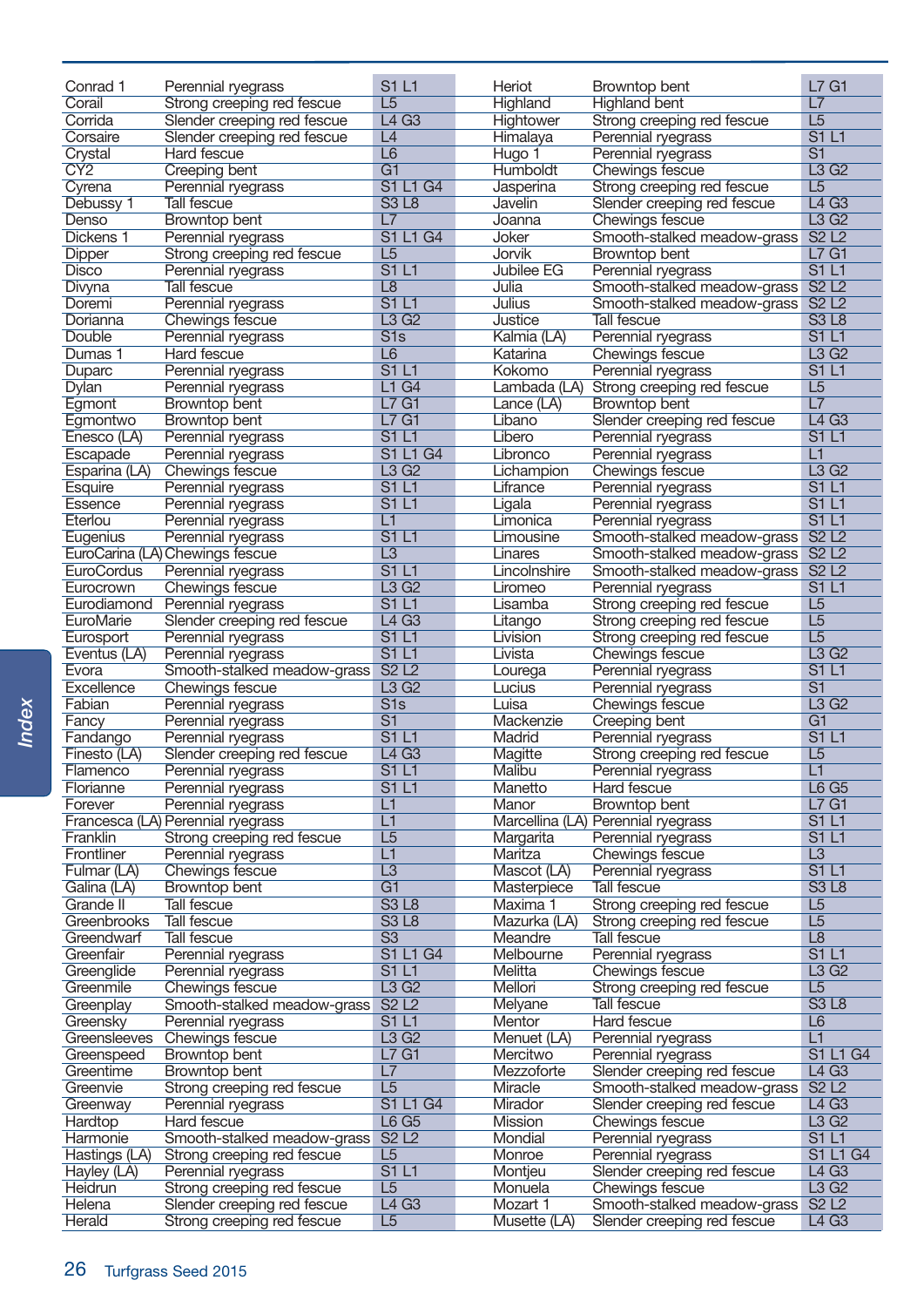| Musica        | Chewings fescue                          | L3 G2                  | Shania (LA)         | Perennial ryegrass                        | S1L1                          |
|---------------|------------------------------------------|------------------------|---------------------|-------------------------------------------|-------------------------------|
| <b>Mystic</b> | Strong creeping red fescue               | L5                     | Shorty              | Perennial ryegrass                        | <b>S1L1</b>                   |
| Nagano        | Perennial ryegrass                       | <b>S1L1</b>            | Sirtaky             | Perennial ryegrass                        | <b>S1L1</b>                   |
| Neruda 1      | Perennial ryegrass                       | <b>S1L1</b>            | Siskin (LA)         | <b>Chewings fescue</b>                    | L3 G2                         |
| Nicole        | Slender creeping red fescue              | $\overline{G3}$        | Smirna              | Slender creeping red fescue               | L4 G3                         |
| Nigella       | Slender creeping red fescue              | L4G3                   | Solo                | Rough stalked meadow-grass                | M1                            |
| Nikky         | <b>Chewings fescue</b>                   | L3G2                   | Sombrero            | Smooth-stalked meadow-grass               | S <sub>2</sub> L <sub>2</sub> |
| Nordic        | <b>Hard fescue</b>                       | L <sub>6</sub>         | <b>SR 1119</b>      | <b>Creeping bent</b>                      | G1                            |
| Olivia        | <b>Chewings fescue</b>                   | L3G2                   | <b>Starlett</b>     | Tall fescue                               | $\overline{L8}$               |
| OO7 DSB       | <b>Creeping bent</b>                     | G1                     | Stolawn             | Perennial ryegrass                        | <b>S1L1</b>                   |
| Panduro       | Smooth-stalked meadow-grass              | S2L2                   | Stravinsky          | Perennial ryegrass                        | <b>S1L1</b>                   |
| Papilio (LA)  | Slender creeping red fescue              | L4                     | Supra (LA)          | Prostrate meadow-grass                    | M1                            |
| Parsifal      | Smooth-stalked meadow-grass S2 L2        |                        | Susana              | <b>Tall fescue</b>                        | L <sub>8</sub>                |
| Pascal (LA)   | Perennial ryegrass                       | STL1                   | Swing (LA)          | Strong creeping red fescue                | L5                            |
| Passion       | Perennial ryegrass                       | L1                     | Taya                | Perennial ryegrass                        | L1                            |
| Pebbles (LA)  | <b>Hard fescue</b>                       | L <sub>6</sub>         | Tetragreen          | Perennial ryegrass                        | $\overline{\text{S1s}}$       |
| Penn A-1      | <b>Creeping bent</b>                     | L7G1                   | <b>Tiger Nova</b>   | <b>Browntop bent</b>                      | L7                            |
| Penn A-4      | <b>Creeping bent</b>                     | L7G1                   | Tophat <sub>2</sub> | Perennial ryegrass                        | L1                            |
| Penn G-6      | Creeping bent                            | G <sub>1</sub>         | Touche              | Smooth-stalked meadow-grass               | S2L2                          |
| Piccolo       | Timothy                                  | M1                     | <b>Traffic</b>      | Perennial ryegrass                        | <b>S1L1</b>                   |
| Pinafore      | Slender creeping red fescue              | L4                     | <b>Trakaj</b>       | <b>Tufted hair-grass</b>                  | <b>S4L9</b>                   |
| Platinum      | Perennial ryegrass                       | <b>S1L1</b>            | Transate            | Perennial ryegrass                        | <b>S1L1</b>                   |
| Polana        | <b>Browntop bent</b>                     | G <sub>1</sub>         | Tremont             | Slender creeping red fescue               | L4G3                          |
| Polka         | Strong creeping red fescue               | $\overline{L5}$        | Trophy              | <b>Chewings fescue</b>                    | L3G2                          |
| Ponderosa     | Perennial ryegrass                       | STL1                   | <b>Troville</b>     | <b>Chewings fescue</b>                    | L3G2                          |
| Pontiac       | Perennial ryegrass                       | L1                     | Trov                | <b>Browntop bent</b>                      | $L7$ G1                       |
| Poseidon      | Perennial ryegrass                       | S1 L1 G4               | <b>Turfgold</b>     | Perennial ryegrass                        | <b>S1L1</b>                   |
| Promotor      | Perennial ryegrass                       | <b>S1L1</b>            | Turner 1            | Slender creeping red fescue               | L4G3                          |
| Quatro        | Sheep's fescue                           | <b>L6 G5</b>           | Tyee                | Creeping bent                             | $\overline{G1}$               |
| Ragtime       | Perennial ryegrass                       | <b>S1L1</b>            | Valdora             | Slender creeping red fescue               | L4G3                          |
| Raisa         | <b>Chewings fescue</b>                   | L3 G2                  | Valetta (LA)        | <b>Chewings fescue</b>                    | $\overline{G2}$               |
| Ramona        | <b>Chewings fescue</b>                   | L3G2                   | Venice              | Perennial ryegrass                        | L1                            |
| Raymond       | Chewings fescue                          | L3                     | Verdi               | Perennial ryegrass                        | STL1                          |
| Recital (LA)  | Perennial ryegrass                       | STL1                   | Vesper              | Velvet bent                               | G1                            |
|               | Red Peak (LA) Strong creeping red fescue | L <sub>5</sub>         | <b>Vesuvius</b>     | Perennial ryegrass                        | STL1                          |
| Reggae        | Slender creeping red fescue              | L4G3                   | Viktorka            | Slender creeping red fescue               | $L4$ G <sub>3</sub>           |
| Relevant      | Strong creeping red fescue               | L5                     | Villa 1             | Velvet bent                               | $L7$ G1                       |
| Reliant II    | Hard fescue                              | L <sub>6</sub>         | Villa $2(LA)$       | Velvet bent                               | $\overline{G1}$               |
| Ritmo         | Perennial ryegrass                       | $\overline{L1}$        | <b>Vitellius</b>    | Perennial ryegrass                        | STL1                          |
| Romance       | Perennial ryegrass                       | $\overline{S1}$        | Vulcanus (LA)       | Perennial ryegrass                        | $\overline{L1}$               |
| Rossinante    | Strong creeping red fescue               | <b>L5 G5</b>           | Wagner 1            | <b>Chewings fescue</b>                    | L3 G2                         |
| Runner (LA)   | Creeping bent                            | L7                     | Wapiti (LA)         | <b>Chewings fescue</b>                    | L3G2                          |
| Ryder         | Strong creeping red fescue               | L5                     |                     | Wendy Jean (LA)Strong creeping red fescue | $\overline{L5}$               |
| Sabrene 1     | Rough stalked meadow-grass               | $\overline{M1}$        | Yvette              | Smooth-stalked meadow-grass               | S2L2                          |
| Sakura (LA)   | Perennial ryegrass                       | L1                     | Zenia (LA)          | Perennial ryegrass                        | <b>S1L1</b>                   |
| Samanta       | Slender creeping red fescue              | L4G3                   | Zeptor              | Smooth-stalked meadow-grass S2 L2         |                               |
| Scorpiones    | <b>Tall fescue</b>                       | $\overline{\text{S3}}$ |                     |                                           |                               |
| Sefton        | <b>Browntop bent</b>                     | L7G1                   |                     |                                           |                               |
|               | Strong creeping red fescue               | L5                     |                     |                                           |                               |
| Sergei        |                                          |                        |                     |                                           |                               |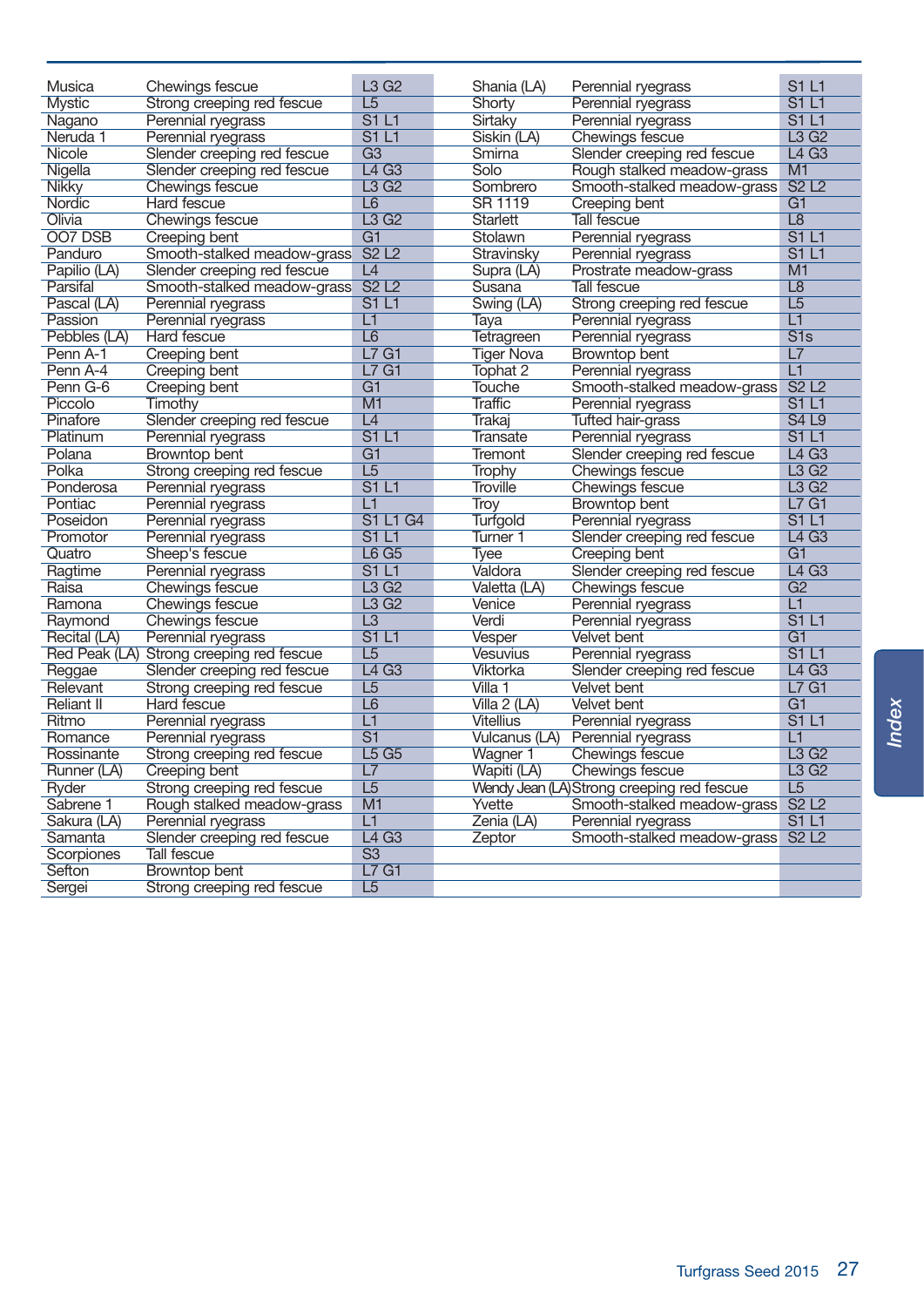## **UK Agents**

The seed merchants listed below are primary agents for grasses listed in this booklet. Short codes have been given so that the grasses listed in the different tables can be crossreferenced with their suppliers.

#### **BAR** Barenbrug UK Ltd.

33 Perkins Road, Rougham Industrial Estate, Bury St. Edmunds, Suffolk IP30 9ND Tel 01359 272000, Fax 01359 272001 E-mail info@baruk.co.uk www.barenbrug.co.uk

#### **G** Germinal GB Ltd

Camp Road, Witham St. Hughs Lincoln LN6 9QJ Tel 01522 868714 Fax 01522 868382 E-mail lincoln@germinal.com www.germinal.com

#### **CARN** Carneau S.A.

21 Zac Carrière Dorée BP 20008 59358 Orchies Cedex France Tel 0033 320718305, Fax 0033 320616646 E-mail: carneau@carneau.com www.carneau.fr

#### **DLF/JNS** DLF –Trifolium Ltd/Johnsons Sports Seed

Thorn Farm, Inkberrow Worcestershire WR7 4LJ Tel 01386 793135 Fax 01386 792715 E-mail amenity@dlf.co.uk www.dlf.co.uk

#### **DSV** Deutsche Saatveredelung AG

Weissenburger Strasse 5 D-59557 Lippstadt Germany Tel +49 2941 296 307 Fax +49 2941 296 100 E-mail info@dsv-seeds.com UK Contact No. 01366 388223

Names and addresses of other breeders and suppliers, with only a restricted number of varieties in the booklet, are available from the BSPB.

#### **LMG** Limagrain UK Ltd

Rothwell, Market Rasen, Lincolnshire LN7 6DT Tel 01472 371471, Fax 01472 371386 E-mail amenity@limagrain.co.uk www.limagrain.co.uk/amenity

#### **RT** Rigby Taylor Ltd.

1-3 Freeman Court, Jarman Way, Royston, Herts SG8 5HW Tel 01204 677777 Fax 01204 677715

#### **SUT** Suttons Consumer Products Ltd.

Woodview Road, Paignton Devon TQ4 7NG Tel 01803 696300 E-mail retail@suttons.co.uk

#### **TG** Top Green

ZA Les Pains, 49320 Les Alleuds, France Tel 0033 241 689900 Fax 0033 241 689901 info@tgsas.fr